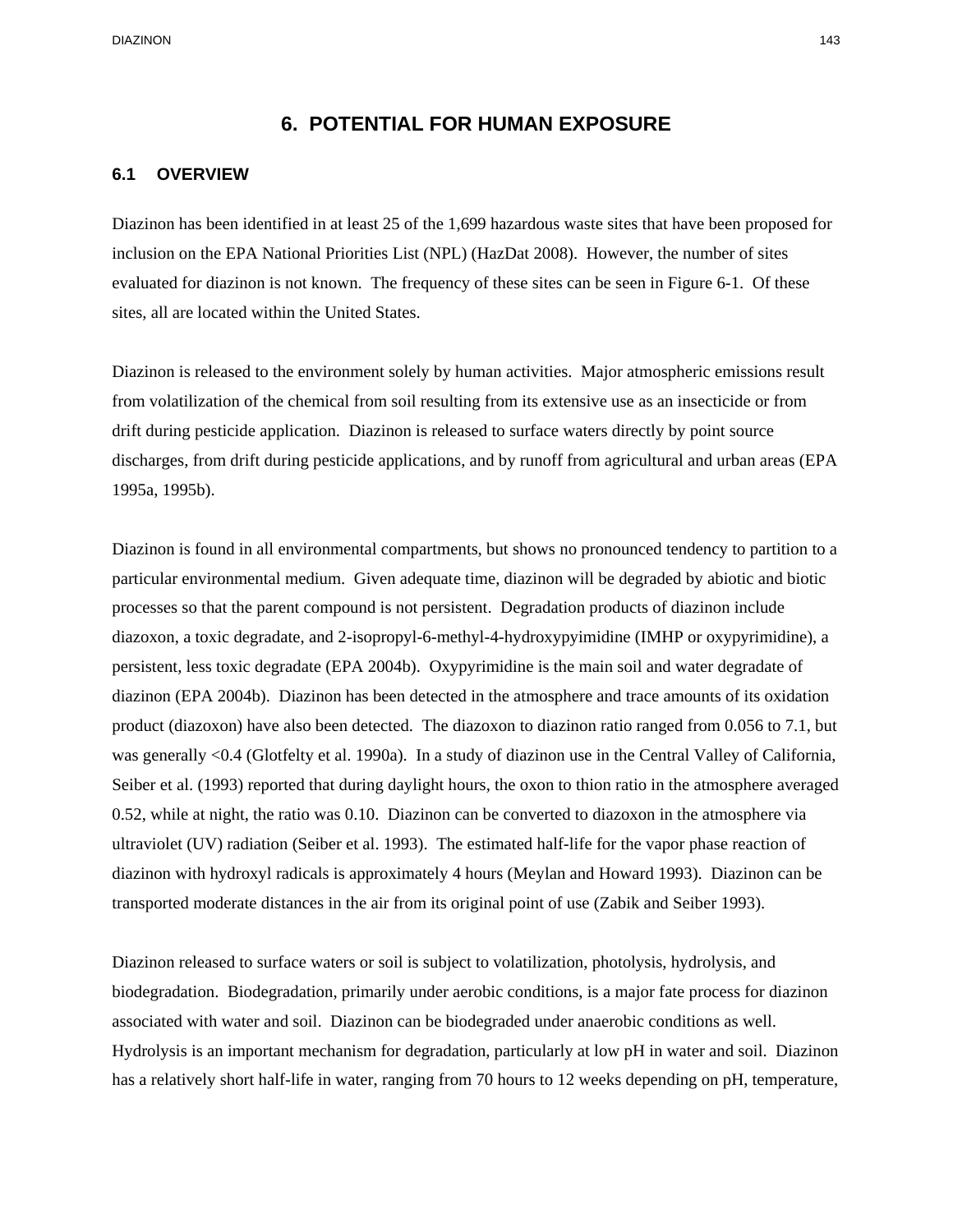



Derived from HazDat 2008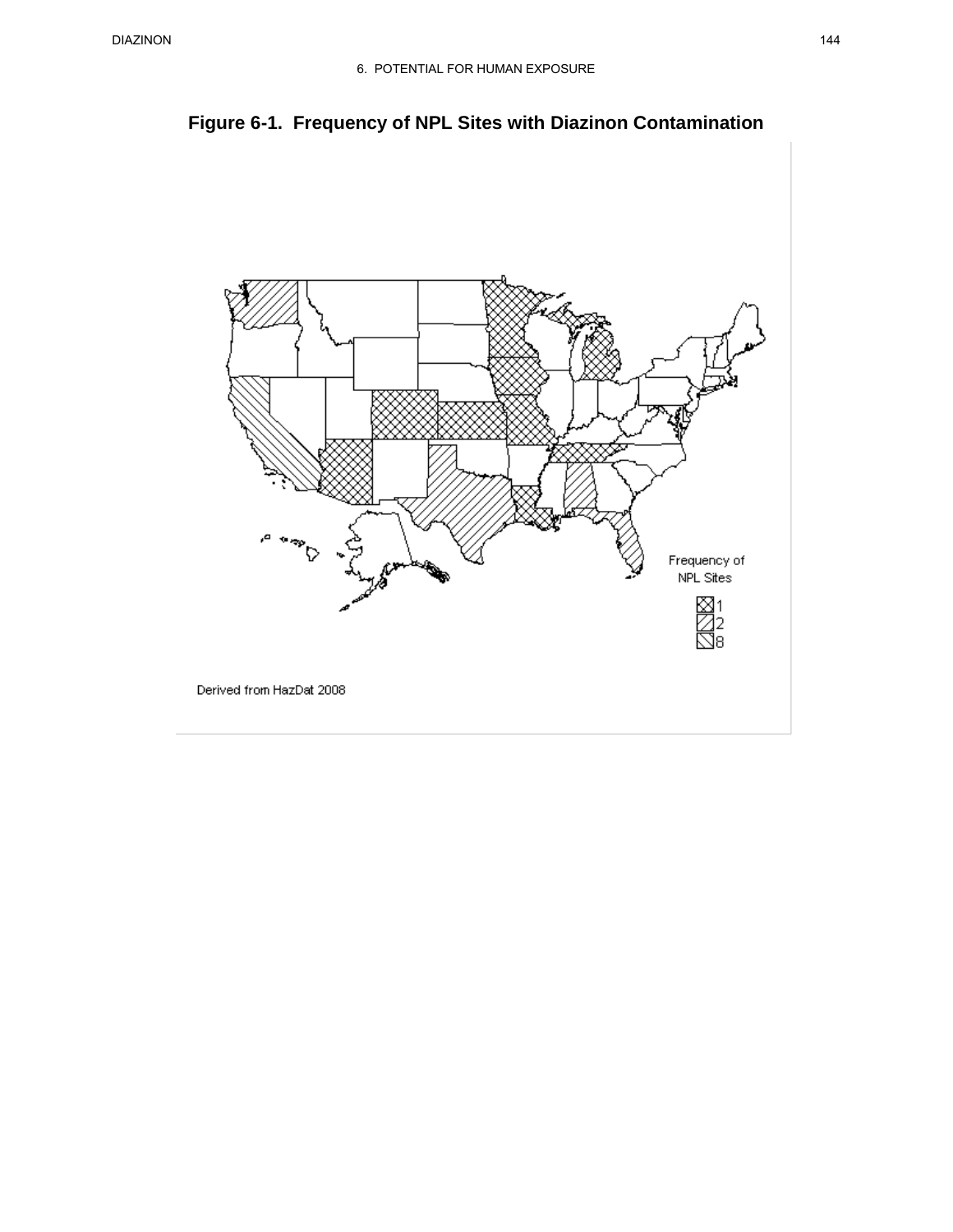and sunlight as well as the presence of microorganisms (Chapman and Cole 1982; EPA 1976; Ferrando et al. 1992; Frank et al. 1991b; Scheunert et al. 1993; Schoen and Winterlin 1987; Sharom et al. 1980b). The half-life of diazinon in soil is influenced by the pH conditions in the soil and the soil type. The halflife values at pH 4, 7, and 10 were 66, 209, and 153 days, respectively, in sandy loam; 49, 124, and 90 days, respectively, in clay loam; and 14, 45, and 64 days, respectively, in sandy loam amended with peat (Schoen and Winterlin 1987). Diazinon is moderately mobile in some soils, particularly those with an organic matter content <3%, and can leach from soil into groundwater. If released to water, this pesticide does not bioaccumulate (bioconcentration factors [BCFs] values generally <100) in aquatic organisms.

In the United States, monitoring efforts under many national programs have not analyzed for this chemical. Diazinon has been identified in air samples from both rural and urban areas and in indoor air in both domestic and commercial buildings. It has also been detected in surface water, effluents from publicly owned treatment works (POTWs), and groundwater. It has been detected in soil and sediment in areas where it is extensively used in agriculture. Current information is lacking on the total amount of diazinon released to the environment and on the amount of diazinon that partitions into each environmental compartment.

The best-documented concern over diazinon relates to acute exposures of humans during or immediately following pesticide applications. This concern is warranted, since diazinon has been widely used, with many applications in urban areas (homes and gardens) that may have increased the possibilities of human exposure. In order to mitigate the exposure and risk to the general population, especially children, the EPA has phased out all residential uses of diazinon as of December 2004 (EPA 2004b). Diazinon and its major metabolite, diazoxon, have significant acute toxicity to humans. General population exposure to diazinon may occur through ingestion of contaminated food or drinking water and inhalation. Ingestion of foods contaminated with small residues of diazinon is the most likely route of exposure for the general population not living in areas where diazinon is extensively used. The general population may also be exposed to diazinon through inhalation of contaminated ambient (outdoor) air.

Populations living within or very near areas of heavy agricultural diazinon use would have an increased risk of exposure to relatively larger amounts of diazinon through dermal contact with contaminated plants, soils, surface waters, or artificial surfaces such as playground equipment and pavements; by inhalation of the mist formed from the applied insecticide; or by ingestion of water or food-borne residues. Those likely to receive the highest levels of exposure are those who are involved in the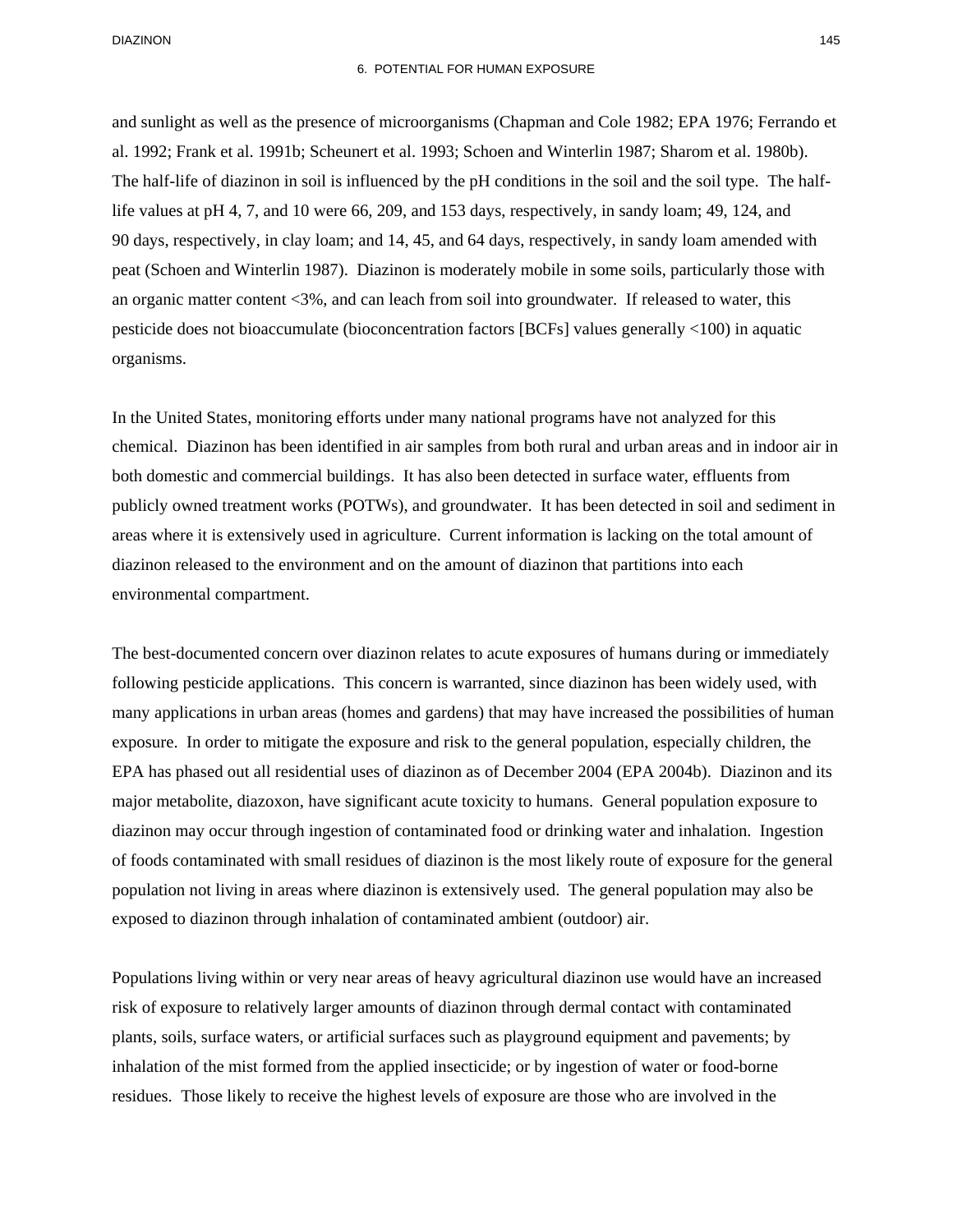production, formulation, handling, and application of diazinon, farm workers who enter treated fields prior to the passage of the appropriate restricted entry intervals, and workers involved in the disposal of diazinon or diazinon-containing wastes. Dermal contact appears to be the major route of exposure for workers. Inhalation of diazinon in occupational settings depends on its volatility, the type of formulation used, and the application technique employed.

### **6.2 RELEASES TO THE ENVIRONMENT**

Diazinon has been released to the environment mainly as a result of its extensive use as an insecticide for household lawn and garden pest control, indoor residential crack and crevice treatments and pest collars, and agricultural pest control. In order to reduce exposure to children and others, a December 2000 agreement began a phase out of residential uses of diazinon, which was completed in December 2004. Future releases of diazinon will mainly be a result of agricultural use by aerial and ground spraying and spreading. For 1987 through 1997, total annual domestic usage of diazinon was over 13 million pounds. Approximately 4 million pounds of active ingredient diazinon are used annually on agricultural sites (EPA 2004b). There are no known natural sources of the compound. Diazinon has been identified in at least 25 of the 1,699 hazardous waste sites on the NPL (HazDat 2008).

The Toxics Release Inventory (TRI) data should be used with caution because only certain types of facilities are required to report (EPA 2005). This is not an exhaustive list. Manufacturing and processing facilities are required to report information to the TRI only if they employ 10 or more full-time employees; if their facility is included in Standard Industrial Classification (SIC) Codes 10 (except 1011, 1081, and 1094), 12 (except 1241), 20–39, 4911 (limited to facilities that combust coal and/or oil for the purpose of generating electricity for distribution in commerce), 4931 (limited to facilities that combust coal and/or oil for the purpose of generating electricity for distribution in commerce), 4939 (limited to facilities that combust coal and/or oil for the purpose of generating electricity for distribution in commerce), 4953 (limited to facilities regulated under RCRA Subtitle C, 42 U.S.C. section 6921 et seq.), 5169, 5171, and 7389 (limited S.C. section 6921 et seq.), 5169, 5171, and 7389 (limited to facilities primarily engaged in solvents recovery services on a contract or fee basis); and if their facility produces, imports, or processes  $\geq 25,000$  pounds of any TRI chemical or otherwise uses  $>10,000$  pounds of a TRI chemical in a calendar year (EPA 2005).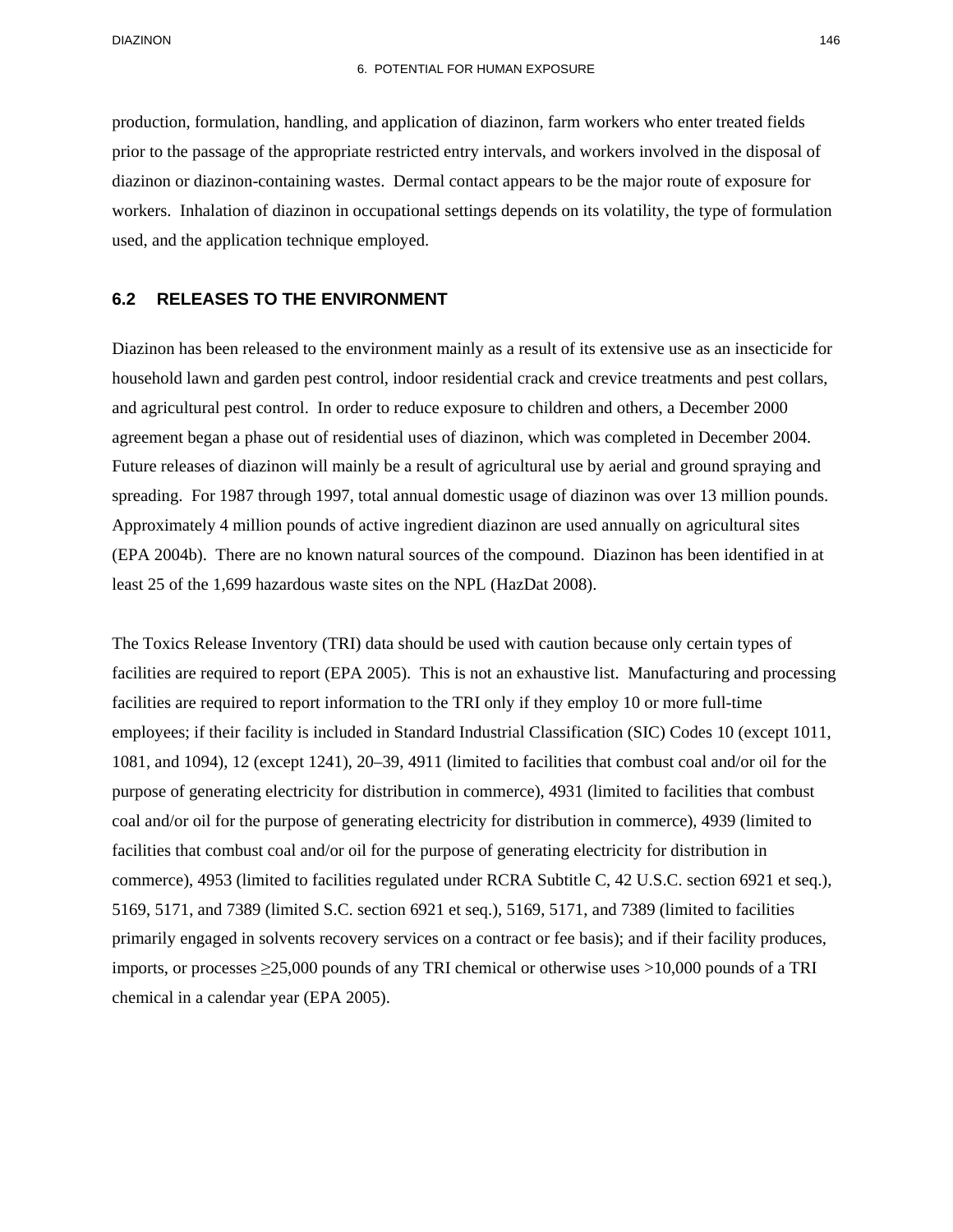### **6.2.1 Air**

Estimated releases of 358 pounds (~0.16 metric tons) of diazinon to the atmosphere from 21 domestic manufacturing and processing facilities in 2005, accounted for about 1.5% of the estimated total environmental releases from facilities required to report to the TRI (TRI05 2007). These releases are summarized in Table 6-1.

Diazinon is released into the atmosphere solely by human activities associated with its production and use as an insecticide. These releases include releases to ambient air from production and from agricultural applications. Releases have also resulted from domestic lawn and garden applications, and releases to indoor air from pest-control treatment of domestic and commercial buildings. It appears that diazinon that has been applied to a field can undergo volatilization to the atmosphere (Glotfelty et al. 1990a; Schomburg et al. 1991; Seiber et al. 1993; Zabik and Seiber 1993). Glotfelty et al. (1990b) estimated that up to 24% of the diazinon applied to dormant peach orchards may be released through long-term volatilization losses even though volatilization quickly declines to low levels. Before residential use was cancelled in 2004 (EPA 2004b), home and garden application once accounted for over 40% of total diazinon usage; it is not possible to estimate volatilization from these applications.

Diazinon was detected in air at 1 of the 1,699 current or former NPL sites where diazinon has been identified in some environmental medium (HazDat 2008).

### **6.2.2 Water**

Estimated releases of 10,287 pounds (~4.67 metric tons) of diazinon to surface water and to publicly owned treatment works (POTWs) from 21 domestic manufacturing and processing facilities in 2005, accounted for about 43% of the estimated total environmental releases from facilities required to report to the TRI (TRI05 2007). These releases are summarized in Table 6-1.

Diazinon is released into water directly from point source discharges, from drift during pesticide applications, and from nonpoint-source runoff from agricultural and urban areas. The use of permit compliance bioassay testing has helped identify point source discharges with acutely toxic effluents, and follow-up chemical analyses have pinpointed the identity of specific toxicants (Amato et al. 1992). Such work has led to the identification of diazinon as a cause of toxicity in POTW discharges (Amato et al. 1992; Burkhard and Jenson 1993). This is not surprising given the former widespread use of diazinon in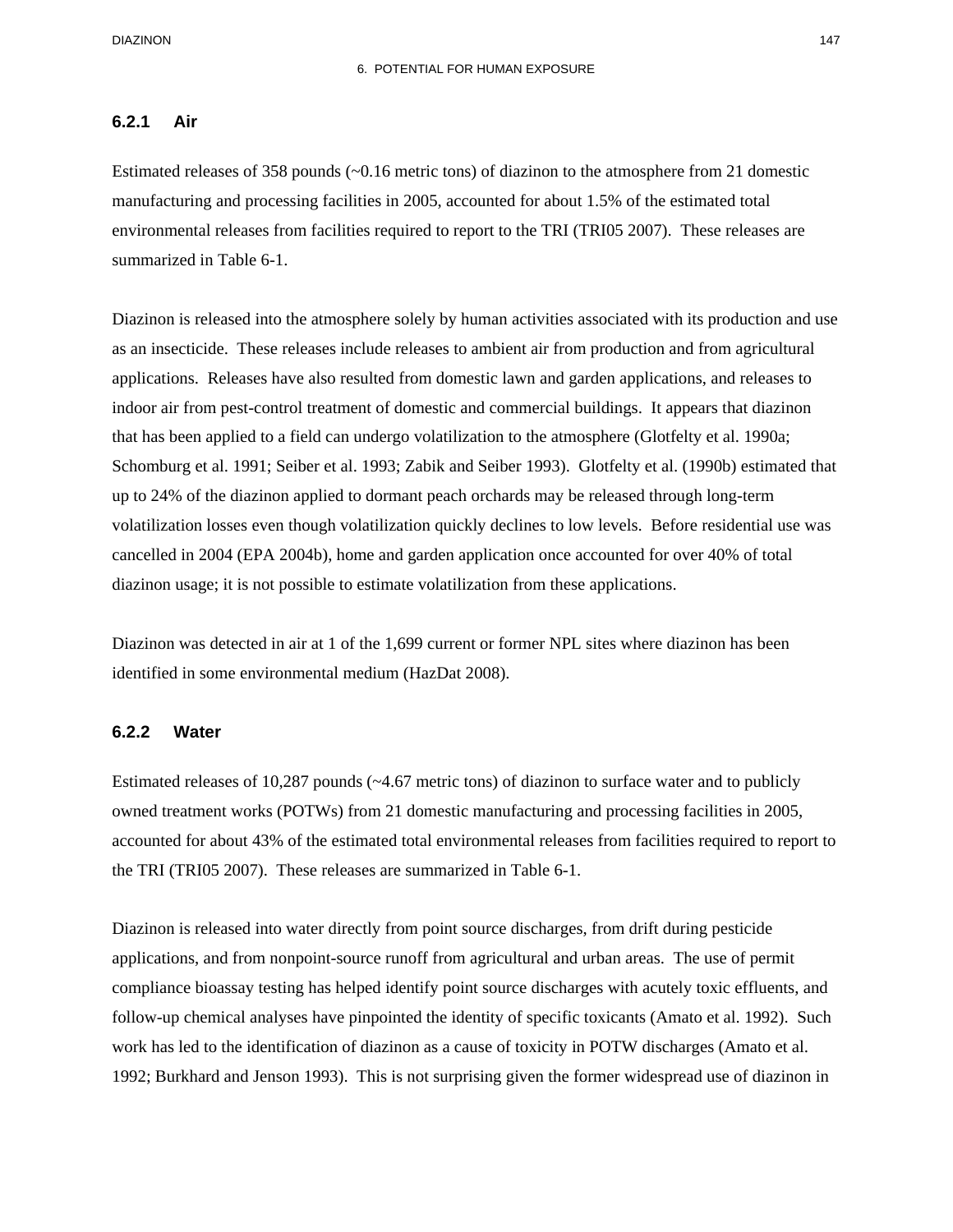| State <sup>c</sup> RF <sup>d</sup> Air <sup>e</sup> |                | Reported amounts released in pounds per year <sup>b</sup> |                    |                 |                   |                    |                      |             |                     |
|-----------------------------------------------------|----------------|-----------------------------------------------------------|--------------------|-----------------|-------------------|--------------------|----------------------|-------------|---------------------|
|                                                     |                |                                                           | Water <sup>t</sup> | UI <sub>a</sub> |                   | Other <sup>1</sup> | <b>Total release</b> |             |                     |
|                                                     |                |                                                           |                    |                 | Land <sup>h</sup> |                    | On-site              | $Off-sitek$ | On- and<br>off-site |
| <b>AR</b>                                           | $\overline{2}$ | 0                                                         | No data            | 0               | $\Omega$          | ი                  | O                    | 0           |                     |
| AZ                                                  |                | $\Omega$                                                  | No data            | 0               | 0                 |                    | 0                    | 0           |                     |
| CA                                                  |                | 0                                                         | No data            | 0               | 0                 | O                  | 0                    | 0           | 0                   |
| GA                                                  | 2              | 9                                                         | 5                  | 0               | 0                 | O                  | 14                   | ი           | 14                  |
| KS                                                  |                | 10                                                        | No data            | 0               | 0                 |                    | 10                   | ი           | 10                  |
| LA                                                  |                | 0                                                         | 0                  | 0               | 0                 | O                  | 0                    | ი           |                     |
| <b>MO</b>                                           |                | 0                                                         | No data            | 0               | 0                 |                    | O                    | 0           |                     |
| <b>NE</b>                                           |                | $\Omega$                                                  | No data            | 0               | 0                 | O                  | O                    | ი           |                     |
| <b>OH</b>                                           | 2              | 250                                                       | 0                  | 0               | 0                 | O                  | 250                  | ი           | 250                 |
| ТX                                                  | 3              | 11                                                        | 5,841              | 0               | 0                 | 17                 | 5,852                | 17          | 5,869               |
| WY                                                  |                | 250                                                       | No data            | 0               | 250               | 3                  | 500                  | 3           | 503                 |
| Total                                               | 16             | 530                                                       | 5,846              | 0               | 250               | 20                 | 6,626                | 20          | 6,646               |

## **Table 6-1. Releases to the Environment from Facilities that Produce, Process, or Use Diazinona**

<sup>a</sup>The TRI data should be used with caution since only certain types of facilities are required to reportNo data This is not an exhaustive list. Data are rounded to nearest whole number.

 $b$ Data in TRI are maximum amounts released by each facility.

 $°$ Post office state abbreviations are used.

<sup>d</sup>Number of reporting facilities.

<sup>e</sup>The sum of fugitive and point source releases are included in releases to air by a given facility.

Surface water discharges, waste water treatment-(metals only), and publicly owned treatment works (POTWs) (metal and metal compounds).

<sup>g</sup>Class I wells, Class II-V wells, and underground injection.<br>hReserves Conservation and Reservery Act (RCRA) subtitle

<sup>h</sup>Resource Conservation and Recovery Act (RCRA) subtitle C landfills; other on-site landfills, land treatment, surface impoundments, other land disposal, other landfills.

Storage only, solidification/stabilization (metals only), other off-site management, transfers to waste broker for disposal, unknown.

The sum of all releases of the chemical to air, land, water, and underground injection wells.

Total amount of chemical transferred off-site, including to POTWs.

 $RF =$  reporting facilities;  $UI =$  underground injection

Source: TRI05 2007 (Data are from 2005)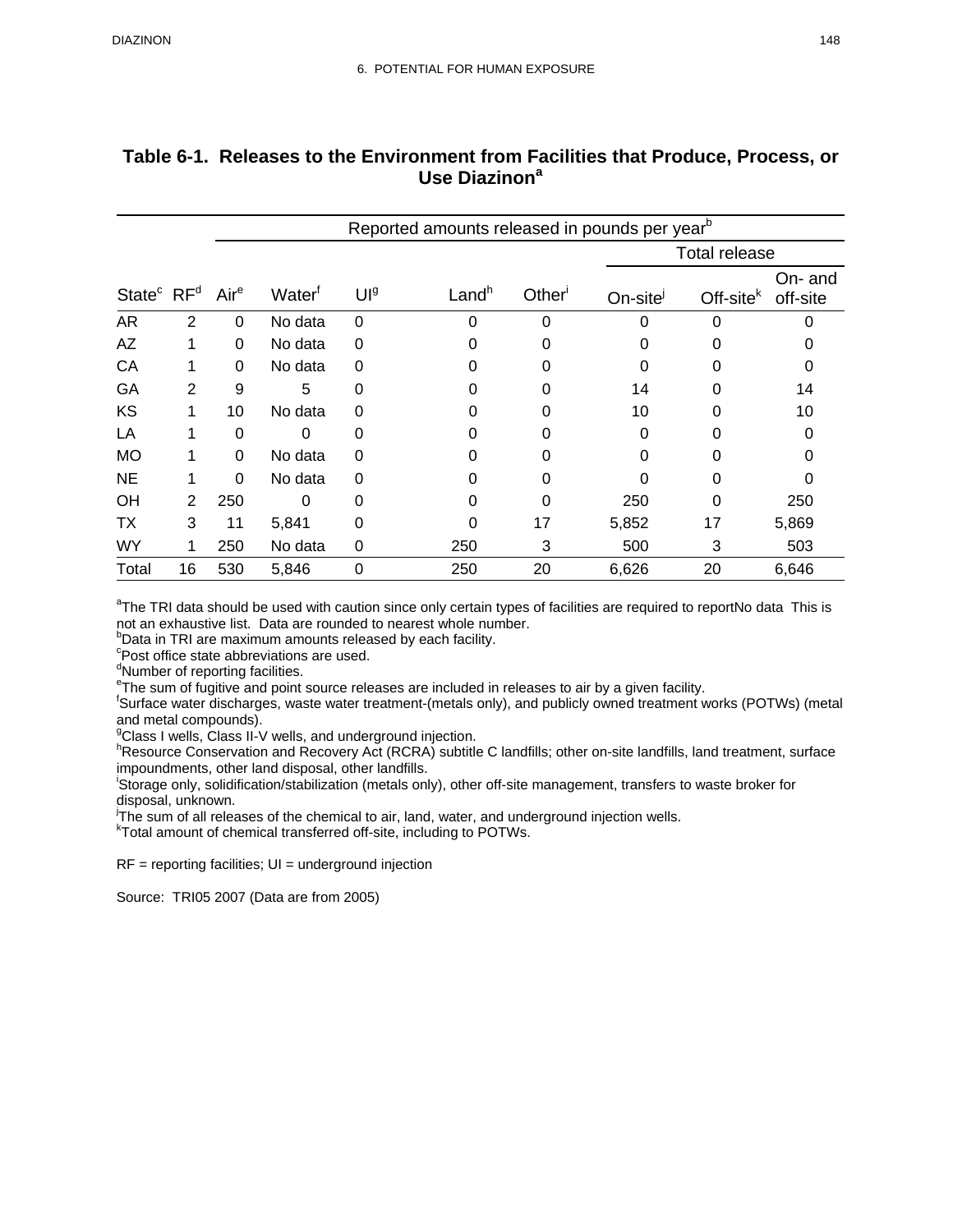urban areas to control indoor pests and lawn and garden pests. It is easy for diazinon and its residues to reach the sewer collection systems for many POTWs.

In addition to loadings passing through sewage treatment systems, diazinon can reach surface waters directly from point source discharges (Braun and Frank 1980), from nonpoint-source inputs introduced from agricultural (Braun and Frank 1980; Kendall et al. 1993; Maguire and Tkacz 1993; Szeto et al. 1990; USGS 1993; Wan et al. 1994), or from suburban runoff (Frank et al. 1991b). It is impossible to obtain estimates of these loadings to surface waters. Water concentrations and transport of diazinon through the Sacramento-San Joaquin Delta and the adjacent portions of San Francisco Bay were studied in 1993 by the U.S. Geological Survey (USGS 1993). Diazinon was applied as a dormant spray in the Central Valley of California during 2 weeks of dry weather in January 1993. Pulses of elevated diazinon concentrations were detected in the Sacramento and San Joaquin Rivers after a series of rainstorms in early February 1993. All concentrations of diazinon measured in river and bay water samples exceeded 9 ng/L. Contaminated water samples collected from the San Joaquin River produced 100% mortality in bioassay tests conducted with Ceriodaphnia dubia for 12 consecutive days from February 8 to 19. The mortality of this sensitive indicator species was attributed to agricultural runoff of diazinon associated with the February rain events (USGS 1993). Banks et al. (2005) collected 1,243 surface water samples at 70 monitoring stations from rural and urban streams in Denton, Texas during the years of 2001–2004 and monitored for diazinon before and after the EPA ban on its residential uses. The total number of samples having diazinon concentrations above the lower limits of detection significantly decreased between 2001 and 2004, with the average diazinon concentration falling from 2.58 to 0.85 μg/L. These results indicate that the phasing out of residential uses of diazinon has led to a significant decrease in surface water occurrences (Banks et al. 2005).

Since diazinon is moderately mobile in soils under certain conditions, it has the potential to migrate through the soil and into groundwater. Detections have been made in some groundwater wells in the United States (Cohen 1986; EPA 1989). In areas with heavy applications of diazinon combined with irrigation or water-level adjustment techniques, diazinon detections in groundwater also have been documented (Cohen 1986; Frank et al. 1987, 1990b). It has not been possible to obtain quantifiable estimates of these diazinon loadings to groundwater.

Diazinon has been detected in surface water at 5 of the 1,699 current or former NPL sites and in groundwater at 8 of the 1,699 current or former NPL sites where diazinon has been identified in some environmental medium (HazDat 2008).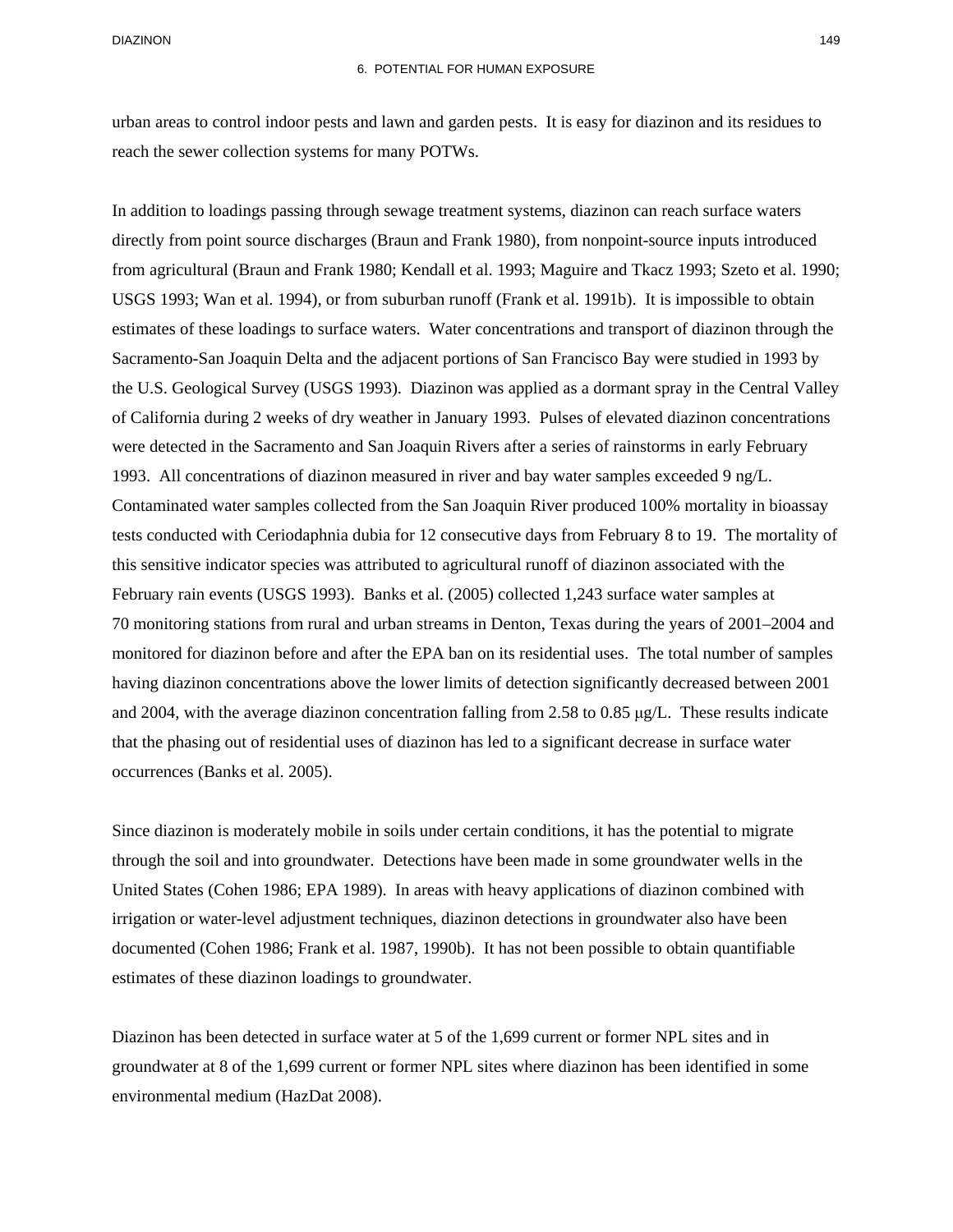### **6.2.3 Soil**

Estimated releases of 13,123 pounds (~5.95 metric tons) of diazinon to soils from 21 domestic manufacturing and processing facilities in 2005, accounted for about 55% of the estimated total environmental releases from facilities required to report to the TRI (TRI05 2007). No additional environmental releases via underground injection were reported (TRI05 2007). These releases are summarized in Table 6-1.

Diazinon is released into soils primarily from its registered use on various agricultural crops and its former use in home garden and lawn applications. Soils are the target for the vast majority of diazinon applications both as a nematocide and as an insecticide agent. In agricultural areas, diazinon may also be transferred to aquatic sediments (Domagalski and Kuivila 1993; Szeto et al. 1990; Wan et al. 1994). Since diazinon undergoes various activation and degradation reactions in the course of time ranging from hours to months, these loadings to soils and sediments are a temporary phenomena.

Diazinon has been detected in soil at 9 of the 1,699 current or former NPL sites and in sediment at 4 of the 1,699 current or former NPL sites where diazinon has been identified in some environmental medium (HazDat 2008).

### **6.3 ENVIRONMENTAL FATE**

Diazinon can move into various environmental compartments, but there does not appear to be a major reservoir or sink for this chemical in any specific environmental compartment primarily because of its relatively rapid degradation in each environmental medium.

### **6.3.1 Transport and Partitioning**

Based on its vapor pressure (see Table 4-2), if diazinon is released to the atmosphere, it will be expected to exist both in the vapor phase and particulate phase (Eisenreich et al. 1981). Glotfelty et al. (1990a) reported that during stagnant inversion fog events in the Central Valley of California, 56 and 19% of the diazinon in the air-phase was associated with vapor and aerosol particles, respectively, and only 24% of the diazinon was dissolved in the water phase. Schomburg et al. (1991) reported slightly different distributions for fog events resulting from advected oceanic fog. In this study, 26 and 10% of the diazinon in the air-phase was associated with vapor and aerosol particles, respectively; 62% of the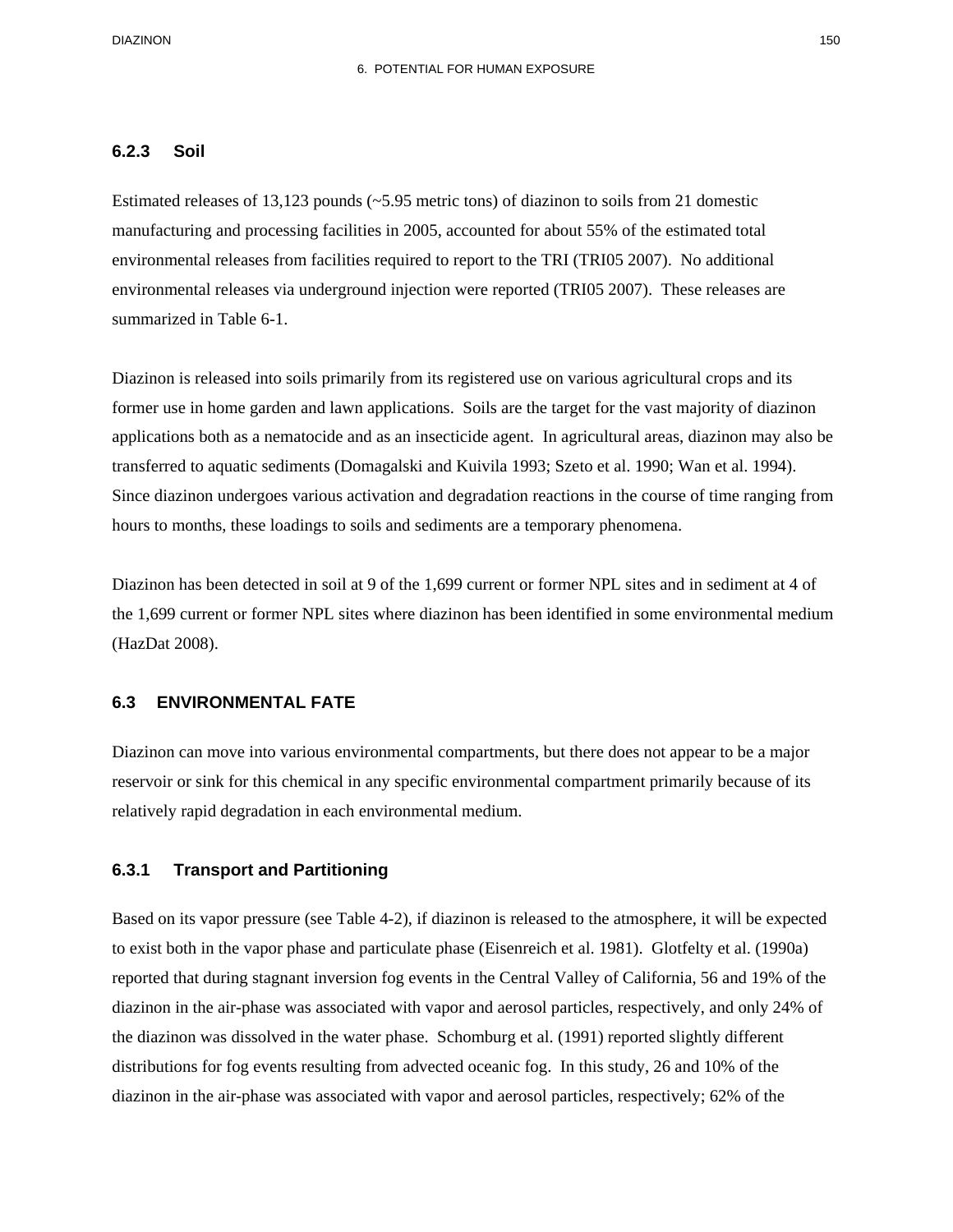diazinon was dissolved in the water phase. Zabik and Seiber (1993) studied the atmospheric transport of diazinon from California's Central Valley to the Sierra Nevada Mountains. These samples collected during January through February 1991 represented the simultaneous collection of both vapor and particulate phases. Concentrations of diazinon and diazoxon were  $13-10,000$  and  $4-3,000$  pg/m<sup>3</sup>, respectively, for samples collected at the 114 m elevation and 1.4–12 and 1.8–13 pg/m<sup>3</sup>, respectively, at the 533 m elevation. The pesticide concentrations in air samples decreased with distance and elevation moving east from the Central Valley into the higher elevations of the Sierra Nevada Mountains. At times, air concentrations at the 114 m elevation were 1,000 times greater than concentrations detected at 533 m elevation. Concentrations at the 1,920 m elevation were typically below the limit of quantification. Wet deposition samples collected at the 114 m elevation contained up to 6,100 pg/mL diazinon and 2,300 pg/mL diazoxon.

Limited data based on atmospheric sampling and laboratory studies (Glotfelty et al. 1990a, 1990b) suggest a much greater potential for diazinon transport into the atmosphere after application to soils and vegetation. While the activation process (diazinon to diazoxon conversion) in the air would tend to transform diazinon fairly rapidly, the possibility of atmospheric transport means that this pesticide can move some distance from agricultural to nonagricultural areas (Glotfelty et al. 1990a, 1990b; Schomburg et al. 1991; Seiber et al. 1993; Zabik and Seiber 1993).

Diazinon released to water from both point and nonpoint sources may be emitted to the atmosphere by volatilization, sorbed to soils and sediments, or accumulated in aquatic organisms. While volatilization of diazinon may not be expected to be significant based upon the Henry's law constant (see Table 4-2), it can be an important transport process. Sanders and Seiber (1983) reported that 17% of the diazinon added to a model pond volatilized in 24 hours. Diazinon released to water also may be adsorbed moderately by soils and sediments based on its organic carbon partition coefficient  $(K_{\text{oc}})$  values measured in soil (Sharom et al. 1980a). Because this pesticide is only moderately adsorbed by some soils, leaching into groundwater can occur.

Diazinon does not significantly bioaccumulate in aquatic organisms. A comparison of BCF values obtained for various freshwater and saltwater fish and invertebrate species is presented in Table 6-2. The BCF values generally range from 4 to 337, but there are only a few cases where the measured BCF value for diazinon exceeds 100. In those experiments where testing was continued for several days after exposure to the diazinon had ended, tissue residues generally decreased rapidly within 1–5 days (El Arab et al. 1990; Sancho et al. 1993; Tsuda et al. 1989, 1990, 1995). Despite the fairly low BCF values, some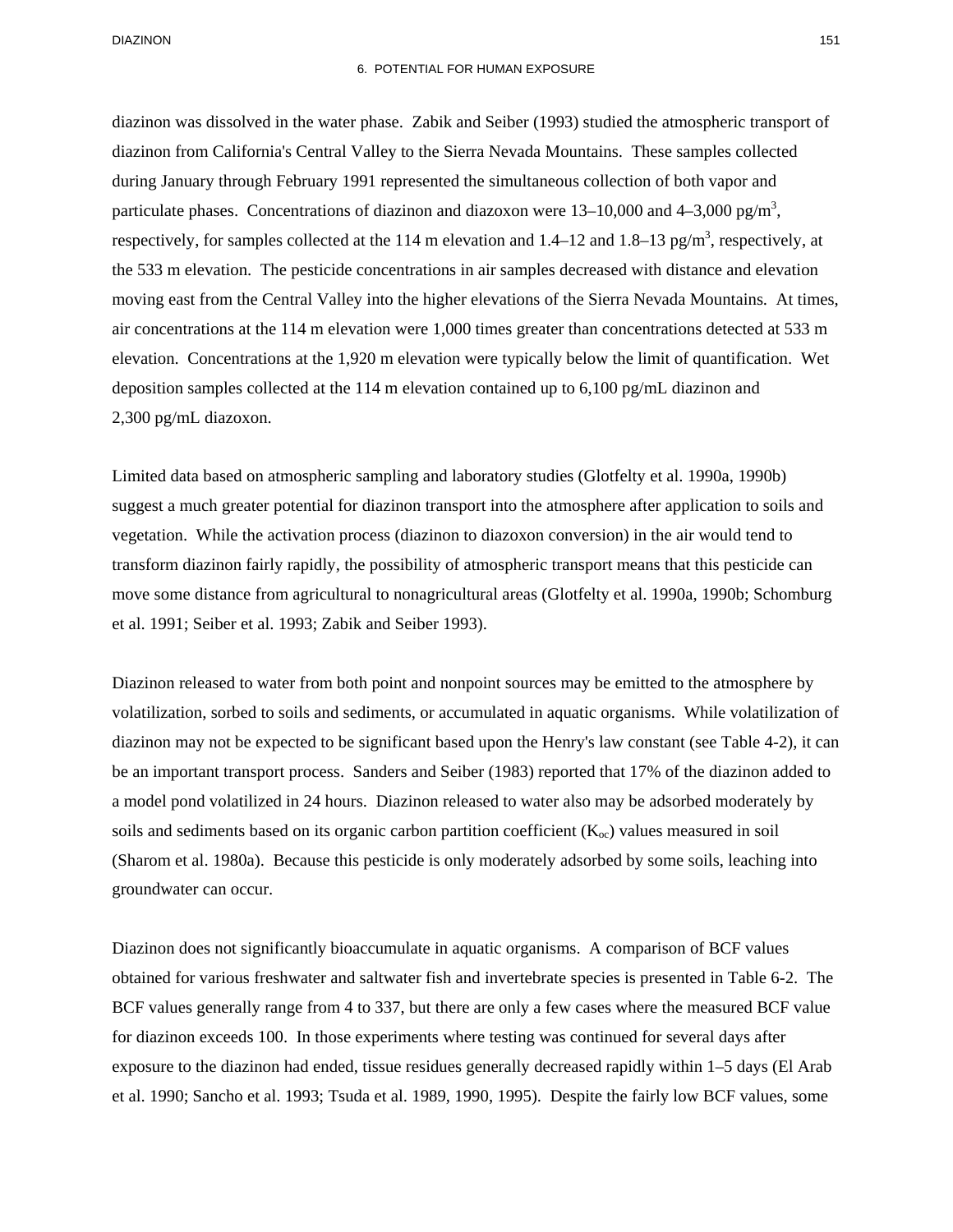| Species common name/<br>Scientific name             | Exposure<br>type | Duration<br>(days) | BCF <sup>a</sup> | Reference              |
|-----------------------------------------------------|------------------|--------------------|------------------|------------------------|
| Freshwater                                          |                  |                    |                  |                        |
| Shrimp/Paratya compressa<br>compressa               | F                | 3                  | 4                | Seguchi and Asaka 1981 |
| Oriental weatherfish/Misgurnus<br>anguilli candatus | F                | 14                 | 28               | Seguchi and Asaka 1981 |
| Common carp/Cyprinus carpio                         | F                | 3                  | 130              | Seguchi and Asaka 1981 |
| Perch/Sarotherodon galilaeus                        | S                | 3                  | 39               | El Arab et al. 1990    |
| Rainbow trout/Oncorhynchus<br>mykiss                | F                | 3                  | 92               | Seguchi and Asaka 1981 |
| <b>Brook trout/Salvelinus fontinalis</b>            | F                | 210                | 25               | EPA 1977               |
| Guppy/Poecilia reticulata                           | R                | 2                  | 39               | Keizer et al. 1991     |
| Zebra fish/Brachydanio rerio                        | R                | $\overline{2}$     | 300              | Keizer et al. 1991     |
| Willow Shiner/Gnathopogon<br>caerulescens           | F                | 7                  | 248              | Tsuda et al. 1989      |
| Killifish/Oryzias latipes                           | F                | 3                  | 20               | Tsuda et al. 1995      |
| Killifish/O. latipes                                | F                | $\overline{7}$     | 94               | Tsuda et al. 1997      |
| Fathead minnow/Pimephales<br>promelas               | F                | 2 <sub>B</sub> 304 | 337 <sup>b</sup> | Veith and Kosian 1983  |
| Goldfish/Carassius aurapus                          | F                | $\overline{7}$     | 49               | Tsuda et al. 1997      |
| White cloud mountain<br>fish/Tanichthys albonubes   | F                | 7                  | 36               | Tsuda et al. 1997      |
| Saltwater                                           |                  |                    |                  |                        |
| Sheepshead minnow/Cyprinodon<br>variegatus          | F                | 108                | 147              | Goodman et al. 1979    |

# **Table 6-2. Bioconcentration Data for Diazinon**

<sup>a</sup>BCF listed is the highest BCF value reported in the cited reference.<br><sup>b</sup>Calculated quantitative structure-activity relationship (QSAR) value as reported in ASTER.

BCF = bioconcentration factor; F = flow-through exposure system; S = static system; R = renewal system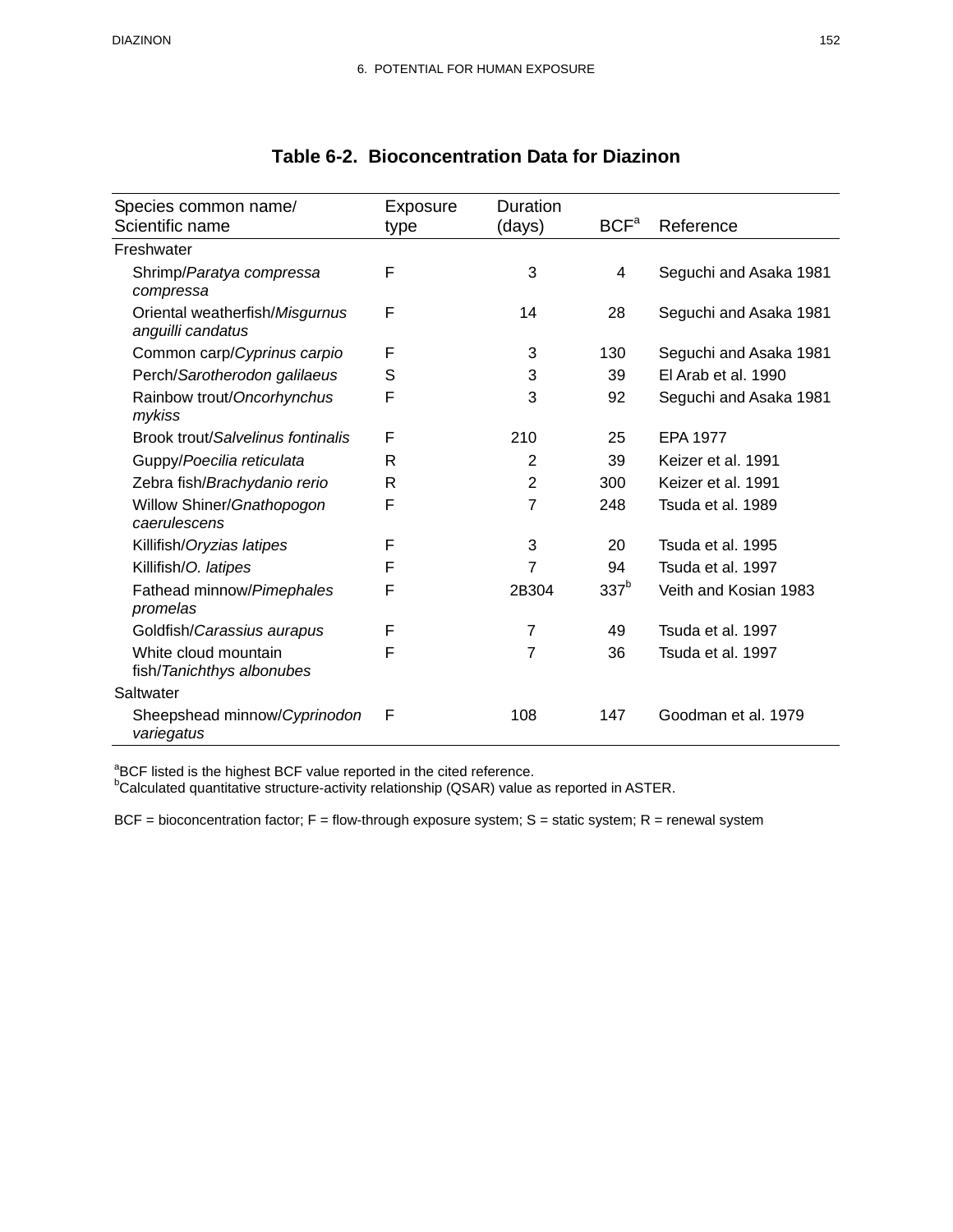researchers still recommend caution in consuming some aquatic species (EPA 1993c; Keizer et al. 1991). This is in large measure because the mechanisms that fish and invertebrates use to metabolize diazinon are poorly understood and seem to vary widely from species to species. In addition, diazinon and its metabolites have not been widely monitored in aquatic species. Since some of the metabolites of diazinon are themselves toxic, a measure of caution may still be in order in cases where there is reason to believe edible fish or shellfish have had recent exposure to diazinon (Keizer et al. 1991). This is partially the basis for the EPA recommendation to states to consider routine monitoring for diazinon in edible fish and shellfish species as part of their state toxics monitoring programs particularly in those watersheds where extensive use of diazinon is identified (EPA 1993c).

Diazinon released in soil from its registered uses partitions to the atmosphere through volatilization, to surface water via runoff, and to groundwater as a result of leaching. According to Kenaga (1980), chemical compounds with a  $K_{\rm oc}$  of <100 are considered moderately to highly mobile; diazinon with a  $K_{\rm oc}$ value of 40–432 (mean of 191), therefore, would be considered moderately mobile. Additional parameters influencing the leaching potential of this chemical include the soil type (e.g., clay versus sand), the amount of rainfall, the depth of the groundwater, and the extent of degradation. In laboratory tests of sand and organic soil, Sharom et al. (1980a) found that 26, 22, 11, 11, and 7% of the diazinon leached from sand (after five successive 200 mL rinses), respectively. A total of 95% of the diazinon added to the sand leached after 10 successive 200 mL rinses. In organic soil, however, only 3, 4, 11, 9, and 7% of the diazinon leached from soil (after five successive 200 mL rinses), respectively. Only 50% of diazinon added to the organic soil leached after 10 successive 200 mL rinses. While diazinon can show sorption in soils with high organic content  $(>3\%)$ , in most other soil types, diazinon has properties suggesting a moderate potential for leaching into groundwater (Arienzo et al. 1994; Sharom et al. 1980a). Arienzo et al. (1994) tested the adsorption and mobility of diazinon in 25 soils with different physicochemical properties. Diazinon was found to be slightly mobile in 80% of the soils tested (those with organic matter content <3%), and immobile in 20% of the soils tested (those with organic matter content >3%). The compound leached primarily from light soils with low organic matter content. Levanon et al. (1994) assessed the impact of plow tillage on microbial activity and the fate of diazinon and other pesticides in the top 5 cm soil layer. A higher leaching rate for diazinon was detected in plow tillage soils than in no-tillage soils after incubation for 21 days. The no-tillage soils were characterized by a higher organic matter content and higher microbial populations and activity than the plow tillage soils.

Arienzo et al. (1993) conducted a study of adsorption and mobility of diazinon in soils from aqueous media and mixtures of methanol-water and hexane-water. Adsorption of diazinon by soils from aqueous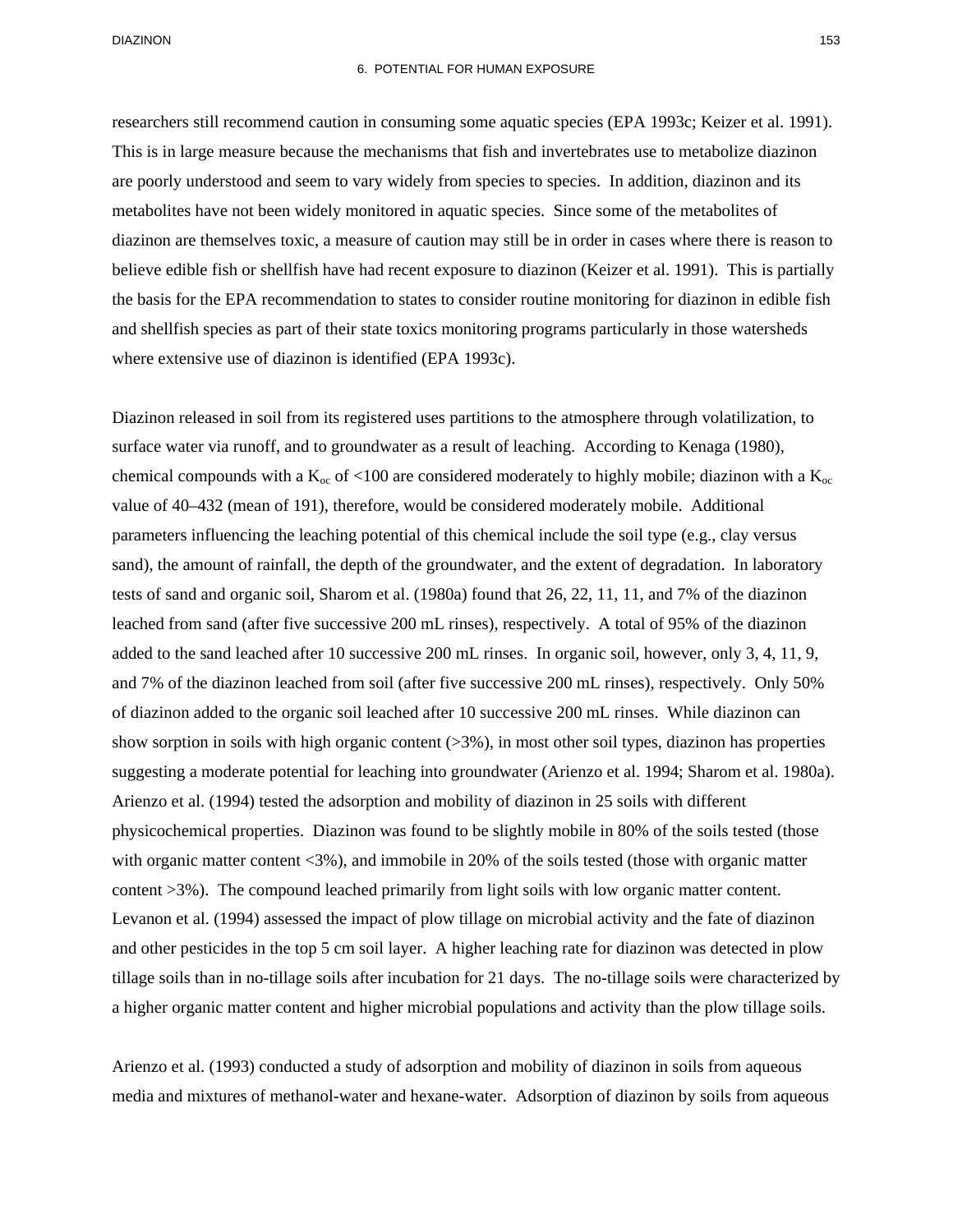systems was related to organic matter content (i.e., the higher the organic content, the greater the adsorption). In methanol-water and hexane-water systems, the adsorption of diazinon by soils decreased. This situation may arise at hazardous waste disposal sites where pesticide waste residues and cosolvents may be encountered together. The presence of these organic solvents will increase the mobility (leachability) of diazinon in the soil and increase the potential for groundwater contamination. Diazinon has been detected in groundwater in the United States (Cohen 1986; EPA 1989; HazDat 2008), and in the Great Lakes region of Ontario, Canada (Frank et al. 1987, 1990b).

### **6.3.2 Transformation and Degradation**

Diazinon is subject to a variety of abiotic and biotic degradation processes in all environmental compartments.

### **6.3.2.1 Air**

Diazinon, once released to the atmosphere, may be subject to direct photolysis since it absorbs light in the spectra above 290 nm (Gore et al. 1971). Glotfelty et al. (1990a), Schomburg et al. (1991), Seiber et al. (1993), and Zabik and Seiber (1993), all reported the presence of diazinon and its activated product (diazoxon) in atmospheric samples. Glotfelty et al. (1990a) believe that diazoxon is formed by atmospheric oxidation especially during the daylight hours. Schomburg et al. (1991) reported that diazinon undergoes transformation to diazoxon during atmospheric transport from agricultural to nonagricultural areas. Seiber et al. (1993) reported mean concentrations of diazinon of 76.8 ng/m<sup>3</sup> and of diazoxon of 10.8 ng/m<sup>3</sup> in air samples collected near fruit and nut orchards in Parlier, California. The half-life (first-order kinetics) for the vapor phase reaction of diazinon with hydroxyl radicals in the atmosphere is estimated to be 4 hours, assuming an atmosphere containing  $5x10^5$  hydroxyl radicals/m<sup>3</sup> at 25 ΕC (Meylan and Howard 1993).

### **6.3.2.2 Water**

Diazinon released to water may be subject to both abiotic degradation (i.e., hydrolysis and photolysis) and biotic degradation by microorganisms. The rate of abiotic degradation is influenced strongly by pH and temperature. In a laboratory study, Chapman and Cole (1982) reported that pH alone influenced the halflife of diazinon maintained in sterile water-ethanol (99:1) phosphate buffer solutions at 25 ΕC. Degradation of diazinon was most rapid under acidic conditions with half-life values in weeks (days shown in parentheses) (first-order kinetics) of 0.45 (3.15), 2.0 (14), 7.8 (54.6), 10.0 (70), and 7.7 (53.9) at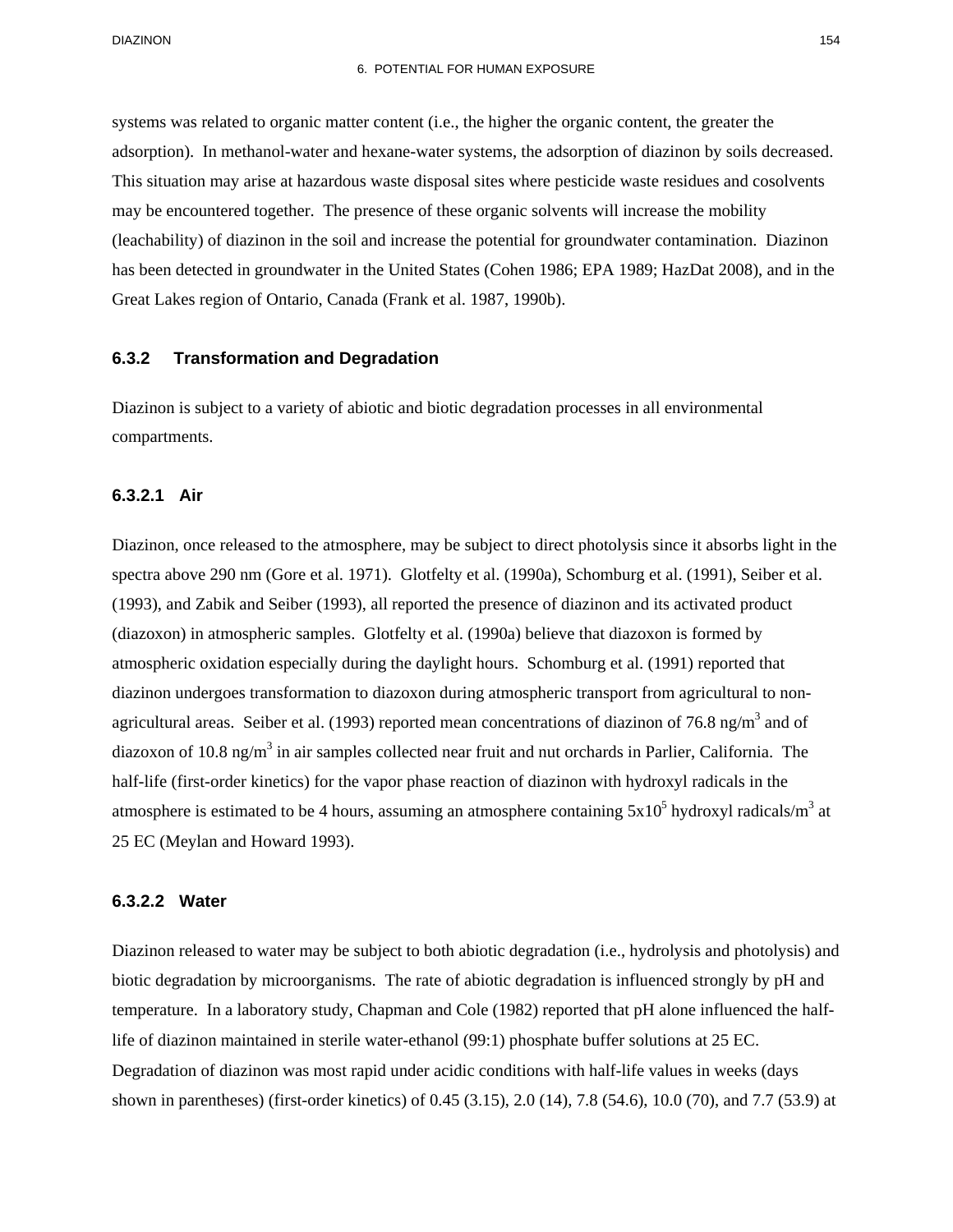#### 6. POTENTIAL FOR HUMAN EXPOSURE

pH values of 4.5, 5.0, 6.0, 7.0, and 8.0, respectively. Garcia-Repetto et al. (1994) also studied the influence of pH on the degradation of diazinon in water-ethanol (9:1) solutions maintained between 15 and 31 ΕC. These authors reported estimated half-life values (first-order kinetics) for diazinon of 1.31, 8.57, and 8.19 days at pH values of 2, 7.5, and 8.7, respectively. The higher temperatures and lower pH conditions of this study may account for the more rapid degradation rates. Frank et al. (1991b) followed the degradation of diazinon in natural surface/groundwater samples at pH 8.2 that were either stored in the laboratory at 4 ΕC in the dark or at 21 ΕC under ambient indoor fluorescent light conditions for 125 days. Under the two temperature and light regimes the half-life values (first-order kinetics) of diazinon were 14 days (light at 21 ΕC) and 45 days (dark at 4 ΕC). Degradation was more affected by temperature, suggesting that hydrolysis was the primary mode of degradation (Frank et al. 1991b).

EPA (1976) reported that diazinon absorbs sunlight less than some of its organophosphate relatives, but that diazinon undergoes direct photolysis in water. The estimated half-life (first-order kinetics) for photolysis in aqueous solutions maintained in glass cells and irradiated with a mercury vapor lamp (>290 nm) was 1,000 hours (42 days). Frank et al. (1991b) investigated the degradation of diazinon in surface water and groundwater samples, but found little difference in the rate of diazinon degradation in light and dark conditions. The half-life (first-order kinetics) of diazinon of 88 days (light) and 99 days (dark) suggests that photolysis was not a major factor in degradation.

Scheunert et al. (1993) studied the effects of photodegradation (via exposure to sunlight) on diazinon dissolved in distilled water, in a humic acid aqueous solution, and in natural water samples from the Isar and Rhine Rivers and Lake Ammersee in Germany with comparable samples maintained in the dark at 25 ΕC. In the dark, river water had a higher diazinon degradation capacity than distilled water. The degradation capacity of natural water samples was further enhanced by exposure to sunlight. The highest degradation capacity was observed for the Rhine River water which also had the highest oxygen and hydroxyl ion concentration and the highest pH value (8.1) of the natural waters tested.

Mansour et al. (1997) studied the photodegradation of diazinon under UV irradiation in a water/soil suspension and found that diazinon was converted, among other products, to the isomeric isodiazinon. Photodegradation was increased in the presence of titanium dioxide, hydrogen peroxide or ozone, or by using natural-river or lake water.

Sharom et al. (1980b) studied the degradation of diazinon under laboratory conditions using both distilled water and natural water samples. Degradation was more rapid in natural water (pH 7.7) (12 weeks) than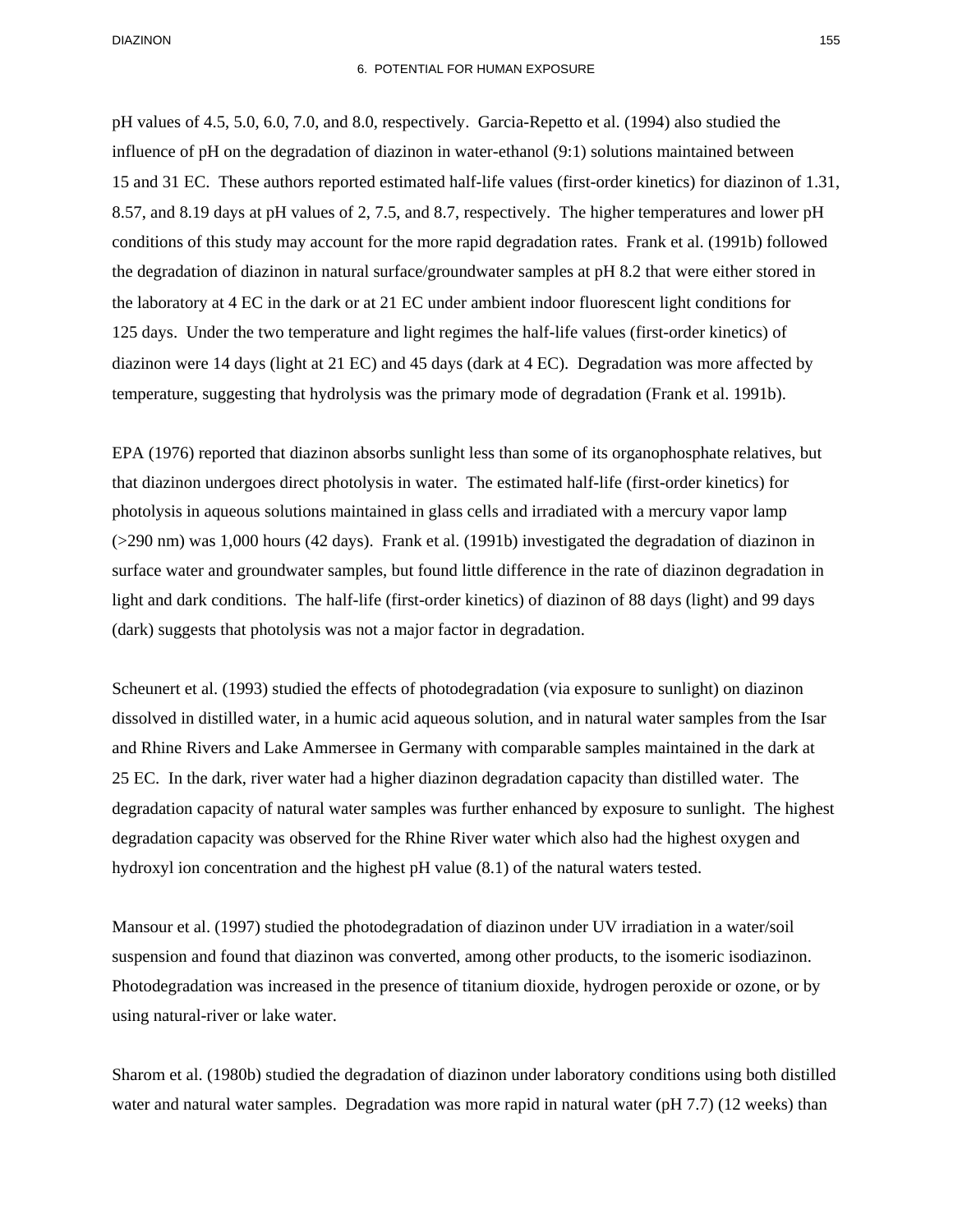#### 6. POTENTIAL FOR HUMAN EXPOSURE

in sterilized natural water, sterilized distilled water, or distilled water (>16 weeks), suggesting that biodegradation of diazinon was occurring. Ferrando et al. (1992) conducted a laboratory microcosm study using both natural surface water and tap water. These experiments were conducted in aerated aquaria, maintained at 22 ΕC with a 12-hour light:dark period. The pH of the natural water was 9.0 and that of the tap water was 7.5. The half-life values (first-order kinetics) of 71 and 79 hours for the natural and tap water samples, respectively, both indicate rapid degradation. Under these experimental microcosm conditions, hydrolysis, photolysis, and biodegradation may all be operative in the natural water system. Wide discrepancies in the rates of diazinon degradation in water reported in the literature appear to be influenced by both abiotic and biotic factors.

Bondarenko et al. (2004) investigated the persistence of diazinon in natural waters from different locations within the Upper Newport Bay-San Diego Creek watershed located in central Orange County, California. First-order half-lives for diazinon were 6.3–14.0 and 25.0–28.3 days in natural water at 21 and 10 °C, respectively, and 51.1–54.9 days in sterilized water at 21 °C. The first-order half-lives for diazinon in seawater were 41.0 and 124.0 days at 21 and 10  $^{\circ}$ C, respectively. The results of the study suggest that under similar pH conditions, the persistence of diazinon may be prolonged in seawater. Sterilization greatly increased persistence of diazinon in freshwater, indicating that degradation in freshwater was largely attributed to microbial activity. Diazinon was found to be degraded primarily by abiotic processes in seawater, and the lack of microbial degradation likely contributed to its prolonged persistence in the seawater. Degradation in freshwater also showed temperature dependence, with significantly faster dissipation of diazinon at 21 °C when compared to 10 °C (Bondarenko et al. 2004).

Although diazinon has been detected in groundwater samples in both the United States and Canada (Cohen 1986; EPA 1989; Frank et al. 1987, 1990b; HazDat 2008), no studies were identified concerning diazinon transformation and degradation processes within aquifers. Based on theoretical considerations, abiotic hydrolysis mechanisms would be expected to degrade diazinon within a few months (Chapman and Cole 1982; Cowart et al. 1971).

### **6.3.2.3 Sediment and Soil**

Once released to soils and sediments, diazinon can be degraded by hydrolysis, photolysis, and biodegradation by several genera of microorganisms. Microbial degradation appears to be the major pathway for the degradation of diazinon in soils; however, under anaerobic conditions, abiotic hydrolysis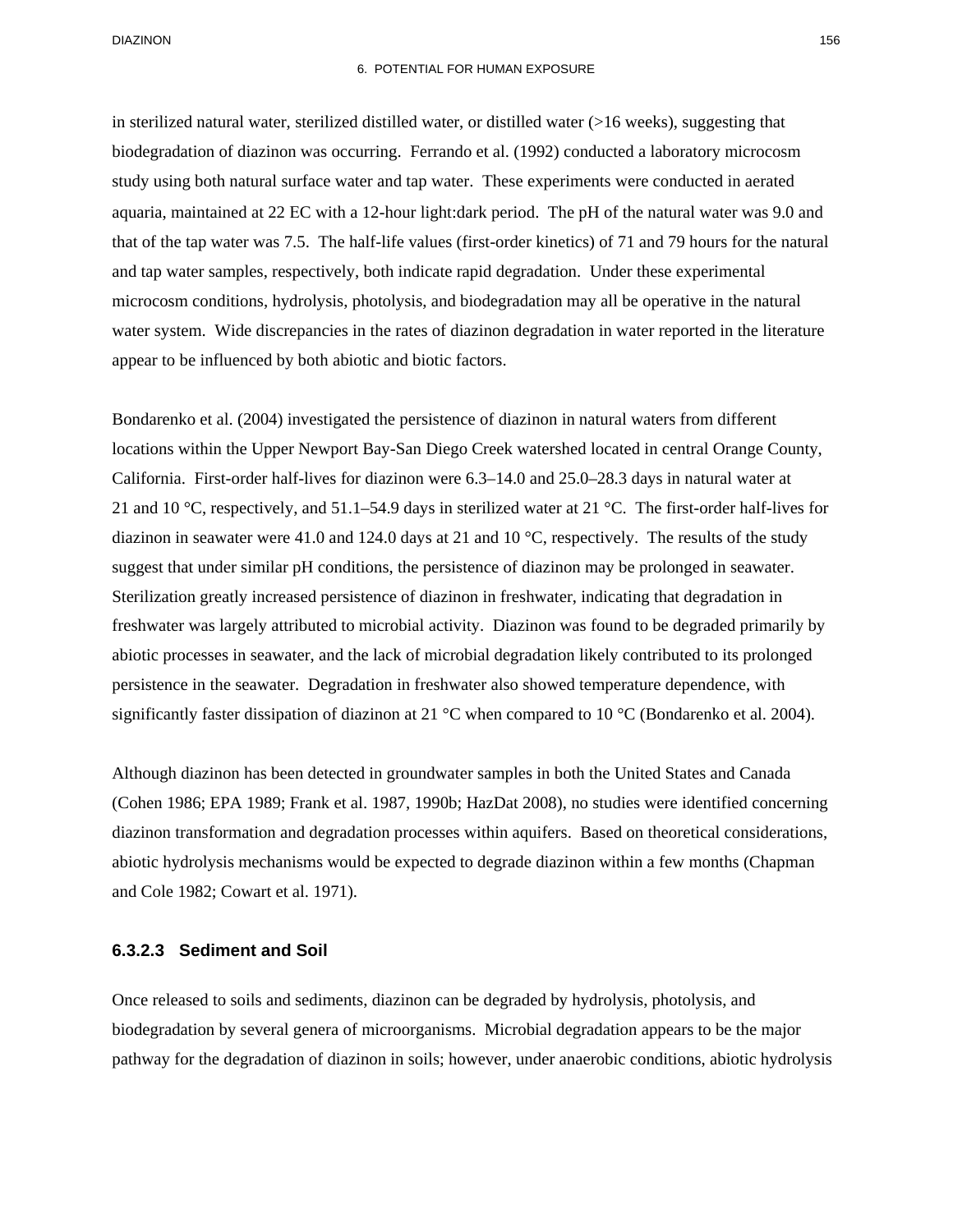appears to be the most probable mechanism responsible for degradation of the compound under acidic soil conditions (Larkin and Tjeerdema 2000).

The influence of soil pH on the persistence of diazinon was studied by Chapman and Cole (1982). Diazinon degradation was found to be more rapid in organic soils with pH values of 6.1 and 5.2 than in mineral soils with pH values of 6.8 and 8.0, and was slightly more rapid in the more acidic organic soil. Schoen and Winterlin (1987) conducted an extensive study of the effects of various soil factors and organic amendments on degradation of diazinon. The factors affecting the rate of diazinon degradation in soil were pH, soil type, organic amendments, soil moisture, and pesticide concentration. Soil pH was a major factor affecting degradation. At a soil concentration of 100 ppm diazinon and 50% water saturation, estimated half-life values (first-order kinetics) at pH 4, 7, and 10 were 66, 209, and 153 days, respectively, in sandy loam; 49, 124, and 90 days, respectively, in clay loam; and 14, 45, and 64 days, respectively, in sandy loam amended with peat. Loss of diazinon occurred in the order of sandy loam with peat > clay loam > sandy loam. Addition of acidic peat to the soil lowered the pH and could have been responsible for increased hydrolysis. Degradation of diazinon in soil was most favorable when the pesticide was present at low concentrations in moist soil, amended with peat or acidified to a pH of 4, and least favorable at high diazinon concentrations in neutral or basic mineral soil (Schoen and Winterlin 1987). It has been observed that dissipation of diazinon from soil slows significantly as concentration increases above a certain level, possibly due to microbial toxicity which inhibits degradation (Felost et al. 2003). Prolonged persistence of diazinon in soil increases the potential for runoff and leaching.

In six types of soils, Somasundaram et al. (1991) reported that diazinon was hydrolyzed to 2-isopropyl-6-methyl-4-hydroxypyrimidine (IMHP) and that the degradation product was significantly more mobile in these soils than its parent compound diazinon. In an earlier study, Somasundaram et al. (1989) found that prior applications of IMHP did not enhance degradation of diazinon.

In a study of degradation of diazinon in three submerged tropical soils, only 2–6% of the originally applied diazinon remained 50–70 days post-application (Sethunathan and MacRae 1969). Degradation of diazinon was more rapid in nonsterilized soils, indicating microbial participation in two of the three soil types. In the third type (an acid clay soil), diazinon degradation was more rapid in the sterilized samples at pH 4.7, apparently because of the compound's instability under acid conditions. Streptomyces sp. isolated from the submerged soils could degrade the diazinon. In a field study of a treated cranberry bog by Szeto et al. (1990), disappearance of diazinon from irrigation ditch sediment (pH 4.4) and from sediment in an adjacent reservoir (pH 5.0) was equally rapid. These authors found that <1% of diazinon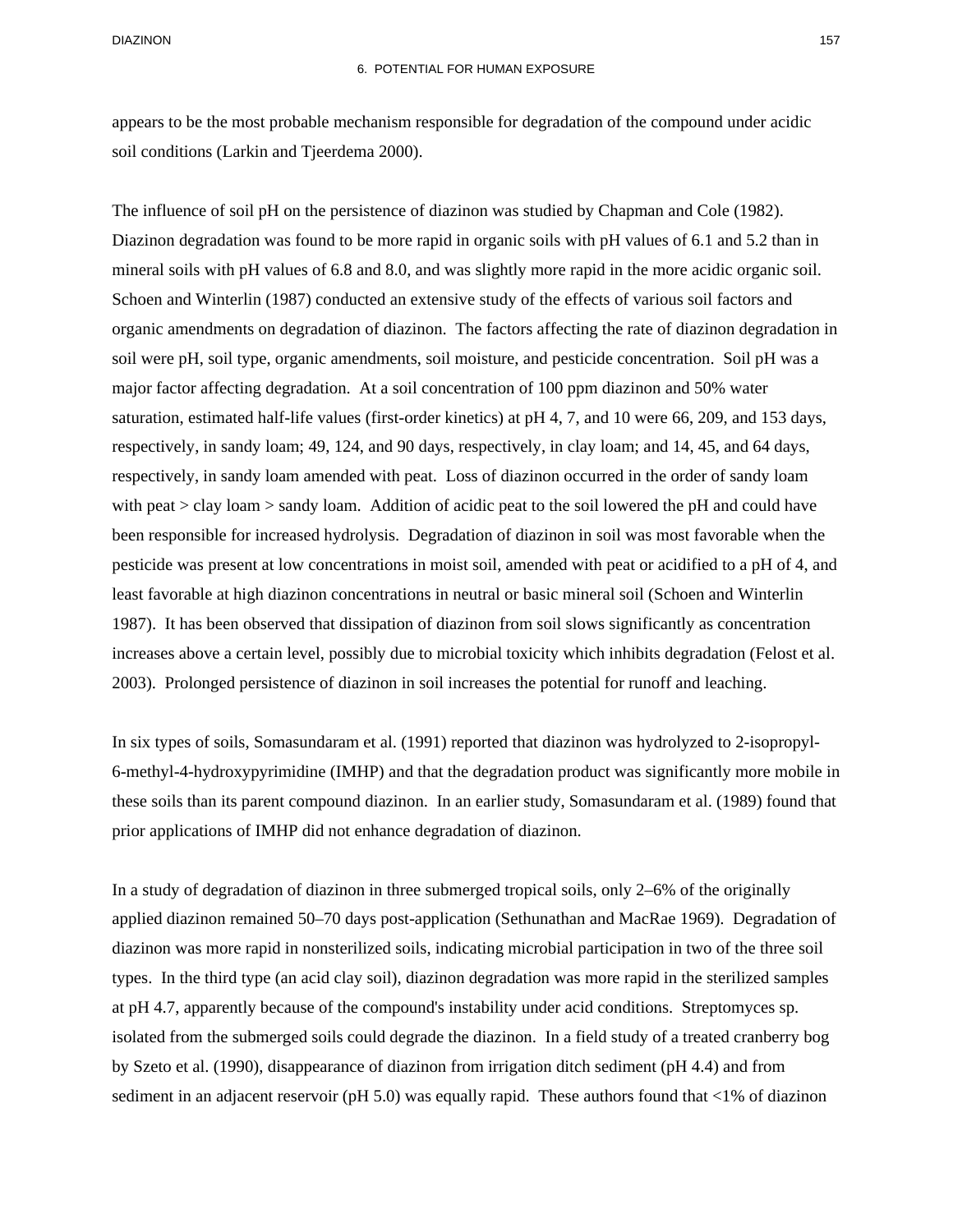#### 6. POTENTIAL FOR HUMAN EXPOSURE

remained 38 and 22 days post-application in the irrigation ditch and reservoir sediments, respectively. In nonsterilized soil, diazinon degradation was faster at 100% water saturation than at 50% water saturation. These results suggest that microbial activity under anaerobic conditions plays an important role in diazinon degradation (Schoen and Winterlin 1987).

Photolysis of diazinon on soil surfaces was studied by Burkhard and Guth (1979). The effectiveness of photolysis in 24 hours was only slightly greater on moist soil surfaces (51%) than it was on dry soil surfaces (44%) at 45 EC. The major photolytic product identified for diazinon was 2-isopropyl-6-methyl-4-hydroxypyrimidine. This same reaction product was found for acid hydrolysis and photolysis in aqueous solutions or on soil.

Photochemical reactions in soil are significant only at the surface. When the surface soil is moist, photolysis may occur both with the portion dissolved in water and with the portion adsorbed to the soil. Mansour et al. (1997) studied the photochemical reaction of diazinon in water/soil suspensions in order to include the possible catalytic effects of adsorption. Under UV irradiation in a water/soil suspension, diazinon was converted to, among other products, the isomeric isodiazinon. Photodegradation was increased in the presence of titanium dioxide, hydrogen peroxide, or ozone, or by using natural river water or lake water.

Gunner and Zuckerman (1968) reported synergistic microbial degradation of diazinon by two microorganisms, Arthrobacter sp. and Streptomyces sp. When Arthrobacter sp. and Streptomyces sp. were incubated separately on growth media where diazinon was the primary carbon source, neither was able to convert the pyrimidinyl carbon to carbon dioxide. When incubated together, only 6% of the parent diazinon remained, and 94% was converted to two unidentified metabolites. Two microorganisms isolated from flood soils also were found to hydrolyze diazinon (Adhya et al. 1981). Diazinon was rapidly hydrolyzed within 24 hours by both Flavobacterium sp. and Pseudomonas sp. A hydrolysis product of diazinon, IMHP, was metabolized more rapidly by the Flavobacterium sp. than the Pseudomonas sp. More recently, oxypyrimidine was reported to be the major soil degradation product of diazinon and is considered to be more persistent than diazinon (Larkin and Tjeerdema 2000). Barik and Munnecke (1982) reported that an enzyme (parathion hydrolase) obtained from Pseudomonas sp. cultures could hydrolyze diazinon in soils. More than 98% of 10,000 ppm of diazinon in soil can be degraded within 24 hours if sufficient buffer and enzyme are added to the contaminated soil. The authors report that it is technically feasible to use parathion hydrolase to clean up diazinon spills in the environment.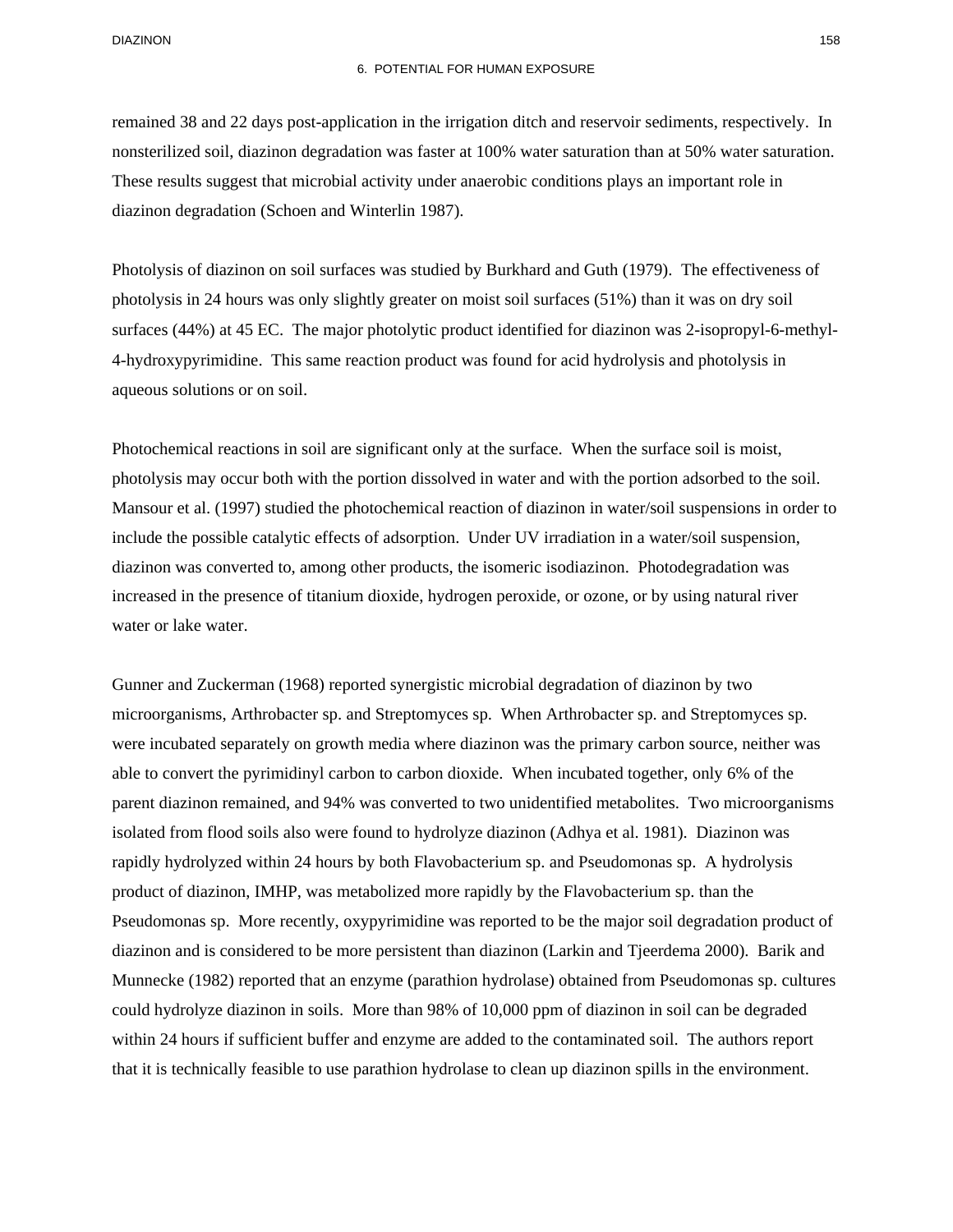Levanon et al. (1994) studied the effects of plow tillage on microbial activity and the degradation of diazinon in the 0–5 cm soil layer. In no-tillage soils, higher microbial populations and activity were associated with higher mineralization rates of diazinon (45% mineralization after 76 days). Enhanced transformation rates played a role in minimizing leaching from no-tillage soils. Synergistic effects between fungi and bacteria in the degradation of diazinon were also observed. The authors noted that almost no mineralization of the compound occurred when either fungi or bacteria were selectively inhibited, demonstrating synergism between the two microbial communities. A higher proportion of diazinon leached from the plow tillage soils than from the no-tillage soils. Microbial population and activity measured as biomass, bacterial counts, hyphal length of fungi, and carbon dioxide evolution were all higher in samples of no-tillage soils.

### **6.3.2.4 Other Media**

Michel et al. (1997) studied the fate of diazinon during the composting of leaves and grass. The yard trimmings were amended with  $^{14}C$  labeled diazinon and composted for 54 days. During composting, 11% of the 14C-diazinon was mineralized to carbon dioxide. A water extract of the finished compost contained 36% of the added  ${}^{14}C$  and analysis of this extract indicated that the  ${}^{14}C$  was in the form of 2-isopropyl-IMHP, a hydrolysis product of diazinon. The remaining fraction of  ${}^{14}C$  was unidentifiable or associated with a high molecular weight extract fraction. The results show that during the composting, a relatively small amount of diazinon is mineralized to carbon dioxide, while a majority is hydrolyzed to potentially leachable but less toxic IMHP, high molecular weight residues, and unextractable residues that are presumed to have low bioavailability.

Diazinon has been detected at a variety of waste water treatment plants. Zhang and Pehkonen (1999) investigated the oxidation of diazinon by aqueous chlorine and reported that the half-life is only several minutes at typical chlorine concentrations found in waste water treatment plants. The oxidation product of diazinon was reported to be diazoxon.

### **6.4 LEVELS MONITORED OR ESTIMATED IN THE ENVIRONMENT**

Reliable evaluation of the potential for human exposure to diazinon depends in part on the reliability of supporting analytical data from environmental samples and biological specimens. Concentrations of diazinon in unpolluted atmospheres and in pristine surface waters are often so low as to be near the limits of current analytical methods. In reviewing data on diazinon levels monitored or estimated in the environment, it should also be noted that the amount of chemical identified analytically is not necessarily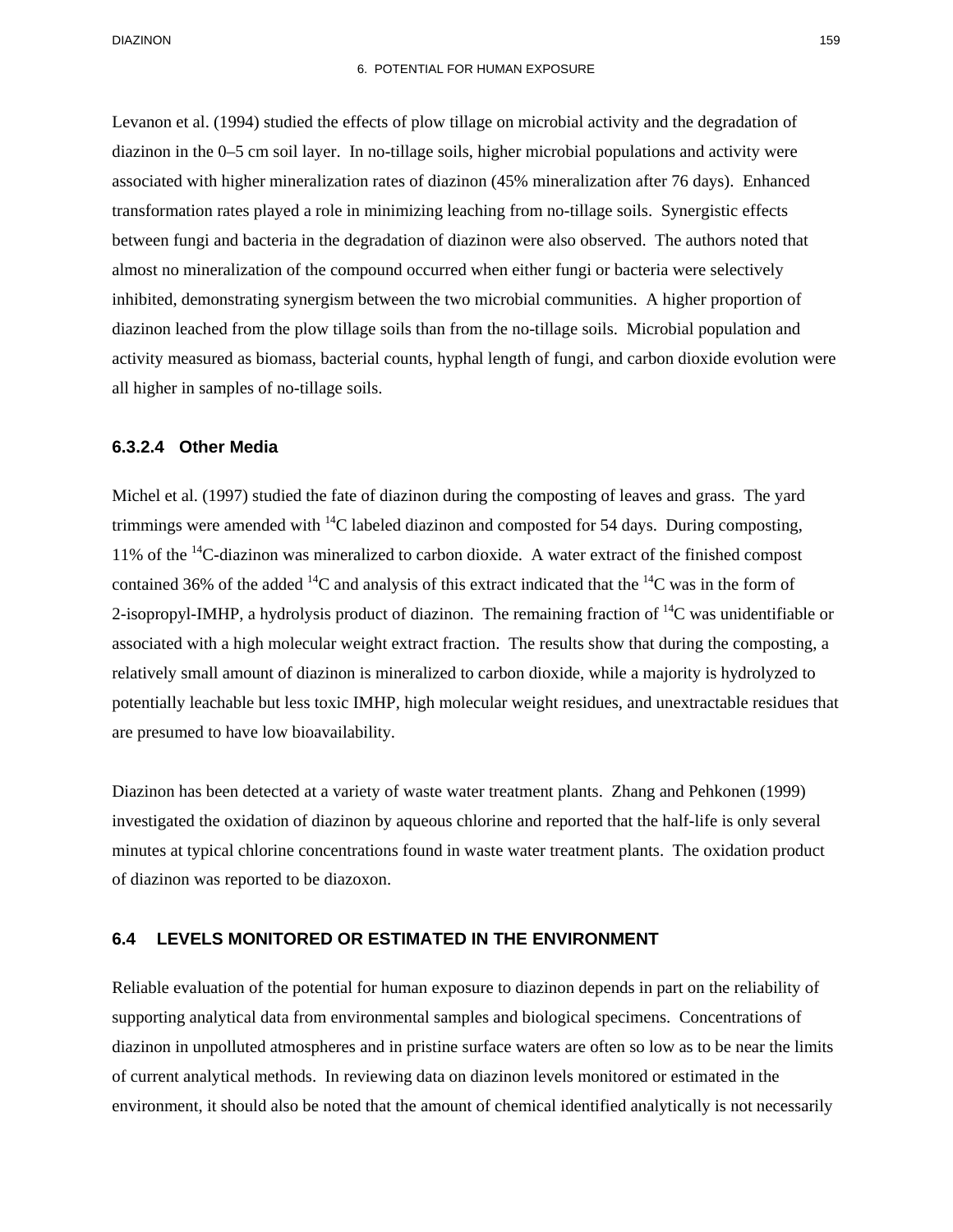equivalent to the amount that is bioavailable. The analytical methods available for monitoring diazinon in a variety of environmental media are detailed in Chapter 7.

Most information on diazinon concentrations in various environmental media derived from large scale monitoring networks dates from before the mid-1980s and no longer reflects current conditions. There is a noticeable lack of national monitoring studies that would allow meaningful estimation of current diazinon concentrations associated with various environmental media. Reliable evaluation of the potential for human exposure to diazinon depends in part on the reliability of supporting analytical data from environmental samples and biological specimens.

### **6.4.1 Air**

Diazinon concentrations in the atmosphere were monitored in several national studies during the 1970s and 1980s and more recently in several regional studies. Diazinon has been measured in outdoor air samples in both rural and urban environments, near production facilities, and in indoor air (associated with its use for pest control in domestic and commercial buildings).

In a study of pesticide residues in ambient air sampled in 14–16 states during 1970, 1971, and 1972, diazinon was detected in 50% of the 2,479 samples analyzed, with a mean concentration of 2.5 ng/m<sup>3</sup> and a maximum concentration of 62.2 ng/m<sup>3</sup> (Kutz et al. 1976). Carey and Kutz (1985) reported that ambient air concentrations of diazinon collected from February through September 1980 in Perkin, Illinois, ranged from 1.3 to 10 ng/m<sup>3</sup>.

In a study of pesticide levels in ambient suburban air, diazinon was detected in 80, 80, and 40% of samples collected in three cities (Miami, Florida; Jackson, Mississippi; and Fort Collins, Colorado), respectively. The maximum diazinon concentration detected in each city was 3.9, 2.0, and 2.2 ng/m<sup>3</sup> for Miami, Florida; Jackson, Mississippi; and Fort Collins, Colorado, respectively (Kutz et al. 1976). During 1973–1974, diazinon concentrations in air were measured in urban Miami, Florida, and in the adjacent Everglades National Park. Urban diazinon levels ranged from not detectable to 3.3 ng/m<sup>3</sup> (1.5 ng/m<sup>3</sup>) mean); corresponding levels in Everglades National Park ranged from not detectable to 1.9 ng/m<sup>3</sup>  $(0.6 \text{ ng/m}^3 \text{ mean})$  (Lewis and Lee 1976). Nationwide, diazinon was detected in 48% of 123 urban air samples collected in 10 U.S. cities during 1980. The maximum diazinon concentration reported was  $23 \text{ ng/m}^3$  (mean 2.1 ng/m<sup>3</sup>) (Carey and Kutz 1985).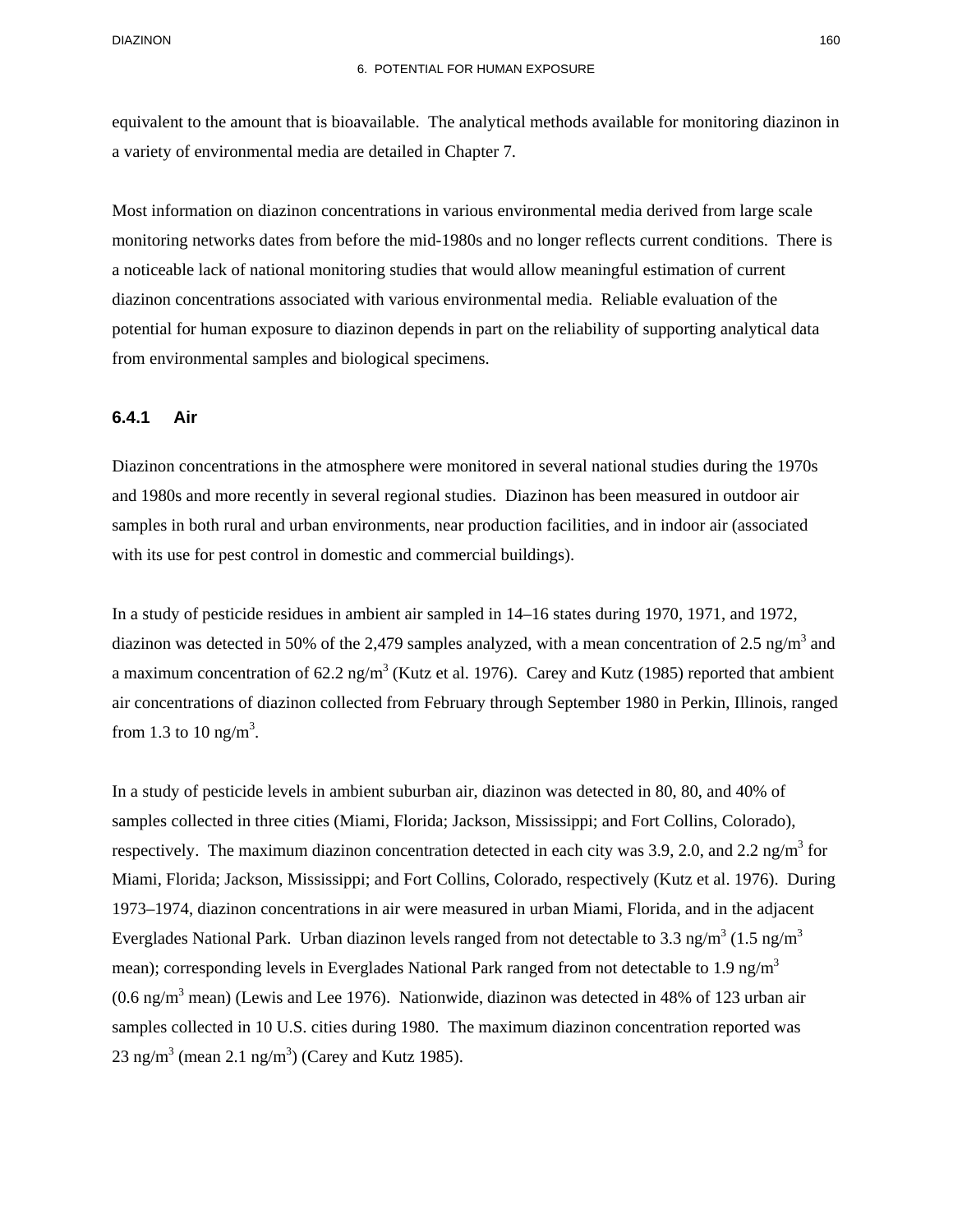#### 6. POTENTIAL FOR HUMAN EXPOSURE

Most recently, non-occupational exposure to diazinon among residents of two U.S. cities (Jacksonville, Florida, and Springfield, Massachusetts) was studied over three seasons: summer 1986, spring 1987, and winter 1988 (Whitmore et al. 1994). The study focused primarily on inhalation exposures with primary environmental monitoring consisting of 24-hour indoor and outdoor air. For the Jacksonville, Florida, population, the estimated mean diazinon concentrations were 85.7–420.7 ng/m<sup>3</sup> in indoor air and 1.1– 13.8 ng/ $m<sup>3</sup>$  in outdoor air. For the Springfield, Massachusetts, population, mean exposures were much less. The estimated diazinon concentrations were 2.5–48.4 ng/m<sup>3</sup> in indoor air and 8.2–9.2 ng/m<sup>3</sup> in outdoor air.

Ambient diazinon concentrations were measured under foggy atmospheric conditions in and around the Central Valley of California (Parlier, California), which is a prime agricultural area dominated by fruit, nut, and citrus orchards (Glotfelty et al. 1990a; Seiber et al. 1993; Zabik and Seiber 1993). In fog, diazinon concentration was 1.6 ng/ $m<sup>3</sup>$  and diazoxon (the oxon transformation product) concentration was  $0.82$  ng/m<sup>3</sup>. In a similar study, Schomburg et al. (1991) analyzed air and fog near Monterey, California, to determine whether the uptake of diazinon in advected oceanic fog was different from uptake in fog collected under stagnant inversion conditions in the Central Valley of California. Fog water concentrations of diazinon ranged from 0.15 to 4.8 μg/L in coastal areas; higher concentrations ranging from 0.31 to 18 μg/L were found in the Central Valley area. Diazinon and diazoxon favored the aqueous phase in foggy atmosphere, with 62.4 and 87.8%, respectively, reported in the aqueous phase. Zabik and Seiber (1993) studied the atmospheric transport of diazinon from California's Central Valley to the Sierra Nevada Mountains. Air samples collected from January through February 1991 represented the simultaneous collection of both vapor and particulate phases. Concentrations of diazinon and its oxon were 13–10,000 pg/m<sup>3</sup> (0.013–10 ng/m<sup>3</sup>) and 4–3,000 pg/m<sup>3</sup> (0.004–3 ng/m<sup>3</sup>), respectively, for samples collected at the 114 m elevation and 1.4–12 pg/m<sup>3</sup> (0.0014–0.012 ng/m<sup>3</sup>) and 1.8–13 pg/m<sup>3</sup> (0.0018– 0.013 ng/ $m<sup>3</sup>$ ), respectively, at the 533 m elevation. The pesticide concentrations in air samples decreased with distance and elevation moving east from the Central Valley into the higher elevations of the Sierra Nevada Mountains. At times, air concentrations of diazinon at the 114 m elevation were 1,000 times greater than concentrations detected at 533 m elevation. Concentrations at the 1,920 m elevation were typically below the limit of quantification. Wet deposition samples (rain and snow) collected at the 114 m elevation contained up to 6,100 pg/mL diazinon and 2,300 pg/mL diazoxon. Diazinon was detected in 100% of air samples collected from over the Mississippi River from New Orleans, Louisiana, to St. Paul, Minnesota, during the first 10 days of June 1994 at a mean concentration of 0.08 ng/m<sup>3</sup> (Majewski et al. 1998). The maximum concentration detected, 0.36 ng/m<sup>3</sup>, was detected near a major metropolitan area.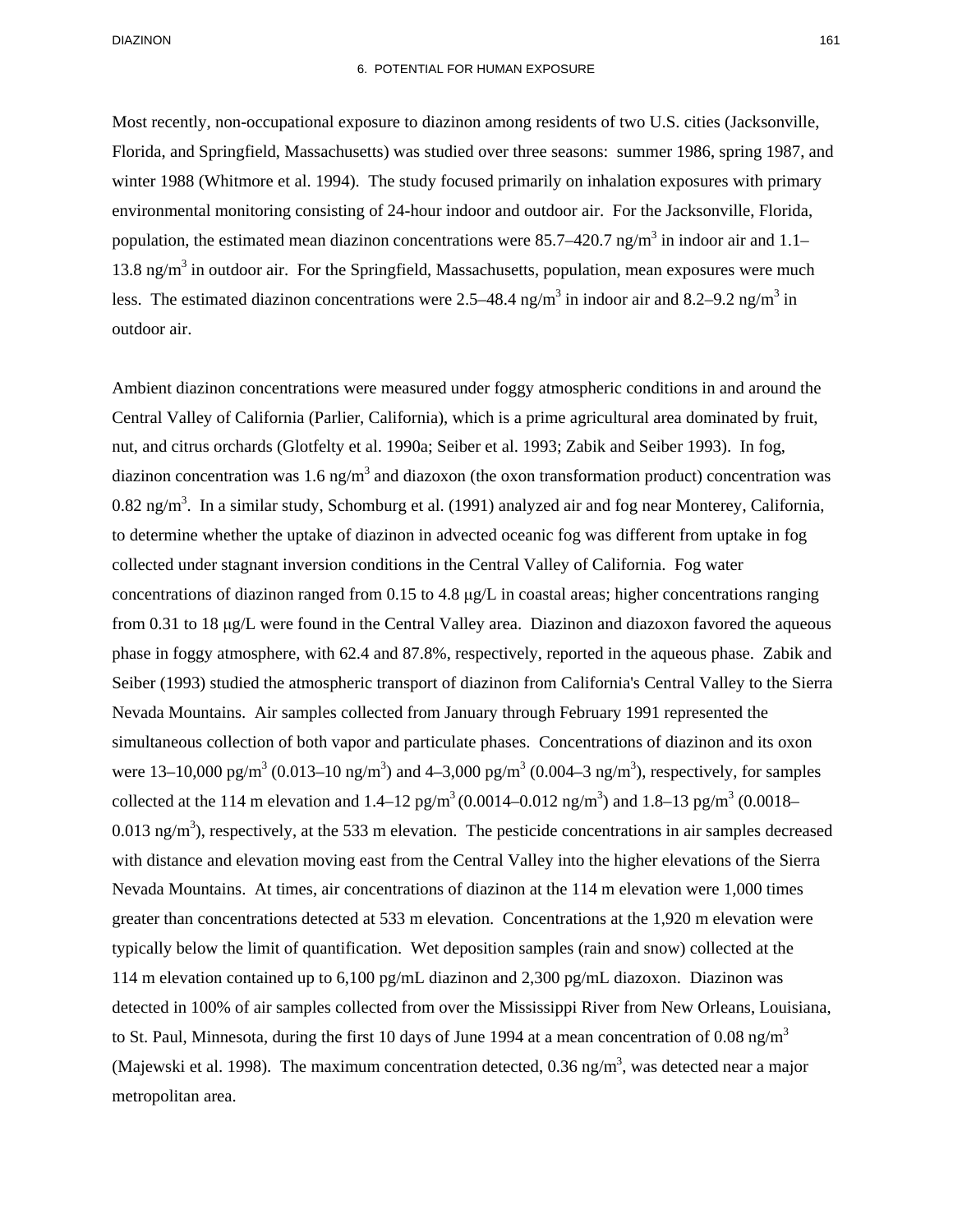#### 6. POTENTIAL FOR HUMAN EXPOSURE

Diazinon residues in ambient air sampled within 800 m of two pesticide formulation plants in Arkansas (from 1970 to 1972) and within 275 m of a pesticide formulation plant in Tennessee (in 1971) were 0.3– 18.0 ng/m<sup>3</sup> (mean 2.2 ng/m<sup>3</sup>) and 0.5–27.9 ng/m<sup>3</sup> (mean 7.3 ng/m<sup>3</sup>), respectively (Lewis and Lee 1976).

In addition to its presence in the ambient atmosphere, diazinon also has been monitored in both outdoor and indoor air associated with its use in a variety of domestic, commercial, and occupational exposure situations. Exposure to diazinon from its use in lawn and home garden applications was evaluated by Davis et al. (1983). Diazinon was mixed with water and sprayed using compressed air sprayers or hoseend sprayers, and potential respiratory and dermal exposures were estimated from residues collected from respirator filters, body pads, and hand rinsings. These authors reported mean respiratory exposures of 1.9, 2.9, and 7.4 μg/hour associated with use of compressed air sprayers on lawns, compressed air sprayers on shrubs, and hose-end sprayers on lawns, respectively. The amount of diazinon collected in the respiratory pads was negligible compared to the amount collected on dermal pads. Total dermal exposures were 5,700, 7,500, and 29,000 μg/hour, respectively, for the three sprayer types; however, dermal exposure of the hands alone accounted for ≥85% of the total dermal exposure for each sprayer type.

Diazinon air concentrations related to vapors released from pest control strips were measured by Jackson and Lewis (1981). Diazinon levels in indoor air increased from 0.32  $\mu$ g/m<sup>3</sup> at 6 hours after application of the pest strips to 1.34  $\mu$ g/m<sup>3</sup> on day 15, and then declined to 1.21  $\mu$ g/m<sup>3</sup> on day 30. Air sampling in a retail garden store where pesticide containers with diazinon were displayed showed an average diazinon concentration of 3.4  $\mu$ g/m<sup>3</sup> (Wachs et al. 1983).

Currie et al. (1990) evaluated the concentrations of diazinon in indoor air and on working surfaces for a period of 10 days after application in commercial offices. The highest concentrations of diazinon (163 and 158  $\mu$ g/m<sup>3</sup>) were measured 4 hours post-application in two empty offices, while the concentration in the furnished office was 27  $\mu$ g/m<sup>3</sup>. One day post-application, levels were 125 and 70 μg/m<sup>3</sup> in the two empty offices, and 27 μg/m<sup>3</sup> in the furnished office. Air concentrations of diazinon continued to decline and on day 6 post-application were approximately 35  $\mu$ g/m<sup>3</sup> in the empty offices and  $8 \mu g/m<sup>3</sup>$  in the furnished office. Airborne levels of diazinon were distinctly lower in the furnished office, and this was attributed to obstruction of the applicator's spraying path by office furniture so that a lower amount of diazinon was applied. Diazinon deposition on aluminum plates was measured as an indicator of surface contamination, measurements ranged from  $0.4-15$  ng/cm<sup>2</sup>. No overall decrease in surface contamination occurred over time. Plates suspended 1.5–2.1 m above the floor generally exhibited higher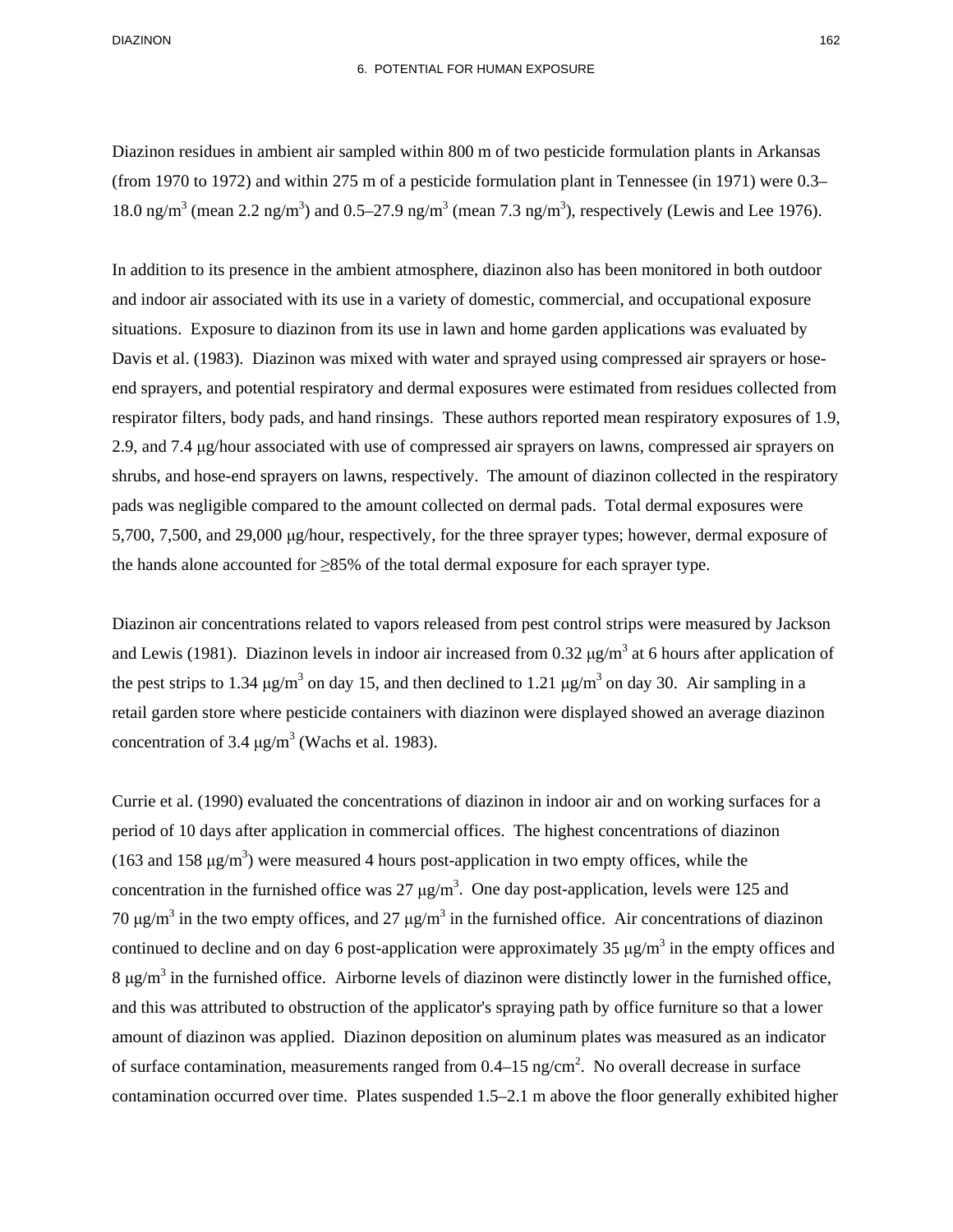diazinon levels 24 hours post-treatment than at 1–2 hours post-treatment. The authors believe that this was a result of evaporation of diazinon from the carpeted floor augmented by air turbulence. Diazinon contamination measured by surface wipes on furniture and foil on carpet ranged from 13 to 38 ng/cm<sup>2</sup>.

Diazinon levels in indoor air were monitored in an animal facility treated monthly with a 1% aqueous diazinon formulation (Williams et al. 1987). Indoor air sampling was conducted in two areas frequented regularly by facility personnel, the lounge and cage-washing areas. The lounge areas were enclosed rooms while the cage-washing areas were open-ended and were in effect part of the corridor system of the facility. Air samples were collected using adsorbent sampling tubes (Supelco-20 P) for 4 hours at 1.8 L/minute just prior to spraying on days 0, 28, and 56, approximately 16–20 hours post treatment, and at various intervals thereafter. Diazinon levels increased immediately after spraying, but decreased rapidly to 2–3  $\mu$ g/m<sup>3</sup> in <1 day and continued to decrease to <0.05  $\mu$ g/m<sup>3</sup> until the next spraying. During many months of diazinon application there was little buildup in background diazinon air levels  $(<0.5 \text{ }\mu\text{g/m}^3).$ 

Lenhart and Kawamoto (1994) reported air concentrations of up to 297  $\mu$ g/m<sup>3</sup> in greenhouse air after spray applications of an emulsifiable concentrate of diazinon, under the trade name Clean Crop AG500, and concentrations up to 3,030  $\mu$ g/m<sup>3</sup> in greenhouse air after a 4-hour cold fogging application of the same formulation.

Palmgren and Lee (1984) collected samples of grain dust (dust accumulated in the dust collection systems of grain elevators) from six grain elevators located in the New Orleans, Louisiana, area to evaluate potential occupational exposures of grain elevator personnel. Diazinon concentrations in grain dust were <0.01 μg/g for all 31 samples collected.

### **6.4.2 Water**

Carey and Kutz (1985) reported that the maximum diazinon residue collected in a national surface water monitoring program conducted from 1976 to 1980 was 2.38 μg/L and that diazinon was detected in only 1.2% of the samples collected. Pereira and Hostettler (1993) conducted a study of the Mississippi River and its tributaries during 1991 and 1992. These authors reported that diazinon was detected in water samples from the Illinois River at concentrations of 20 ng/L and from several sites on the mainstem of the lower Mississippi River at concentrations ranging from 4 to 10 ng/L. During 1991, Domagalski and Kuivila (1993) monitored diazinon concentrations in water and suspended sediment collected at various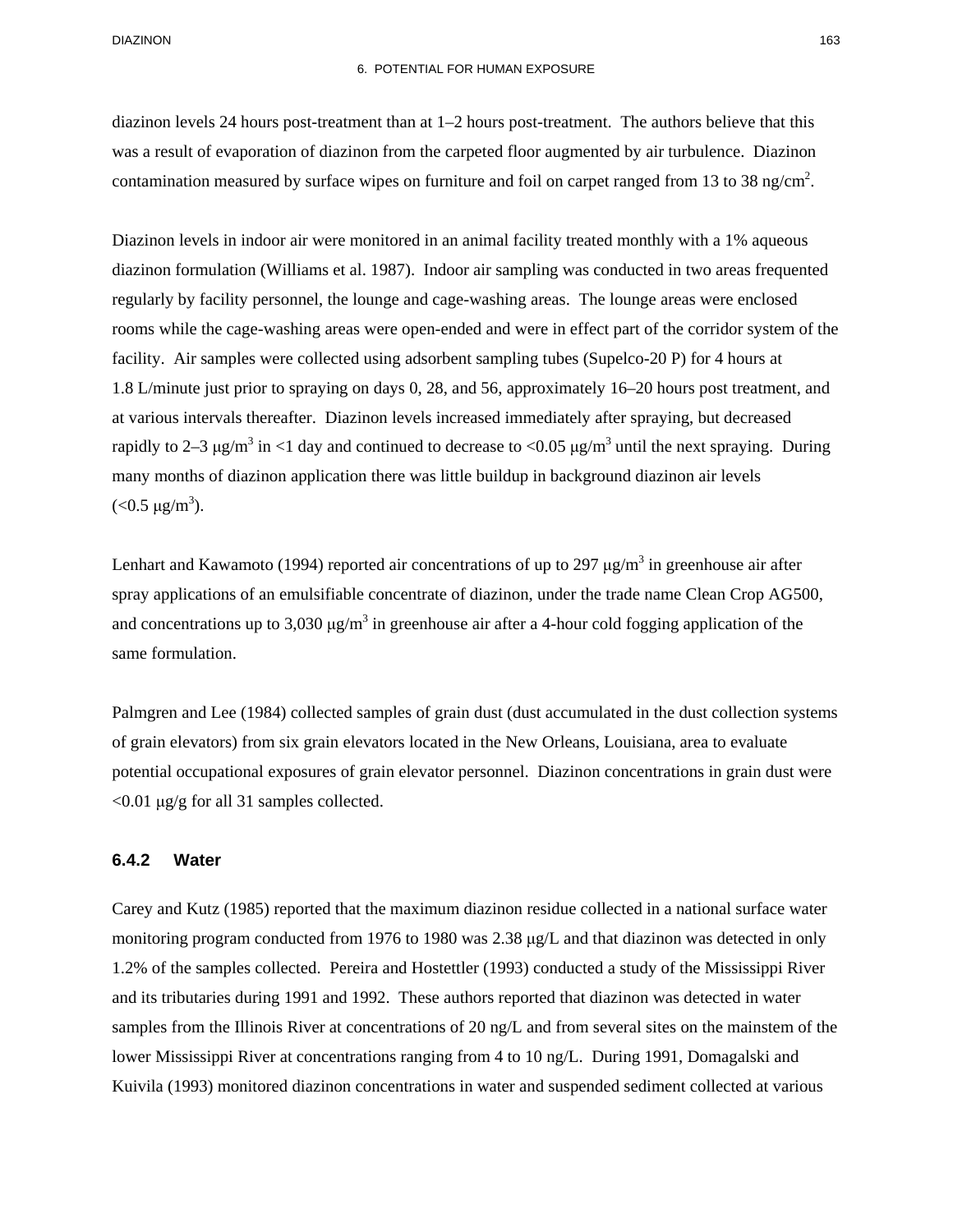sites in San Francisco Bay during low river discharge and after spring rain events. Diazinon was detected in water only after the spring rains and most (98%) of the diazinon was in the dissolved phase. Concentrations dissolved in the water column ranged from 4.6 to 14.6 ng/L. The authors suggest that diazinon may be close to equilibrium with respect to sorption or desorption on suspended sediment particles.

In the Great Lakes region, diazinon was detected in surface waters in several river basins in southern Ontario, Canada. Braun and Frank (1980) monitored surface water concentrations of 8 organochlorine and 12 organophosphate pesticides in 11 agricultural watersheds in southern Ontario. All watersheds drained into the Great Lakes. Diazinon residues as a result of field use were detected in only one water shed, but the chemical was repeatedly detected in 34% of samples (1975–1976) and 74% of samples (1976–1977) collected from one creek. The source of the diazinon was traced to its indoor use to control flies in a series of mushroom houses that discharged via a drainage tile system directly to the creek. The maximum residues of diazinon in the stream were 140 μg/L (5.75 μg/L mean) and 26 μg/L (1.02 μg/L mean) in 1975–1976 and 1976–1977, respectively. Frank and Logan (1988) measured pesticide and industrial chemical residues at the mouth of the Grand, Saugeen, and Thames Rivers in southern Ontario, Canada, from 1981 through 1985. River water samples collected at the mouths of the three rivers (that drain into the Great Lakes) were analyzed for 20 herbicides, 3 fungicides, and 25 insecticides including diazinon. One water sample collected during May through August 1982 contained a mean diazinon concentration of 0.21 μg/L. Maguire and Tkacz (1993) monitored concentration of pesticides in surface water near the mouths of the Yamaska River in Quebec, Canada, and five of its tributaries during 1986 and 1987. Diazinon was detected at the mouth of the Yamaska River at concentrations ranging from 2.1 to 11.9 ng/L, at the mouth of the Saint-Nazaraire River at concentrations ranging from 3.1 to 26.7 ng/L, and at the mouth of the Salvail River at concentrations ranging from 1.1 to 4.9 ng/L. Frank et al. (1990a) conducted a survey of 211 rural ponds in southern Ontario and measured concentrations of 29 herbicides, fungicides, and insecticides including diazinon. Two ponds were found to be contaminated with diazinon, and residues in pond water ranged from 0.6 to 1.7 μg/L (1.2 μg/L mean). The source of the diazinon in these two cases was attributed to accidental pesticide spills during agricultural application. In the U.S. Geological Survey's National Water-Quality Assessment Program 1999–2000, surface water samples from the Yakima River Basin, Washington were collected at 34 sites and analyzed for the occurrence of pesticides (USGS 2002a). Diazinon was detected in 16 of 98 surface water samples at concentrations ranging from <0.002 to 0.169 μg/L. Banks et al. (2005) collected 1,243 surface water samples at 70 monitoring stations from rural and urban streams in Denton, Texas during the years of 2001–2004 and monitored for diazinon before and after the EPA ban on its residential uses. The total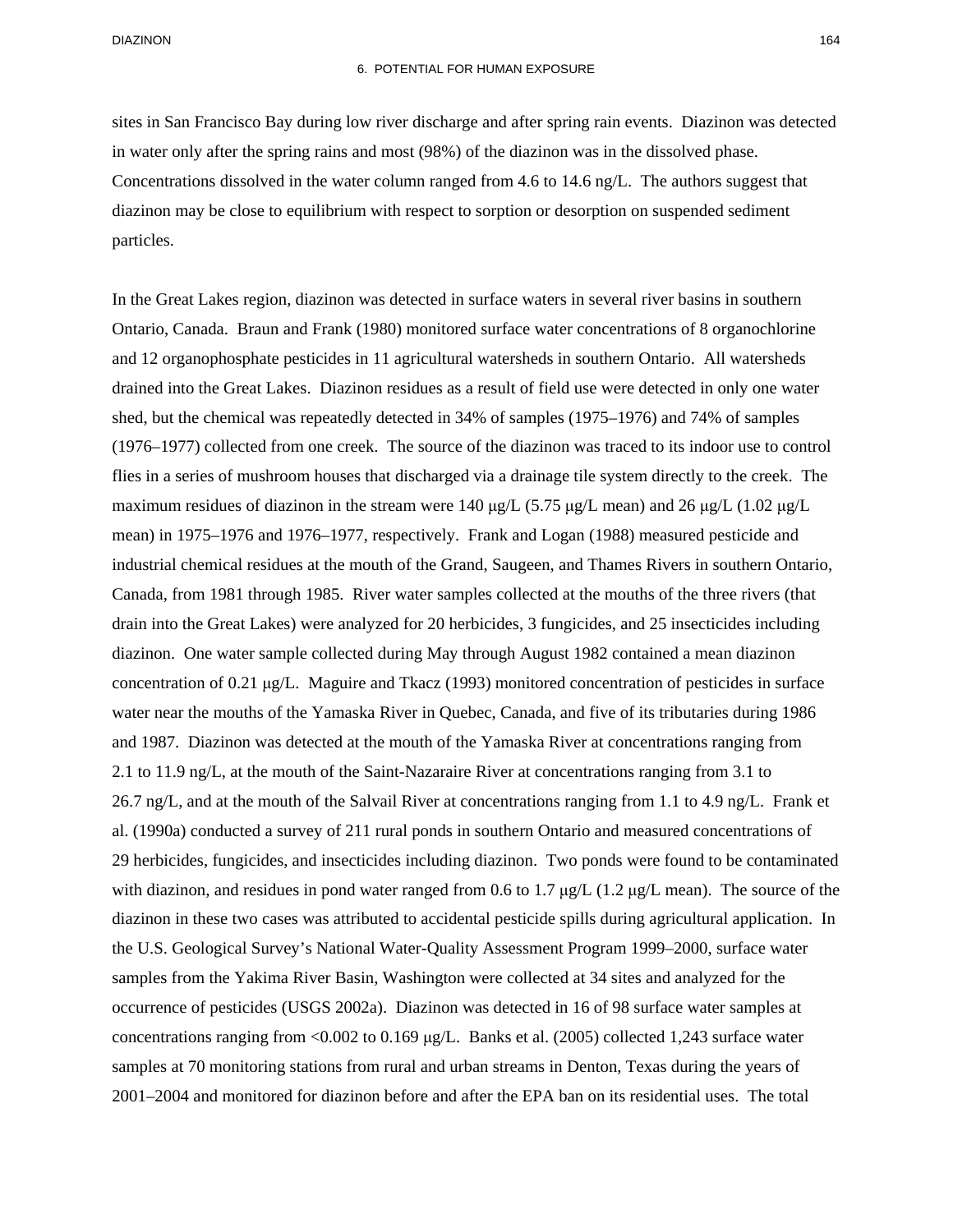#### 6. POTENTIAL FOR HUMAN EXPOSURE

number of samples having diazinon concentrations above the lower limits of detection significantly decreased from 2001 to 2004. The maximum and average concentrations, respectively, of diazinon detected each year were 2.58 and 0.32 μg/L in 2001, 1.67 and 0.10 μg/L in 2002, 1.91 and 0.06 μg/L in 2003, and 0.85 and 0.04 μg/L in 2004. These results indicate that the phasing out of residential uses of diazinon has led to a significant decrease in surface water occurrences.

Diazinon concentrations in water have also been monitored in the United States and in several Canadian studies associated with the use of the compound in agricultural applications. Kendall et al. (1993) monitored diazinon residues in ponds and creeks adjacent to a golf course in coastal Washington where two turf applications of diazinon were made at a rate of 2.2 kg active ingredient per hectare. A maximum diazinon residue of 17 μg/L was measured in the study area ponds and creeks. Wan et al. (1994) monitored concentrations of diazinon and six other organophosphate pesticides in farm ditches of the lower Fraser River Valley of British Columbia, Canada, from July to December 1991. These authors reported that diazinon was consistently found in ditch water (81% of samples) at 7 locations with a mean concentration of 0.07 μg/L (range of 0.01–0.34 μg/L). The percentage of positive detections for diazinon in water samples was 81%. The presence of diazinon in ditch water was correlated with consistent detection of diazinon residues in soils from nearby fields. Szeto et al. (1990) monitored the persistence of diazinon in coastal cranberry bogs and adjacent surface waters in British Columbia, Canada. Bogs were treated with two applications of diazinon 5G (granules) at a rate of 6 kg active ingredient per hectare approximately 2 weeks apart. One day after the first and second applications, maximum concentrations of diazinon in water in an irrigation ditch were 338 and 456 μg/L, respectively. Maximum concentrations in an adjacent reservoir were 78.5 and 58.1 μg/L for the first and second treatments, respectively. Water samples collected immediately outside the diked bog area contained a maximum of 29.1 μg/L diazinon, but concentrations were usually <10 μg/L. Tributary water 100 m downstream from the cranberry bog site contained a maximum diazinon residue of 2.8 μg/L. Li et al. (2002) monitored diazinon levels in water samples collected in June, August, and October 2000 from 13 agricultural water ditches in British Columbia, Canada near fields where diazinon was applied. Diazinon was found to range from not detected (<4 ng/L) to 259 ng/L, indicating that after application, high concentrations can reach local waterways. High diazinon concentrations, such as the 259 ng/L detection, may be of ecological relevance given that concentrations of 350 ng/L have been associated with toxic effects in aquatic organisms. Between March 1993 and May 1994, Gruber and Munn (1998) measured median and maximum diazinon concentrations of  $\langle 0.002 \text{ and } 0.018 \mu \text{g/L}$ , respectively, in Crab Creek Lateral, in which most of the flow is excess irrigation water, located in the Central Columbia Plateau in central Washington state. EPA's Water Resources Assessment for diazinon provided estimated environmental concentrations of diazinon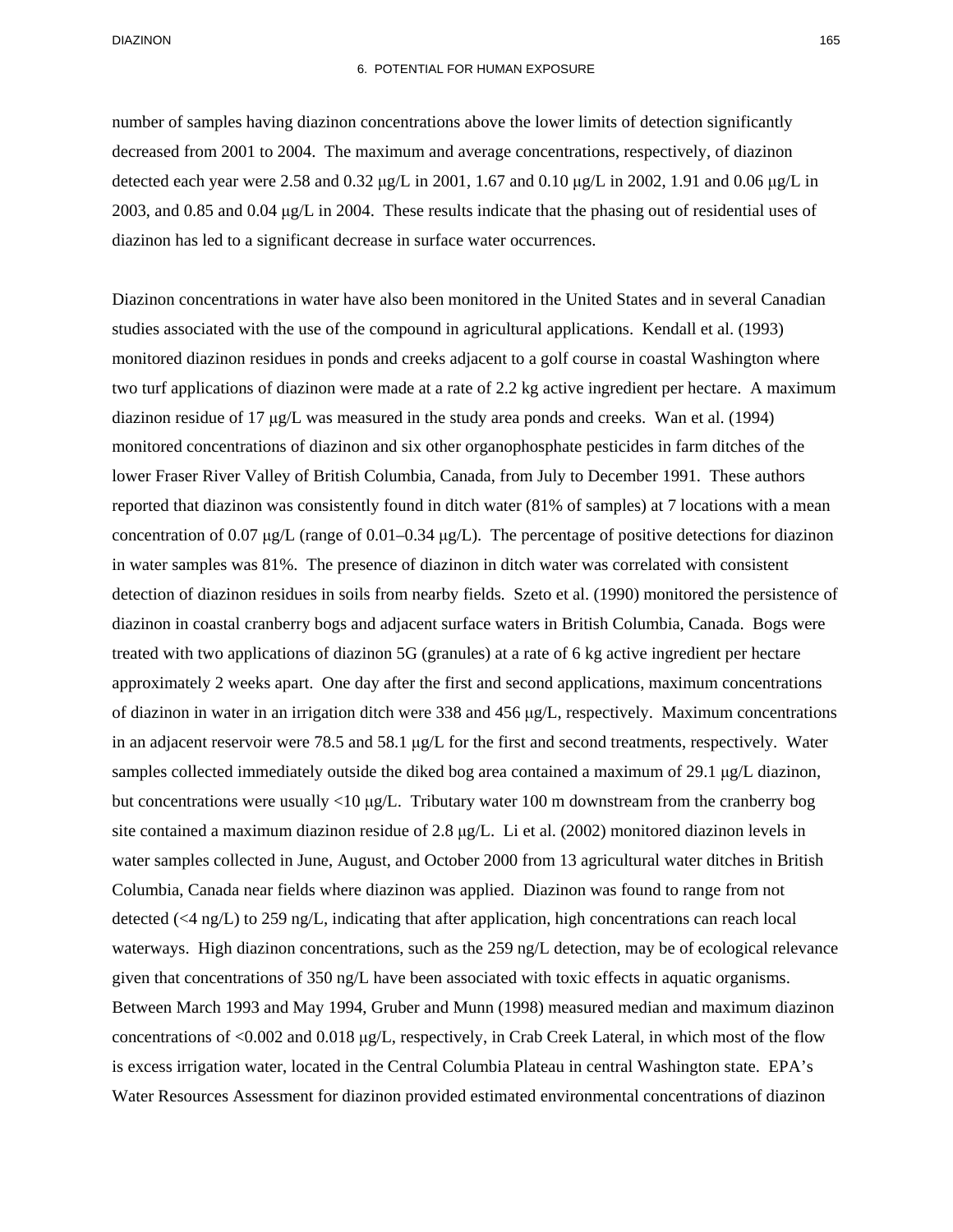#### 6. POTENTIAL FOR HUMAN EXPOSURE

in surface water as a result of the highest label application rate on seven crop types calculated using the Pesticide Root Zone Model version 3.1 (PRZM) and Exposure Analysis Modeling System Version 2.97.5 (EXAMS) (EPA 1999). The peak and yearly average estimated environmental concentrations of diazinon ranged from 8.89 to 429 μg/L and from 1.61 to 58.7 μg/L, respectively.

Suzuki et al. (2003) monitored pesticide residues in rainwater from July 1999 to July 2000 at five sampling sites in Utsunomiya, eastern Japan. The annual deposited amount as an average value among the sampling sites for diazinon was 38.3  $\mu$ g/m<sup>2</sup>. In the 82 rainwater samples collected over the year, the maximum and mean concentrations of diazinon detected were 0.324 and 0.079 μg/L, respectively.

Recently, acute toxicity of sewage treatment plant effluents to aquatic bioassay testing organisms in the United States has been tied to diazinon (Amato et al. 1992; Burkhard and Jenson 1993). Given the considerable use of diazinon in urban areas, diazinon in sewage treatment effluents is not unexpected. Urban nonpoint source inputs from diazinon-impregnated yard wastes, runoff from treated lawn and garden areas, or illegal dumping may require increased pollution prevention efforts through the National Pollution Discharge Elimination System (NPDES) program in many larger cities (Amato et al. 1992; Burkhard and Jenson 1993). A maximum diazinon residue of 1.7  $\mu g/L$  in POTW effluents was associated with the toxic fraction in effluent bioassay tests with *Ceriodaphnia dubia* (Burkhard and Jenson 1993). Amato et al. (1992) suggest that the significance of detecting diazinon at acutely toxic concentrations in municipal waste water may indicate a more widespread problem.

Schiff and Sutula (2004) detected diazinon in 93% of 128 storm-water runoff samples from eight different land uses over five storm events in urban southern California watersheds. The mixed agricultural land use had the highest flow-weighted mean diazinon concentration of 4,076.0 ng/L, followed by commercial and nursery agricultural land use with mean diazinon concentrations of 324.0 and 148.0 ng/L, respectively. High and low-density residential land use had mean concentrations of 99.2 and 67.6 ng/L, respectively, industrial land use had 89.6 ng/L, recreational land use had 63.2 ng/L, and the open space site had the lowest concentration of diazinon of <20 ng/L. Diazinon was detected in 100% of the samples collected at the mass emission sites Ballona Creek and Santa Monica Canyon, located in Santa Monica Bay, with flow-weighted mean concentrations of 242.9 and 452.3 ng/L, respectively.

In a groundwater contamination study of 28 of California's 58 counties that evaluated over 50 pesticides (from both point and nonpoint sources), diazinon was detected in 12 samples (Cohen 1986). Diazinon is included as an analyte of interest in the EPA Pesticides in Ground Water Database (EPA 1989) and was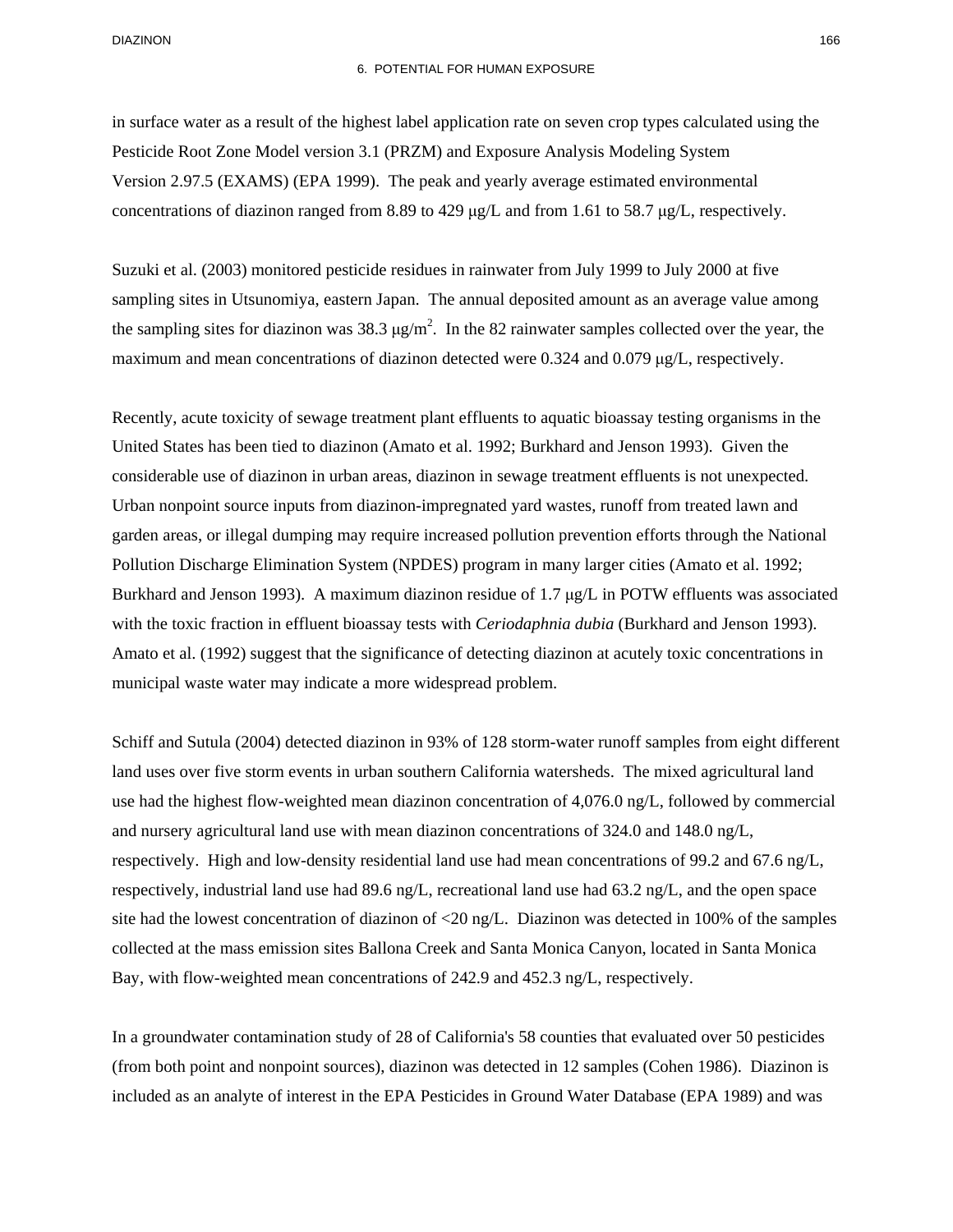#### 6. POTENTIAL FOR HUMAN EXPOSURE

detected at two sites. A detection in California was related to point source contamination (residue level was unspecified), and a detection of 478 μg/L (maximum) and 162 μg/L (mean) in Mississippi was in an area where appreciable agricultural use of pesticides occurs. In the Great Lakes region, diazinon was found in a survey of rural wells in southern Ontario, Canada, monitored between 1979 and 1984 (Frank et al. 1987) and in farm wells monitored between 1986 and 1987 (Frank et al. 1990b). However, no concentrations of diazinon in groundwater were provided by these authors. In the U.S. Geological Survey's National Water-Quality Assessment Program 1992–1996, 2,485 groundwater sites were sampled in 20 of the nation's major hydrologic basins were analyzed for 90 pesticide compounds (Kolpin et al. 2000). Diazinon was detected at a frequency of 1.30% at 2,459 sites with a maximum detected concentration of 0.16 μg/L.

Only limited data on the concentration of diazinon in drinking water are available since drinking water facilities are not required to monitor for diazinon (EPA 1999). EPA's Water Resources Assessment for diazinon provided a drinking water assessment and set the upper bound on the drinking water exposure estimate through modeling with surface and groundwater data (EPA 1999). The estimated diazinon acute exposures in drinking water were 2.3–22, 3.0–22, and 0.90 μg/L based on agricultural and nonagricultural use surface water and groundwater, respectively. The estimated diazinon chronic exposures in drinking water were  $0.19-5.8$ ,  $0.46-5.8$ , and  $0.90 \mu g/L$  based on agricultural and non-agricultural use surface water and groundwater, respectively. Eitzer and Chevalier (1999) detected diazinon in 5 of 53 residential drinking wells at an average concentration of 0.02 μg/L in a single town in south-central Connecticut which relies on groundwater for its potable water source. In the EPA's National Survey of Pesticides in Drinking Water, no diazinon was detected (limit of detection of 1.10 μg/L) in 1,349 wells (783 rural domestic wells and 566 community water system wells) randomly selected and sampled once for diazinon in 38 states (EPA 1999). In February 2005, the EPA's Office of Water added diazinon to the Drinking Water Contaminant Candidate List (EPA 2006j). EPA uses this list of unregulated contaminants to prioritize research and data collection efforts to help determine whether the specific contaminant should be regulated.

### **6.4.3 Sediment and Soil**

Diazinon has not been the focus of many national soil or sediment monitoring programs in the United State, but has been monitored in regional studies associated with agricultural applications in both the United States and Canada. In a national surface water quality monitoring study (1976–1980), diazinon was detected in 0.5% of the sediment samples analyzed, with a maximum residue of 7.1 μg/L (Carey and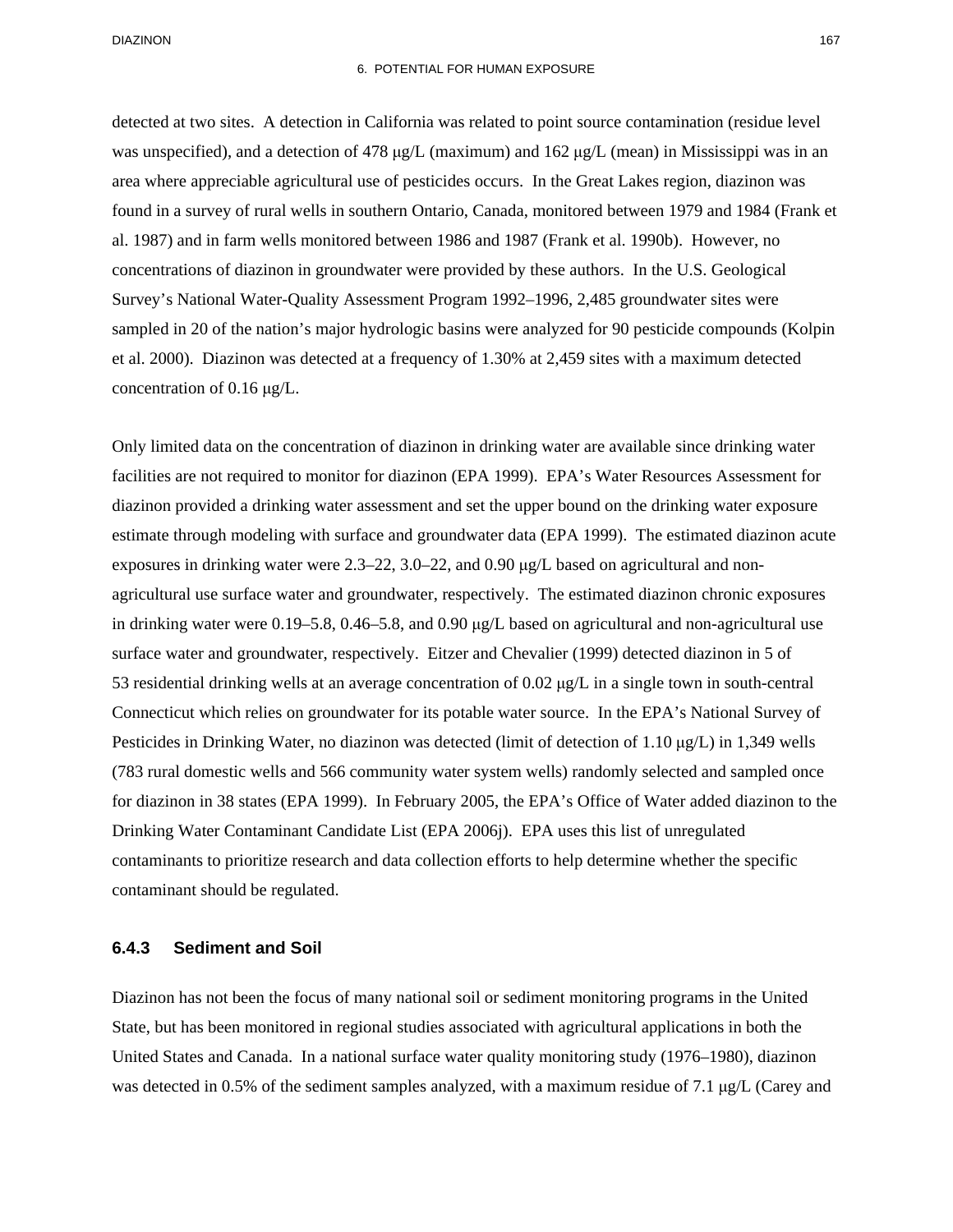Kutz 1985). Domagalski and Kuivila (1993) reported concentrations of diazinon in suspended sediments from various sites from San Francisco Bay ranging from not detected to 2.8 ng/g.

Soil contamination of diazinon ranging from 95.5 mg/m<sup>2</sup> (2 hours post-application) to 35.6 mg/m<sup>2</sup> (342 hours post-application) resulted from spray applications of 4.5 kg diazinon (50 WP formulation) per hectare to a dormant peach orchard in the Central Valley of California (Glotfelty et al. 1990b). Diazinon concentrations in sediments of a cranberry bog treated with two applications of diazinon (Diazinon 5G at 6 kg active ingredient per hectare) were measured by Szeto et al. (1990). These authors reported that the highest diazinon residues were 21 μg/g (wet weight) in sediments of irrigation ditches collected 4 days post-application. The maximum sediment concentration measured in an adjacent reservoir was 2 μg/g. Four days post-application, the maximum sediment concentration was 80 μg/kg in a waterway outside the diked bog and only 10 μg/kg in a tributary 100 meters downstream from the bog. Wan et al. (1994) monitored ditch water, soils, and sediments from July to December 1991 in an agricultural area in the lower Fraser River Valley of British Columbia, Canada. Diazinon concentrations in ditch sediment were detected at three sites; the mean concentrations were 8, 2, and 38 μg/kg at the Vancouver, Cloverdale, and Sumas Prairie sites, respectively. Diazinon was also detected in topsoil (<5 cm deep) at five sites; the mean concentrations were 268 μg/kg (range of 2–3,307 μg/kg), 5 μg/kg (range of 1–9 μg/kg), 769 μg/kg (range of 13–2,862 μg/kg), 13 μg/kg (range of 4–30 μg/kg), and 39 μg/kg (range of 1–236 μg/kg) at the Westham Island, Ladner, Burnaby, Cloverdale, and Sumas Prairie sites, respectively. The concentrations at all these stations declined from July to December. Diazinon concentrations ranging from 0.5 to 5.4 ng/g dry weight were measured in sediments collected from the Salton Sea, an agricultural drainage reservoir in California, in 2000 and 2001 (Sapozhnikova et al. 2004). Sediment concentrations were 64% higher in 2001 than in 2000.

Sediment samples collected from six sites in the Petaluma River, Sonoma Creek, and Napa River, which feed into the San Pablo Bay, California contained diazinon concentrations ranging from 8.45 to 13.10 μg/kg (Baum et al. 2001).

### **6.4.4 Other Environmental Media**

Braun and Frank (1980) reported diazinon residues in three fish species collected from a creek in southern Ontario, Canada, contaminated from a point source discharge. Tissue residues for the three edible fish species were 18 μg/g in the brown bullhead (Ictalurus nebulosus), 17 μg/g in the black crappie (*Pomoxis nigromaculatus*), and 92 μg/g in the gizzard shad (*Dorosoma cepedianum*). The maximum diazinon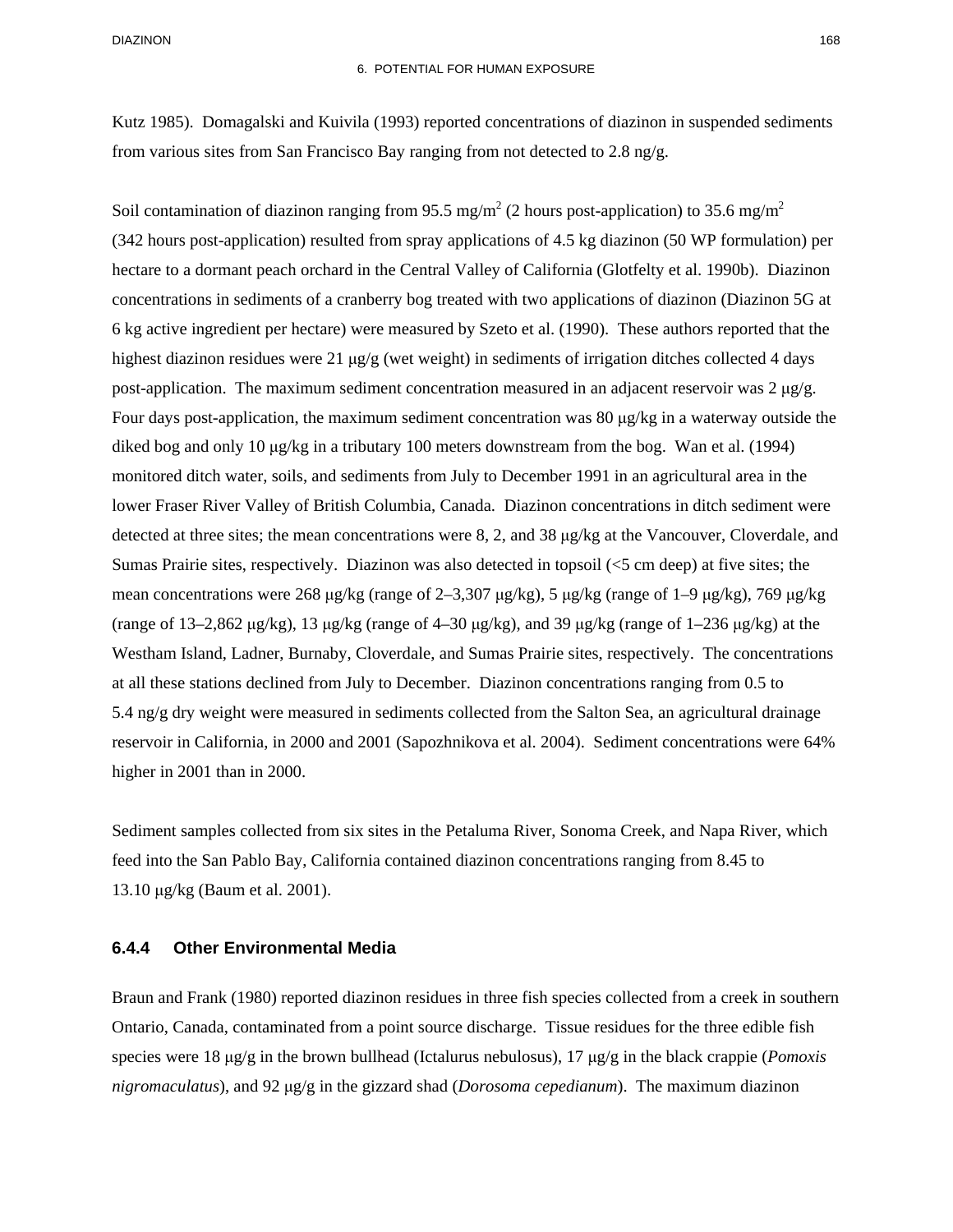concentrations measured in the contaminated creek water for 1975–1976 and 1976–1977 were 140 μg/L (5.75 μg/L mean) and 26 μg/L (1.02 μg/L mean), respectively. Sapozhnikova et al. (2004) reported diazinon residues in tilapia (*Tilapia mossambique*) and orange mouth Corvina (*Cynoscion xanthulu*) collected from the Salton Sea, an agricultural drainage reservoir in California, in May 2001. In the corvina, diazinon was found in the muscle, liver, gonads, and gills at mean concentrations of 5.4, 17.2, 6.2, and 3.6 ng/g wet weight, respectively. In the tilapia, diazinon was found in the muscle, liver, gonads, and gills at mean concentrations of 4.4, 8.8, 5.2, and 2.4 ng/g wet weight, respectively.

Concentrations of diazinon in ready-to-eat foods were monitored for 10 years from 1982 to 1991 through the FDA's Revised Market Basket Survey (KAN-DO 1995). Diazinon was detected in 894 samples of 144 different foods at a mean concentration of 0.0019 μg/g. In the EPA's Revised Organophosphate Pesticides Cumulative Risk Assessment, a summary of residue monitoring data on organophosphate pesticides in food for the years 1994–2000 was reported (EPA 2002). The detection of diazinon in these various foods and its concentration are presented in Table 6-3. The report also included a summary of FDA Total Diet Study analyses on organophosphate pesticides on meats for the years 1991–1999. The mean concentrations of diazinon residues found in meats (in mg/kg) were 0.0009 in beef steak, loin, pancooked, 0.0008 in pork chop, pan-cooked, 0.009 in lamb chop, pan-cooked, and 0.002 in lamb chop, pancooked (sample 2). Residues of diazinon in levels of 0.005–0.586 mg/L have been reported in milk (Salas et al. 2003).

The frequency of occurrence of diazinon detections in the FDA Total Diet Study was 9% in 1989 (FDA 1990), 6% in 1990 (FDA 1991), 4% in 1991 (FDA 1992), 5% from 1991 to 1993 (FDA 1994), 5% in 1994 (FDA 1995), 3% in 1995 (FDA 1996), 2.4% in 1996 (FDA 1998), and 2% in 2003 (FDA 2005b). Diazinon intakes in μg/kg body weight/day, estimated for the total diet analyses were 0.0031, 0.0034, and 0.0017 in 1989 (FDA 1990); 0.0026, 0.0022, and 0.0017 in 1990 (FDA 1991); and 0.0049, 0.0022, and 0.0022 in 1991 (FDA 1992) for 6–11-month-old infants, 14–16-year-old-males, and 60–65-year-oldfemales, respectively.

### **6.5 GENERAL POPULATION AND OCCUPATIONAL EXPOSURE**

While no quantitative information is available on the percentage of diazinon released to each environmental compartment, diazinon can be emitted to any or all environmental media (air, surface water, groundwater, and soil) depending on the source of the release, formulation used, and prevailing environmental conditions. In order to mitigate the exposure and risk to the general population, especially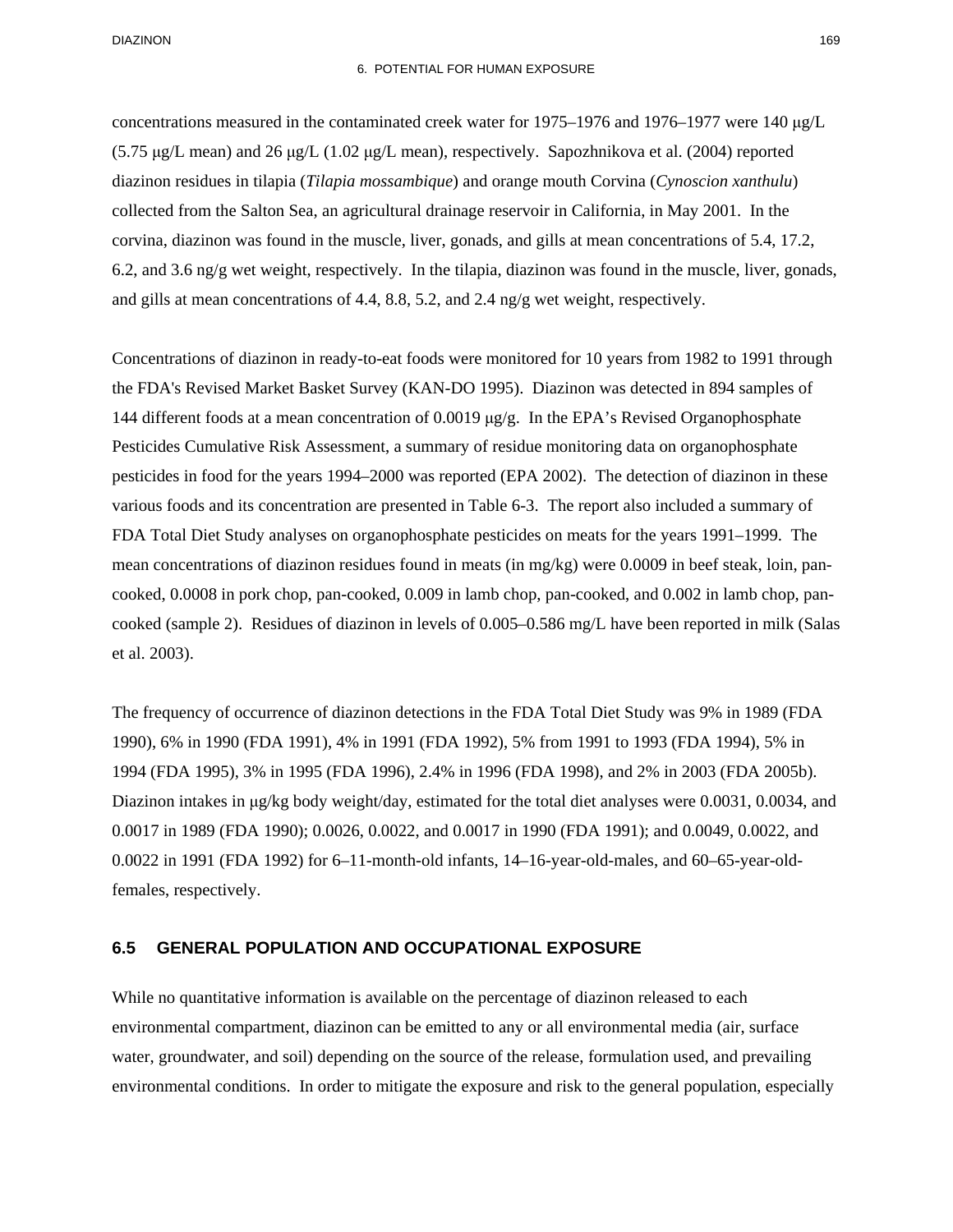| Food item                   | Number<br>analyzed | Number of<br>detections | Average<br>concentration<br>$(ppm)^a$ | Maximum<br>concentration<br>(ppm) |
|-----------------------------|--------------------|-------------------------|---------------------------------------|-----------------------------------|
| Apple juice                 | 1,554              | $\pmb{0}$               | 0                                     | $\pmb{0}$                         |
| Apples                      | 2,472              | 19                      | $1.2x10^{-4}$                         | 0.12                              |
| Apples (single serving)     | 377                | 1                       | $1.9x10^{-5}$                         | 0.007                             |
| <b>Bananas</b>              | 1,126              | 0                       | 0                                     | $\pmb{0}$                         |
| <b>Broccoli</b>             | 634                | 0                       | 0                                     | $\boldsymbol{0}$                  |
| Cantaloupe                  | 1,640              | 6                       | $4.7x10^{-5}$                         | 0.024                             |
| Carrots                     | 2,071              | 79                      | $6.8x10^{-4}$                         | 0.086                             |
| Celery                      | 176                | 8                       | $4.32x10^{-4}$                        | 0.027                             |
| Cherries                    | 275                | $\overline{2}$          | $5.8x10^{-5}$                         | 0.013                             |
| Corn syrup                  | 454                | 0                       | $\boldsymbol{0}$                      | $\pmb{0}$                         |
| Cucumbers                   | 1,467              | 8                       | $1.51x10^{-4}$                        | 0.083                             |
| Grape juice                 | 1,378              | 0                       | $\mathbf 0$                           | $\boldsymbol{0}$                  |
| Grapes                      | 2,625              | 38                      | $3.04x10^{-4}$                        | 0.15                              |
| Green beans (canned)        | 854                | 0                       | $\pmb{0}$                             | $\pmb{0}$                         |
| Green beans (fresh)         | 1,898              | 5                       | $6.18x10^{-4}$                        | 1.1                               |
| Green beans (frozen)        | 743                | 11                      | $1.24x10^{-4}$                        | 0.019                             |
| Lettuce                     | 1,616              | 47                      | $3.82\times10^{-4}$                   | 0.16                              |
| Milk                        | 1,366              | 0                       | $\boldsymbol{0}$                      | $\pmb{0}$                         |
| <b>Nectarines</b>           | 345                | 0                       | 0                                     | $\mathbf 0$                       |
| Orange juice                | 1,392              | 0                       | 0                                     | $\mathbf 0$                       |
| Oranges                     | 2,636              | 0                       | 0                                     | $\boldsymbol{0}$                  |
| Peaches (canned)            | 754                | 0                       | 0                                     | $\mathbf 0$                       |
| Peaches (fresh)             | 1,623              | 97                      | $9.57 \times 10^{-4}$                 | 0.16                              |
| Peaches (single<br>serving) | 534                | 29                      | 0.0012                                | 0.23                              |
| Peanut butter               | 716                | 0                       | $\pmb{0}$                             | $\mathbf 0$                       |
| Pears (canned)              | 737                | $\overline{c}$          | $4.9x10^{-5}$                         | 0.018                             |
| Pears (fresh)               | 1,779              | 39                      | $3.56x10^{-4}$                        | 0.094                             |
| Pears (single serving)      | 696                | 6                       | $2.28\times10^{-4}$                   | 0.084                             |
| Pineapples                  | 364                | 0                       | $\pmb{0}$                             | $\pmb{0}$                         |
| Potatoes                    | 1,770              | 1                       | $2x10^{-6}$                           | 0.003                             |
| Poultry (adipose tissue)    | 476                | 2                       | $1.71 \times 10^{-4}$                 | 0.04542                           |
| Poultry (liver)             | 479                | 1                       | $2.4x10^{-5}$                         | 0.011676                          |
| Poultry (muscle)            | 145                | 1                       | $1.34x10^{-4}$                        | 0.01944                           |
| Soybean grain               | 748                | 8                       | $5.1x10^{-5}$                         | 0.01                              |
| Spinach (canned)            | 863                | 0                       | 0                                     | 0                                 |
| Spinach (fresh)             | 1,638              | 40                      | $9.9x10^{-4}$                         | 0.39                              |
| Spinach (frozen)            | 715                | 8                       | $1.17x10^{-4}$                        | 0.024                             |

# **Table 6-3. Diazinon Residues in Various Foods from 1994 to 2000**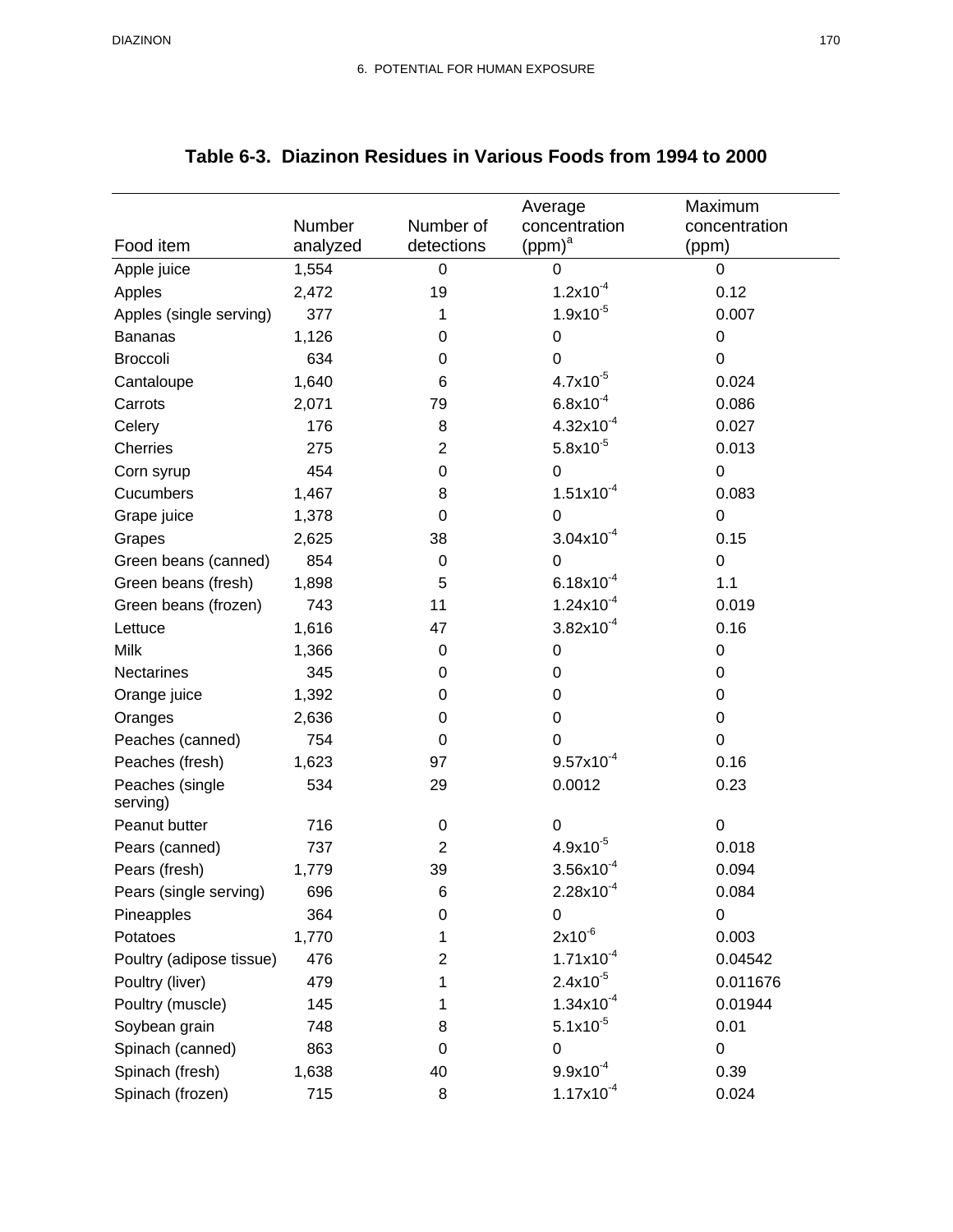| Food item              | <b>Number</b><br>analyzed | Number of<br>detections | Average<br>concentration<br>$(ppm)^a$ | Maximum<br>concentration<br>(ppm) |
|------------------------|---------------------------|-------------------------|---------------------------------------|-----------------------------------|
| Strawberries (fresh)   | 1,768                     | 16                      | $1.26x10^{-4}$                        | 0.049                             |
| Strawberries (frozen)  | 155                       | 0                       | 0                                     | 0                                 |
| Sweet bell peppers     | 1,468                     | 20                      | $1.51 \times 10^{-4}$                 | 0.061                             |
| Sweet corn (canned)    | 652                       | 0                       | 0                                     | 0                                 |
| Sweet corn (fresh)     | 19                        | 0                       | 0                                     | 0                                 |
| Sweet corn (frozen)    | 635                       | 0                       | 0                                     | 0                                 |
| Sweet peas (canned)    | 746                       | 0                       | 0                                     | 0                                 |
| Sweet peas (fresh)     | 9                         | 0                       | $\Omega$                              | $\Omega$                          |
| Sweet peas (frozen)    | 703                       | 10                      | $1.82\times10^{-4}$                   | 0.049                             |
| Sweet potatoes         | 1,559                     | 3                       | $8x10^{-6}$                           | 0.007                             |
| Tomatoes (canned)      | 737                       |                         | $7x10^{-6}$                           | 0.005                             |
| Tomatoes (fresh)       | 1,962                     | 12                      | $9.1x10^{-5}$                         | 0.09                              |
| Wheat                  | 1563                      | 24                      | $2.39x10^{-4}$                        | 0.028                             |
| Winter squash (fresh)  | 1,216                     | 3                       | $2.1x10^{-5}$                         | 0.015                             |
| Winter squash (frozen) | 470                       |                         | $1.5x10^{-5}$                         | 0.007                             |

# **Table 6-3. Diazinon Residues in Various Foods from 1994 to 2000**

<sup>a</sup>Nondetects were counted as zero in calculating the average.

Source: EPA 2002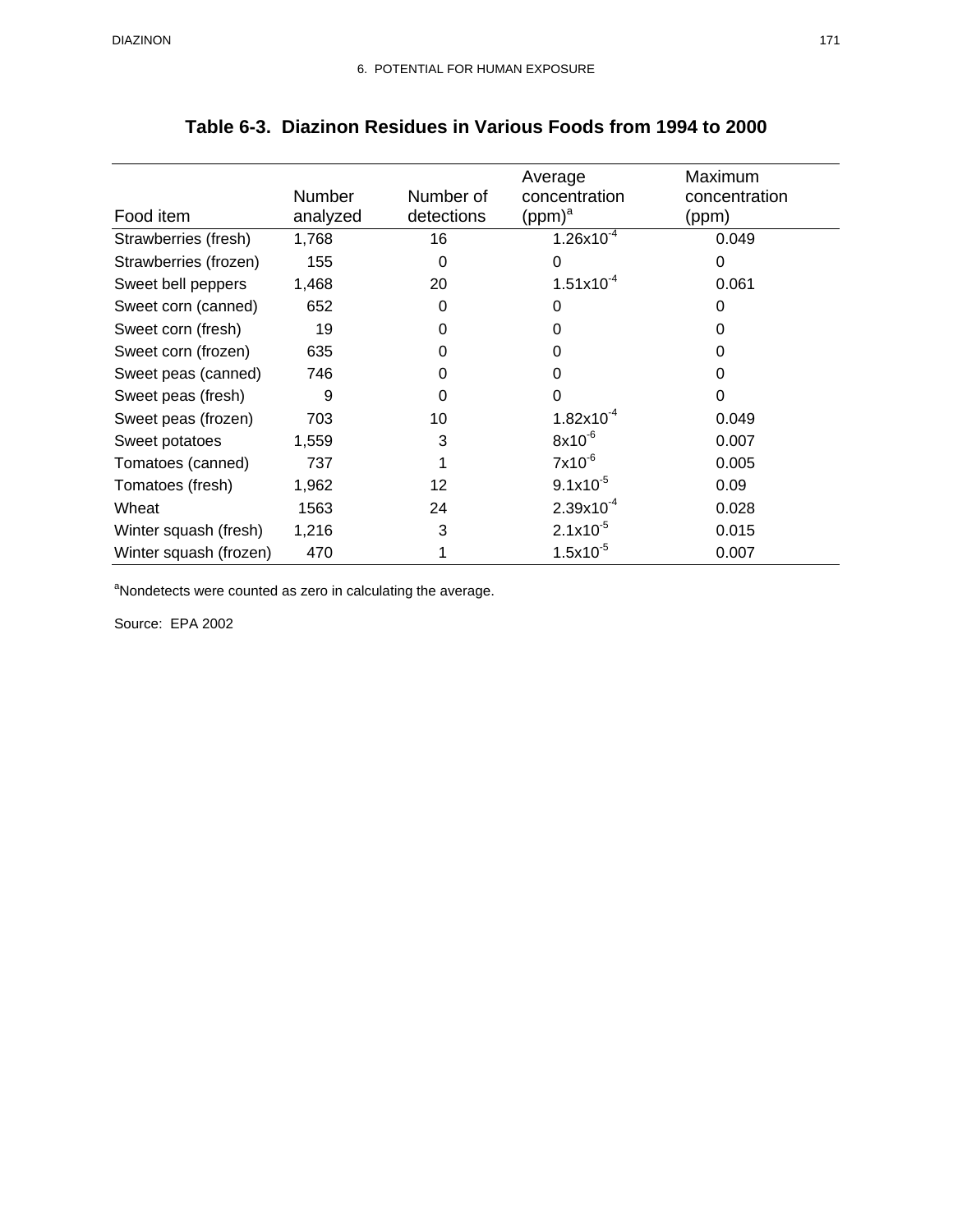children, the EPA has phased out all residential uses of diazinon as of December 2004 (EPA 2004b). General population exposure to diazinon may occur through three routes: dermal contact, inhalation, and ingestion of contaminated food or drinking water. Past major routes of exposure to diazinon for the general population were through dermal contact directly with the chemical during domestic application for control of home and garden pests; through dermal contact with diazinon-treated plant materials such as grass clippings; or through dermal contact with treated surfaces (e.g., furniture) in domestic or office buildings. For children particularly, potential sources of exposure were related to the indoor application of diazinon on furniture, rugs, and flooring and from translocation from pets. The general population may also be exposed to diazinon through inhalation of contaminated ambient (outdoor) air particularly in agricultural areas where diazinon is extensively used or in urban areas where it is applied to lawns and gardens. Since many commercial buildings and residential buildings were sprayed with diazinon or used pest control strips that vaporize diazinon, there has been the possibility of exposure from inhalation of vapors in these diazinon-treated indoor air spaces. The oral route of exposure may include ingestion of foods contaminated with small residues of diazinon or consumption of contaminated drinking water.

Davis et al. (1983) reported that dermal exposure (rate of contact with skin) to diazinon from spray applications of the compound for home and garden applications ranged from 5,700 to 29,000 μg/hour depending on the type of sprayer used. The mean respiratory exposures ranging from 1.9 to 7.4 μg/hour, were negligible compared to the dermal exposures. In addition, these authors reported that dermal exposure of the hands, which accounted for 85% or more of the total dermal exposure, could be easily reduced by the use of protective gloves.

Pesticides may be transported into homes by translocation of vapors and by track-in from outdoors on shoes, clothing, and animal fur. Factors such as the activities of children and pets might serve as an important vehicle for transport of diazinon into homes. Morgan et al. (2001) conducted a 15-day study in 1999 to investigate the potential for a family with an indoor/outdoor pet dog to transport diazinon into a home and the potential exposure to the residents following lawn application. Entryway deposits on the doormats had diazinon residue levels as high as 135.0 μg/g 3 days after application. Airborne levels in the living room of the home were at least 50 times above background levels at 0, 3, 9, and 15 days after application, with the highest concentration being  $0.18 \mu g/m^3$  the day of application. The living room carpet contained diazinon residues six times greater than background levels at concentrations of 4.28, 3.59, and 3.56 μg/g at 3, 9, and 15 days post-application. The dog had diazinon residues on its paws as high as 2.27 μg the day of application and 1.39 μg 3 days post-application, and also had residues as high as 0.47 μg/g on its fur. The data show that diazinon residues were being physically tracked in by the pet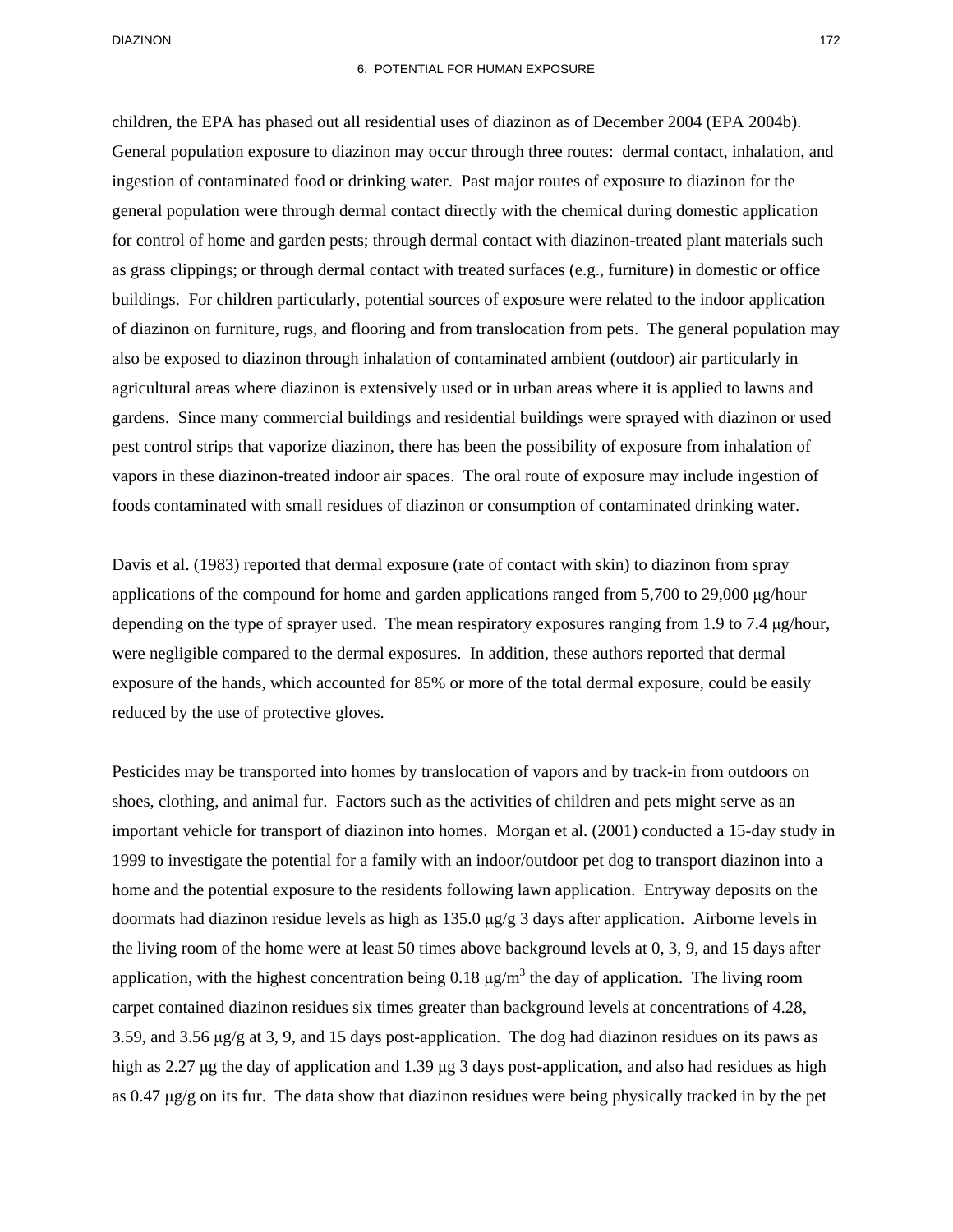and humans and also redistributed into the indoor air. A gradient of diazinon residues was found from the soil to the entryway and into the living room of the home. Also, the dog is shown to be a good vehicle for the uptake, transfer, and translocation into the home and is likely to expose the occupants through direct contact, such as petting and playing (Morgan et al. 2001).

A study conducted by Lewis et al. (2001) also demonstrated the importance of translocation of pesticides from areas of application to surfaces accessible for human contact and the potential exposure through inhalation, dermal contact, and ingestion. Potential indoor air inhalation exposures to diazinon after indoor application were estimated to be as high as 0.5 μg/kg/day. Multimedia sampling at a subset of homes in Arizona participating in EPA's National Human Exposure Assessment Survey was conducted in order to assess residential environmental exposure to pesticides (Gordon et al. 1999). Diazinon was found in 53% of the house dust samples at <0.02–50.5  $\mu$ g/m<sup>2</sup>; indoor air, 63%, <0.002–20.5  $\mu$ g/m<sup>3</sup>; hand wipes,  $32\%$ ,  $\langle 0.01 - 18.4 \,\mu$ g; and foundation soil (2.5 cm depth),  $37\%$ ,  $\langle 0.007 - 7 \,\mu$ g/g.

Non-occupational exposure to diazinon for residents of two U.S. cities (Jacksonville, Florida, and Springfield, Massachusetts) was studied over three seasons: summer 1986, spring 1987, and winter 1988 (Whitmore et al. 1994). The study focused primarily on inhalation exposures with primary environmental monitoring consisting of 24-hour indoor air, personal air, and outdoor air. For the population of Jacksonville, Florida, the mean diazinon concentration ranges were 85.7–420.7 ng/m<sup>3</sup> for indoor air, 1.1– 13.8 ng/m<sup>3</sup> for outdoor air, and 89.0–321.6 ng/m<sup>3</sup> for personal air. For the population in Springfield, Massachusetts, mean exposures were much less. The diazinon concentrations were 2.5–48.4 ng/m<sup>3</sup> for indoor air, 8.2–9.2 ng/m<sup>3</sup> for outdoor air, and 1.4–10.1 ng/m<sup>3</sup> for personal air. The mean air exposure for diazinon in Jacksonville, Florida, was 1,380 ng/day, and dietary exposures were 590–1,140 ng/day. The mean air exposure estimated for Springfield, Massachusetts, was almost 10 times lower (158 ng/day), while the dietary exposure (586 ng/day) was equal to the low end of the range for the population of Jacksonville, Florida. In Jacksonville, Florida, characterized as a high pesticide use area, inhalation exposure exceeded dietary exposure; in Springfield, Massachusetts, characterized as a low pesticide use area, the dietary exposure to diazinon exceeded the inhalation exposure.

Workers employed in industries that manufacture, formulate, package, or apply diazinon and workers involved in the disposal of diazinon or diazinon-containing wastes have the potential to be exposed to the highest concentrations of diazinon. In occupational settings, dermal exposure and subsequent absorption through intact skin is the most important route of exposure, and inhalation exposure is generally less important (Jeyaratnam and Maroni 1994). Inhalation of diazinon depends on its volatility, the type of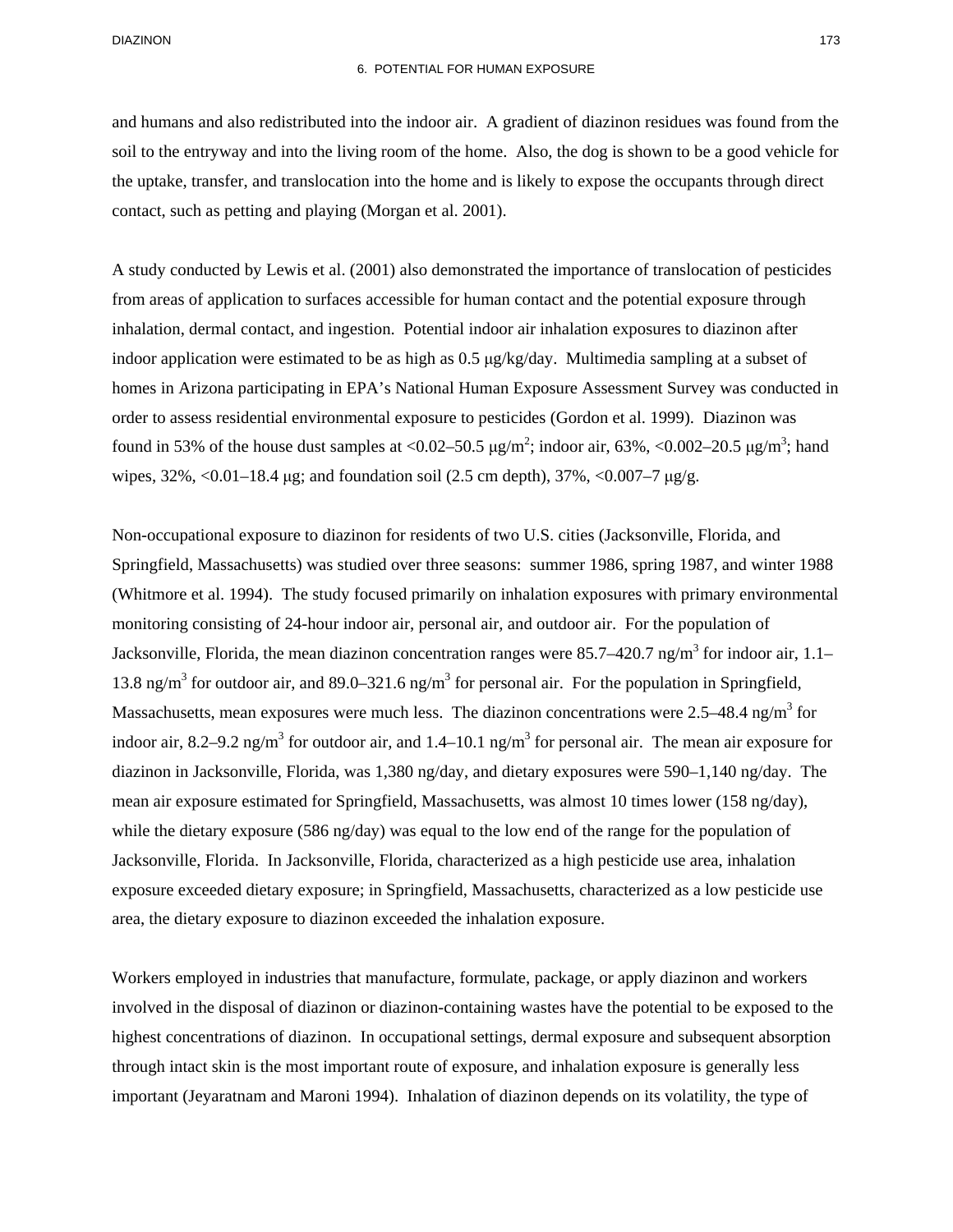formulation used, and the application technique employed. Occupational ingestion may occur as a result of poor work practices and/or lack of personal hygiene.

NIOSH recommends that the occupational exposure level not exceed 0.1 mg/m<sup>3</sup> for a 10-hour TWA workday (NIOSH 2006a). In addition, the American Conference of Governmental Industrial Hygienists has recommended a time-weighted average threshold limit value (TWA-TLV) of 0.01 mg/m<sup>3</sup> with a skin notation for occupational exposure to diazinon (RTECS 2006).

Except for professional pesticide applicators or farm workers, the exposure risks from diazinon appear relatively minor as long as label instructions are followed and safeguards are taken to avoid extensive dermal contact. Even studies of dermal exposure typical of shearers handling sheep that have been dipped in diazinon showed dermal absorption rates of <4% (Wester et al. 1993). Contamination was generally highest on the face, hands, and arms, while inhalation was a minor route of exposure as levels of diazinon were less than a third of the TWA occupational exposure limit (Nutley et al. 1995). Studies of dermal exposure for workers in grain elevators failed to detect diazinon in grain dust above the 0.01 μg/g detection limit, although much higher levels have been reported from Australia (Palmgren and Lee 1984).

The use of a 2-day lag period from the time of diazinon application to the use of office or domestic indoor space appears adequate to eliminate exposure risks from vapors and residues that might be incurred from either inhalation or dermal absorption. Air sampling of a room treated with 36 pest control strips measured a maximum diazinon air concentration of 1.34  $\mu$ g/m<sup>3</sup> 15 days post-application (Jackson and Lewis 1981). Similarly, Williams et al. (1987) found that air sampling in two animal facility areas used by facility personnel and treated monthly with a 1% aqueous diazinon solution measured 2–3  $\mu$ g/m<sup>3</sup> <24 hours post-application. Currie et al. (1990) also measured diazinon air concentrations in empty and furnished offices treated with a 1% aqueous solution. Four hours post-application, diazinon air concentrations were 163 and 158  $\mu$ g/m<sup>3</sup> in two empty offices and 28  $\mu$ g/m<sup>3</sup> in the furnished office. One day post-application, diazinon levels in the offices ranged from 125 μg/m<sup>3</sup> (empty office) to 27 μg/m<sup>3</sup> (furnished office), but by 2 days post-application, the highest diazinon air concentration measured was 53 μg/m<sup>3</sup>. Air sampling levels of diazinon 2 days post-treatment in these three indoor exposure contexts were well below the NIOSH 8-hour TWA permissible exposure level (PEL) of 100  $\mu$ g/m<sup>3</sup>.

Residual air concentrations of diazinon in a commercial greenhouse were studied by Lenhart and Kawamoto (1994). These authors monitored diazinon air concentrations applied as a spray and by cold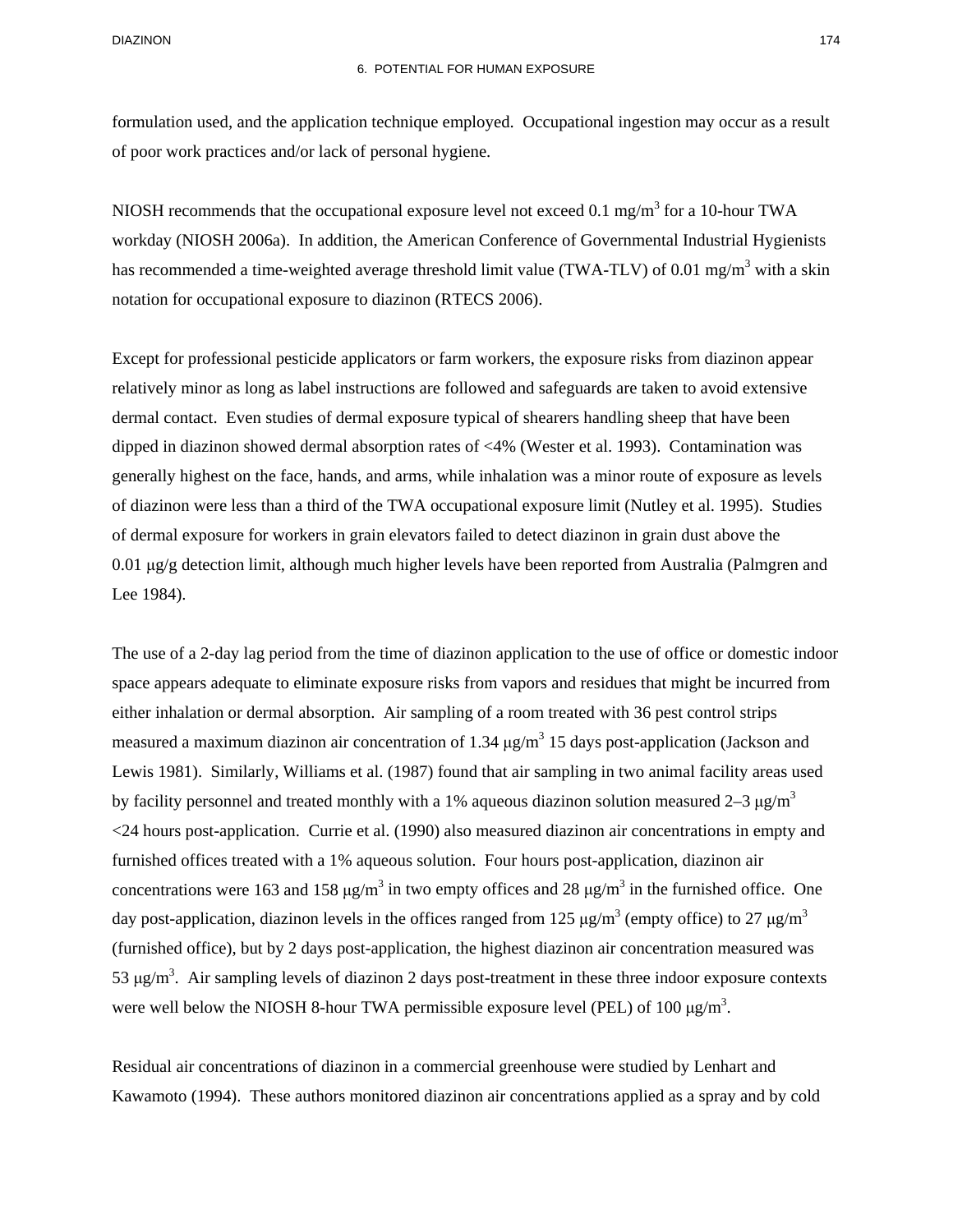fogging. The 40-minute spray application was made to a portion of the greenhouse with only passive ventilation (adjustable window vents). During application, circulating fans were turned off and all roof vents were closed. After the spray application, 1.4 L of the diazinon emulsifiable concentrate formulation in 18 L of water was added to each of two cold fogging machines set for a 4-hour cold fogging application. Air samples were collected during the work shift prior to pesticide application, hourly during the application, and for 4 consecutive days after the pesticide application. Full shift area air samples were collected. During the post-application period, air circulating fans were continuously operated and the roof vents were open occasionally. The 8-hour TWA for the spray application ranged from not detected to 25 μg/m<sup>3</sup>. The 8-hour TWA diazinon concentrations were 6.0–52 μg/m<sup>3</sup> (Saturday), 3–30 μg/m<sup>3</sup> (Sunday), 2.4–17  $\mu$ g/m<sup>3</sup> (Monday), and not detected–12  $\mu$ g/m<sup>3</sup> (Tuesday). During the cold fogging application, diazinon concentrations on Friday were  $730-3,030 \,\mu g/m^3$ . Residual 8-hour TWA concentrations for this application were 70–250 μg/m<sup>3</sup> (Saturday), 27–67 μg/m<sup>3</sup> (Sunday), 20–59 μg/m<sup>3</sup> (Monday), and  $19-40 \mu g/m^3$  (Tuesday). Two of the 4 samples collected on Saturday exceeded the NIOSH TWA permissible exposure level of 100  $\mu$ g/m<sup>3</sup> for occupational exposures to diazinon. Results of this study indicate that greenhouse workers can be at risk of inhalation exposure to residual diazinon concentrations. The authors believe that all diazinon applications should be conducted on Friday evenings after the greenhouse workers have left so that much of the residual pesticide can settle over the weekend.

Wright et al. (1996) conducted a study to determine the levels of insecticide residues in the ambient air of insecticide storage and office rooms in commercial pest control buildings. Diazinon was detected in the air of office rooms at levels of <0.01 to 0.36 and <0.01–0.13  $\mu$ g/m<sup>3</sup> measured in summer and winter, respectively. In the air of the storage rooms, diazinon was detected at levels of <0.01–0.48 and <0.01–  $0.36 \mu$ g/m<sup>3</sup>, respectively. The mean diazinon quantity detected in the ambient air of all company rooms in 38 air samples was  $0.08 \mu g/m^3$ .

Finally, air sampling at a retail garden store conducted to determine exposures for retail employees showed levels of diazinon averaging only 3.4  $\mu$ g/m<sup>3</sup>, well below the NIOSH TWA exposure level of 100 μg/m<sup>3</sup> (Wachs et al. 1983). However, these authors point out that the air concentrations they reported may vary greatly among retail stores depending on the amounts and types of diazinon formulation sold, air temperature, condition of the packaging material (e.g., torn packaging, loose lids), prior spills, and types of floor coverings.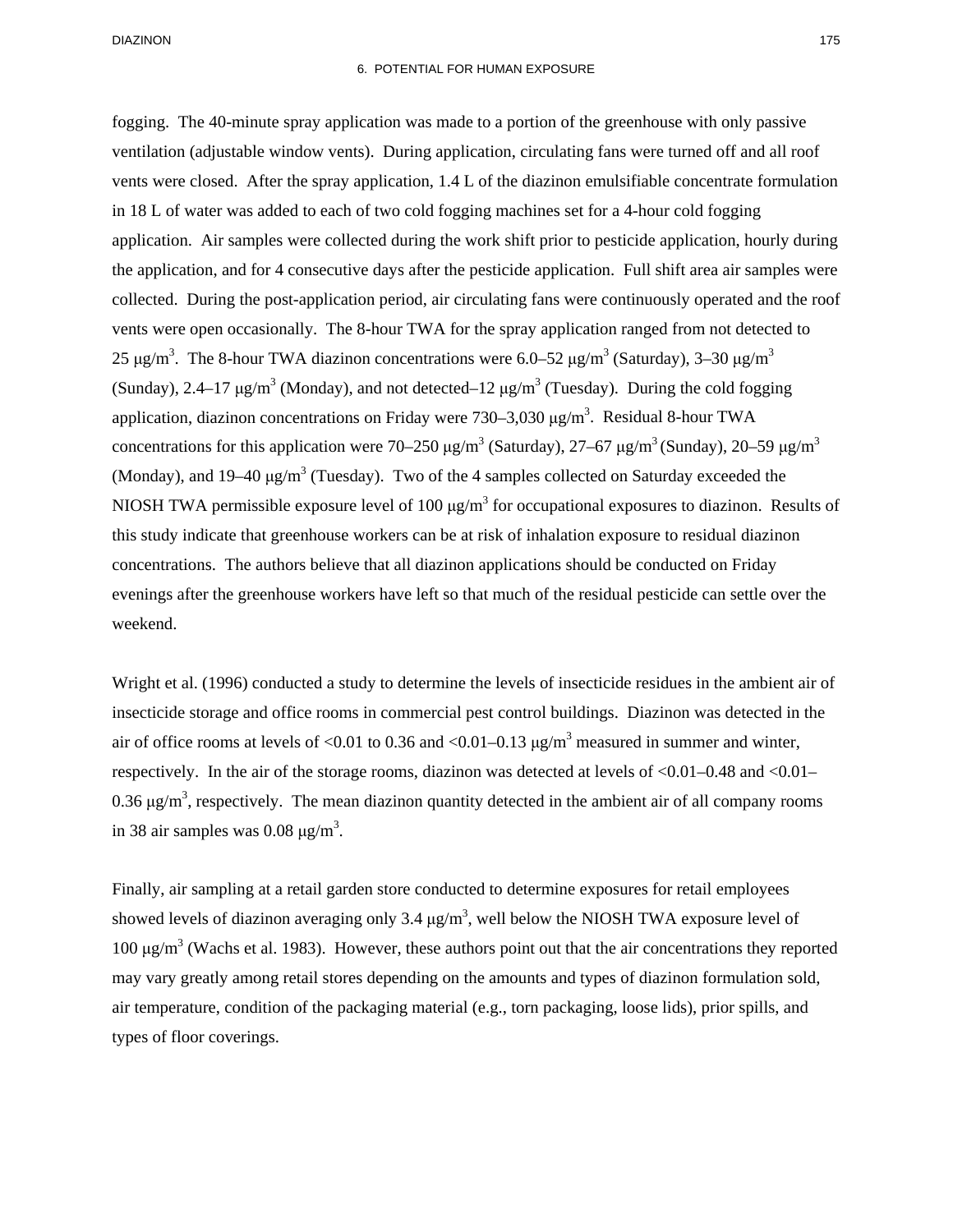The National Occupational Exposure Survey (NOES) conducted by NIOSH from 1981 to 1983 estimated that 39,342 workers (including 3,216 women) employed at 3,168 facilities were potentially exposed to diazinon in the United States (NIOSH 2006b). The NOES database does not contain information on the frequency, concentration, or duration of exposure; the survey provides only estimates of workers potentially exposed to chemicals in the workplace.

### **6.6 EXPOSURES OF CHILDREN**

This section focuses on exposures from conception to maturity at 18 years in humans. Differences from adults in susceptibility to hazardous substances are discussed in Section 3.7, Children's Susceptibility.

Children are not small adults. A child's exposure may differ from an adult's exposure in many ways. Children drink more fluids, eat more food, breathe more air per kilogram of body weight, and have a larger skin surface in proportion to their body volume. A child's diet often differs from that of adults. The developing human's source of nutrition changes with age: from placental nourishment to breast milk or formula to the diet of older children who eat more of certain types of foods than adults. A child's behavior and lifestyle also influence exposure. Children crawl on the floor, put things in their mouths, sometimes eat inappropriate things (such as dirt or paint chips), and spend more time outdoors. Children also are closer to the ground, and they do not use the judgment of adults to avoid hazards (NRC 1993).

In areas where diazinon is sprayed for agricultural use, children within the general population are likely to be exposed to diazinon in the same ways as adults, including through contact with sprayed plants, soil, or other surfaces; breathing contaminated air; eating contaminated foods; or drinking contaminated water. Diazinon residues bound to soil or dust particles in carpets or on bare floors may present an exposure route for infants and toddlers through dermal contact or ingestion. Translocation from household pets exposed to diazinon may also present an exposure route through dermal contact or ingestion.

Several studies suggest that house dust is an important route of toxicant exposures to young children. In a study of pesticide exposure to children in the home in rural areas in California, samples of house dust were analyzed from a day care center and 10 homes, 5 of which were also the home of at least one farm worker (currently working in the field) and 8 of which reported home pesticide use (Bradman et al. 1997). Excluding nondetects, concentrations of diazinon ranged from 0.7 to 169 mg/kg in four farm-worker homes and from 0.2 to 2.5 mg/kg in three nonfarm worker homes. Diazinon was detected at 0.10 mg/kg in the daycare center. For children in two of the homes with the highest levels of diazinon, ingestion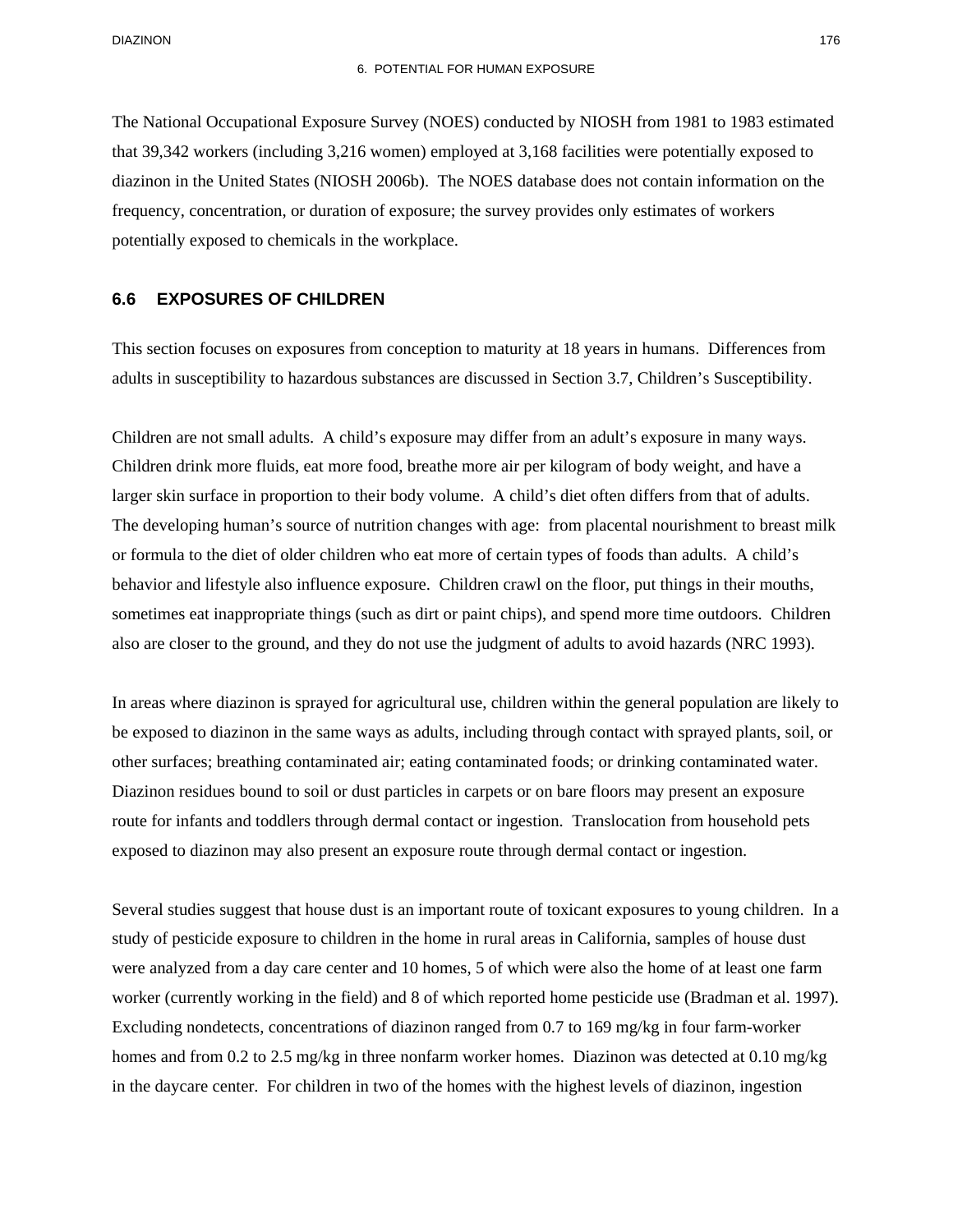#### 6. POTENTIAL FOR HUMAN EXPOSURE

exposures leading to risks for cholinesterase inhibition exceeded the EPA Office of Pesticide Program's chronic oral RfD of  $9x10^{-5}$  mg/kg/day. The home with the highest level (169 mg/kg) also exceeded the EPA subchronic RfD of  $9x10^{-4}$  mg/kg/day. Diazinon residues of 220, 125, and 52 ng were detected on the hands of 3 of the 11 toddlers; all 3 toddlers resided in a different farm worker home (Bradman et al. 1997). For the child with the highest diazinon level on the hands, exposures leading to risks of cholinesterase inhibition due to diazinon ingestion from hand residues also exceeded the chronic RfD (Bradman et al. 1997).

The Minnesota Children's Pesticide Exposure Study (MNCPES) monitored house dust levels from carpets and other surfaces and hand rinses for 102 children, ages 3–13, over a 1-week sampling period (Lioy et al. 2000). Diazinon was detected in approximately 10% of carpet and surface samples collected. A different collection method yielded eight samples with detectable quantities (detection limit of 0.076 ng/cm<sup>2</sup> surface) out of 194 samples collected. It was only detected in 6 of 94 hand rinse samples collected. Seventy-five percent of the children had played on the floor and 67% had played outside between hand rinse samples, increasing their exposure to diazinon present on carpets and other surfaces.

Inhalation exposure to semivolatile pesticides in indoor air can be substantial and may be a primary route of exposure after residential use among homes using insecticides. However, an aggregate-exposure study of pesticides, including diazinon, among 102 children in Minnesota concluded that ingestion was by far the dominant route of exposure when compared to inhalation (Clayton et al. 2003). EPA regulatory action to phase out residential and some agricultural use of diazinon has been successful at reducing indoor air exposure in residential homes (EPA 2004b; Whyatt et al. 2004).

Children may be exposed to diazinon and its residues in the foods that they eat. In the FDA Total Diet Study for infants and toddlers conducted between 1980 and 1982, the average concentration and the calculated average daily intake of diazinon in different food groups were determined (Gartrell et al. 1986). In the infant diet, the average concentrations (mg/kg) and average daily intakes ( $\mu$ g/day) of diazinon by food group were 0.0002 and 0.0148 in meat, fish, and poultry, 0.0051 and 0.245 in grain and cereal products, and 0.0001 and 0.0016 in oils and fats, respectively. In the toddler diet the average concentrations (mg/kg) and average daily intakes (μg/day) of diazinon by food group were 0.0002 and 0.0230 in meat, fish, and poultry, 0.0034 and 0.387 in grain and cereal products, 0.0004 and 0.0268 in vegetables, 0.0001 and 0.0157 in fruit and fruit juices, 0.0007 and 0.0114 in oils and fats, and 0.0003 and 0.0073 in sugar and adjuncts, respectively. Data on the weight-adjusted intake of diazinon by infants and toddlers were determined based on the results of the FDA Total Diet Studies for fiscal years 1978–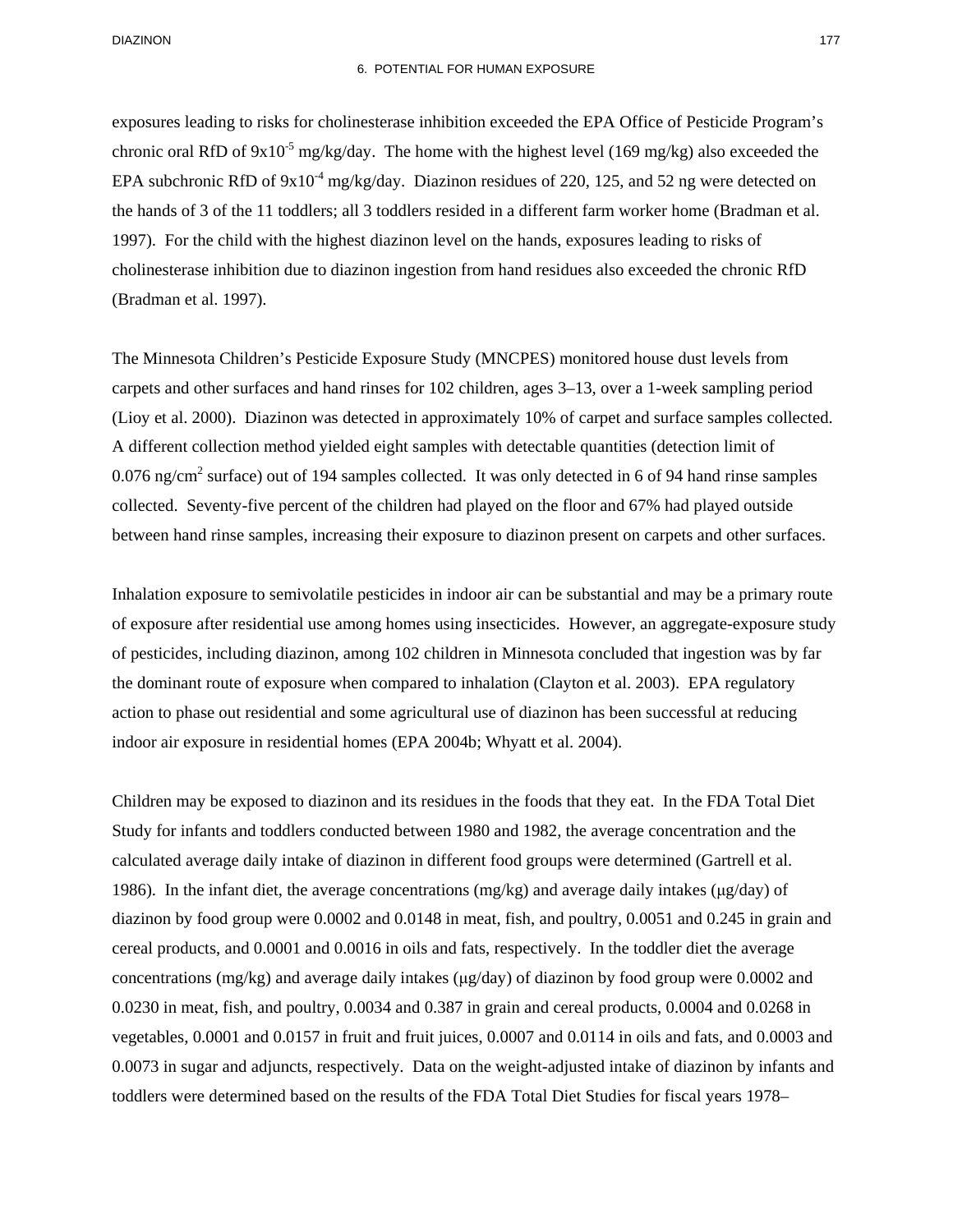1981/1982 (Gartrell et al. 1986). The reported weight-adjusted intakes of diazinon ranged from 0.002 to 0.032 μg/kg body weight/day for infants and 0.004–0.034 μg/kg body weight/day for toddlers for the study years.

Quantitative estimates of the exposure of infants and children to pesticides have been reported in the results of FDA Total Diet Studies conducted in the 1980s using the amounts of pesticide residues in foods thought to be in the diets of infants or children. Estimates of the mean intake of diazinon per unit body weight were made for the 6–11-month-old age group, 2-year-old age group, and the 14–16-year-old female and 14–16-year-old male age groups. For the period June 1984–April 1986, the estimates were 0.0020 μg/kg/day for the 6–11-month-old group, 0.0047 μg/kg/day for the 2-year-old group, 0.0018 μg/kg/day for the 14–16-year-old female group, and 0.0025 μg/kg/day for the 14–16-year-old male group (Gunderson 1995a). For the period July 1986–April 1991, the mean daily intake estimates were 0.0061 μg/kg/day for the 6–11-month-old group, 0.0106 μg/kg/day for the 2-year-old group, 0.0037 μg/kg/day for the 14–16-year-old female group, and 0.0052 μg/kg/day for the 14–16-year-old male group (Gunderson 1995b). Diazinon residues were not detected in any of the samples of infant formula (milk-based without iron, canned, ready-to-serve) analyzed in the study (Gunderson 1995b).

In the FDA regulatory monitoring of domestic foods that may be eaten by infants/children conducted from 1985 to 1991, the maximum residue concentrations of diazinon detected were 0.46 mg/kg in apples,  $0.17 \text{ mg/L}$  in whole milk,  $0.26 \text{ mg/kg}$  in oranges,  $0.06 \text{ mg/kg}$  in pears, and trace amounts in bananas (Yess et al. 1993). In imported foods, the maximum residue concentrations of diazinon were 0.06 mg/L in apple juice, 0.08 mg/kg in apples, 0.11 mg/kg in pears, and trace amounts in bananas. In the FDA Total Diet Study of infant foods conducted over the period 1985–1991, diazinon was detected at a maximum residue concentration of 0.0004 mg/kg in infant mixed cereal, dry, prepared with whole milk, 0.0004 mg/kg in beef, high meat, and vegetables, 0.0006 mg/kg in vegetables with bacon/ham, and 0.0009 mg/kg in vegetables with beef (Yess et al. 1993). The maximum diazinon residue concentrations detected in adult foods eaten by infants/children reported in this study were 0.002 mg/kg in apples, red, with peel, raw, 0.004 mg/kg in peanut butter, creamy, and 0.005 mg/kg in pears, raw.

Based on a calculated acute population adjusted dose (aPAD), at which no adverse health effects would be expected using the safety factor prescribed in the Food Quality Protection Act (FQPA), the population subgroup with the highest acute dietary exposure (at 63% of the aPAD) and the highest chronic dietary exposure (at 22% of the cPAD) is children aged 1–6 (EPA 2004b). However, values of <100% of the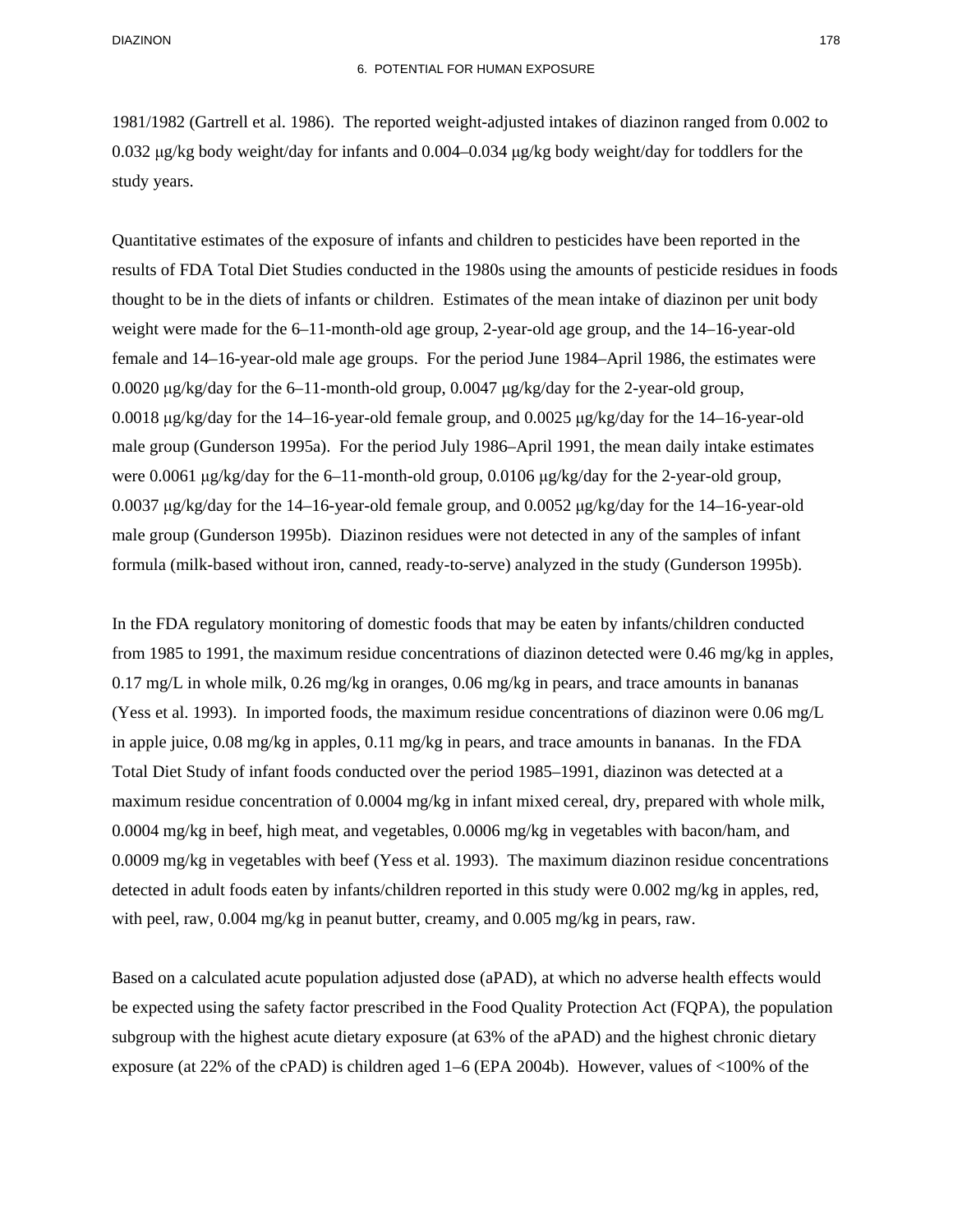aPAD or cPAD are considered to be not of concern (EPA 2004b). The reported aPAD and cPAD values were 0.0025 mg/kg/day (2.5 μg/kg/day) and 0.0002 mg/kg/day (0.2 μg/kg/day), respectively.

### **6.7 POPULATIONS WITH POTENTIALLY HIGH EXPOSURES**

Other than individuals who are occupationally exposed to diazinon (during its production, formulation, packaging, distribution, use, or disposal), populations exposed to higher than background concentrations of diazinon in ambient air include those living near chemical manufacturing or processing sites, individuals living on farms or in the vicinity of agricultural areas where diazinon is extensively used, and individuals living near hazardous waste sites. Individuals living near these sites may also be exposed to potentially higher concentrations of diazinon or its metabolites in their drinking water if they obtain tap water from wells located near these sources. Children may receive higher diazinon doses from dermal exposures if they play on freshly treated lawns or soil. In addition, children may receive potentially higher oral doses from ingestion of diazinon-treated soils from their hands while playing in contaminated areas. In order to mitigate the exposure and risk to the general population, especially children, the EPA has phased out all residential uses of diazinon as of December 2004 (EPA 2004b).

### **6.8 ADEQUACY OF THE DATABASE**

Section 104(i)(5) of CERCLA, as amended, directs the Administrator of ATSDR (in consultation with the Administrator of EPA and agencies and programs of the Public Health Service) to assess whether adequate information on the health effects of diazinon is available. Where adequate information is not available, ATSDR, in conjunction with NTP, is required to assure the initiation of a program of research designed to determine the health effects (and techniques for developing methods to determine such health effects) of diazinon.

The following categories of possible data needs have been identified by a joint team of scientists from ATSDR, NTP, and EPA. They are defined as substance-specific informational needs that if met would reduce the uncertainties of human health assessment. This definition should not be interpreted to mean that all data needs discussed in this section must be filled. In the future, the identified data needs will be evaluated and prioritized, and a substance-specific research agenda will be proposed.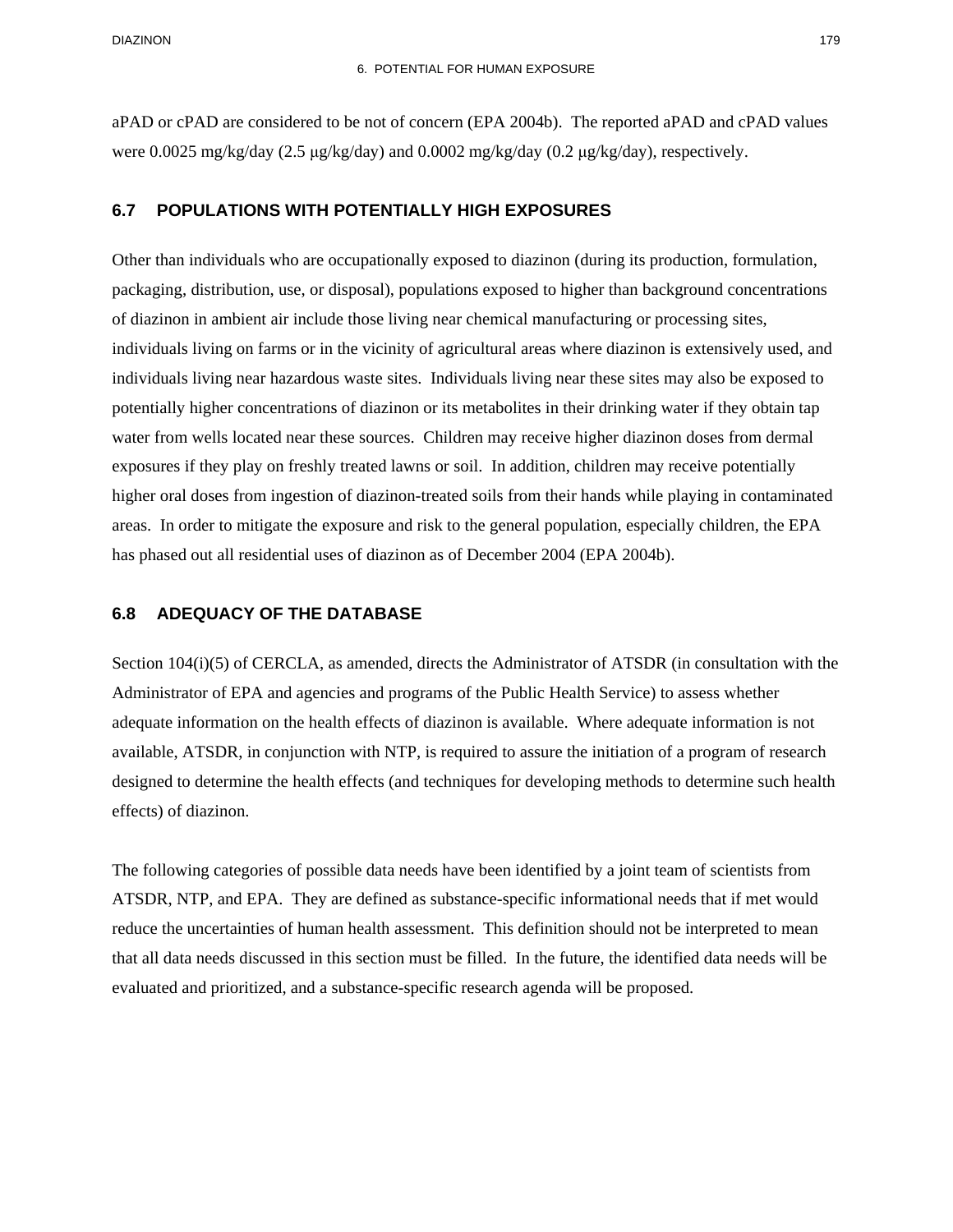### **6.8.1 Identification of Data Needs**

**Physical and Chemical Properties.** While the principal properties of diazinon are well characterized, (Howard 1991; HSDB 2008; NIOSH 2005; O'Neil et al. 2001) there are data gaps for melting point, odor and taste thresholds, autoignition temperature, and explosive limits for the compound. However, these properties are sufficient in assessing the compound's environmental fate. There are also data gaps for some spontaneously-produced degradation products, some of which may be as toxic as, or more toxic than, diazinon.

**Production, Import/Export, Use, Release, and Disposal.** According to the Emergency Planning and Community Right-to-Know Act of 1986, 42 U.S.C. Section 11023, industries are required to submit substance release and off-site transfer information to the EPA. The TRI, which contains this information for 2005, became available in May of 2007. This database is updated yearly and should provide a list of industrial production facilities and emissions.

Diazinon is commercially produced in the United States and abroad. Production in the United States was estimated to be 2.63 million kg in 1982 (HSDB 2008) and 4.67 million kg in 1990 (Larkin and Tjeerdema 2000). Recent production volume data were not located. As of June 30, 2001, manufacturing of indoor use products containing diazinon was discontinued. Manufacture of non-agricultural outdoor use products containing diazinon was discontinued as of June 30, 2003 (EPA 2004b). Production amounts of diazinon should decrease due to the discontinuation of all residential products containing this chemical. Limited data were found on import volumes; an estimated  $6.41x10<sup>4</sup>$  kg diazinon was imported into the United States in 1982 (HSDB 2008). The United States exported an estimated 5.8 million pounds of diazinon from 1997 to 2000 (Smith 2001).

Diazinon is used in agriculture as an insecticide on a variety of crops. It was formerly used extensively in home and garden applications, such as in pest strips and on turf. Due to the emerging health and ecological risks posed by diazinon, manufacturers agreed to phase out and cancel all residential products. As a result, after December 31, 2004, no diazinon products with residential uses would be registered or sold (EPA 2004b). For 1987 through 1997, total annual domestic usage of diazinon was over 13 million pounds. However, most of this (about 70%) was allocated to outdoor residential uses (EPA 2004b). Since residential uses of diazinon have been discontinued, the total annual usage should be significantly lower. Approximately 4 million pounds of active ingredient diazinon are used annually on agricultural sites (EPA 2004b).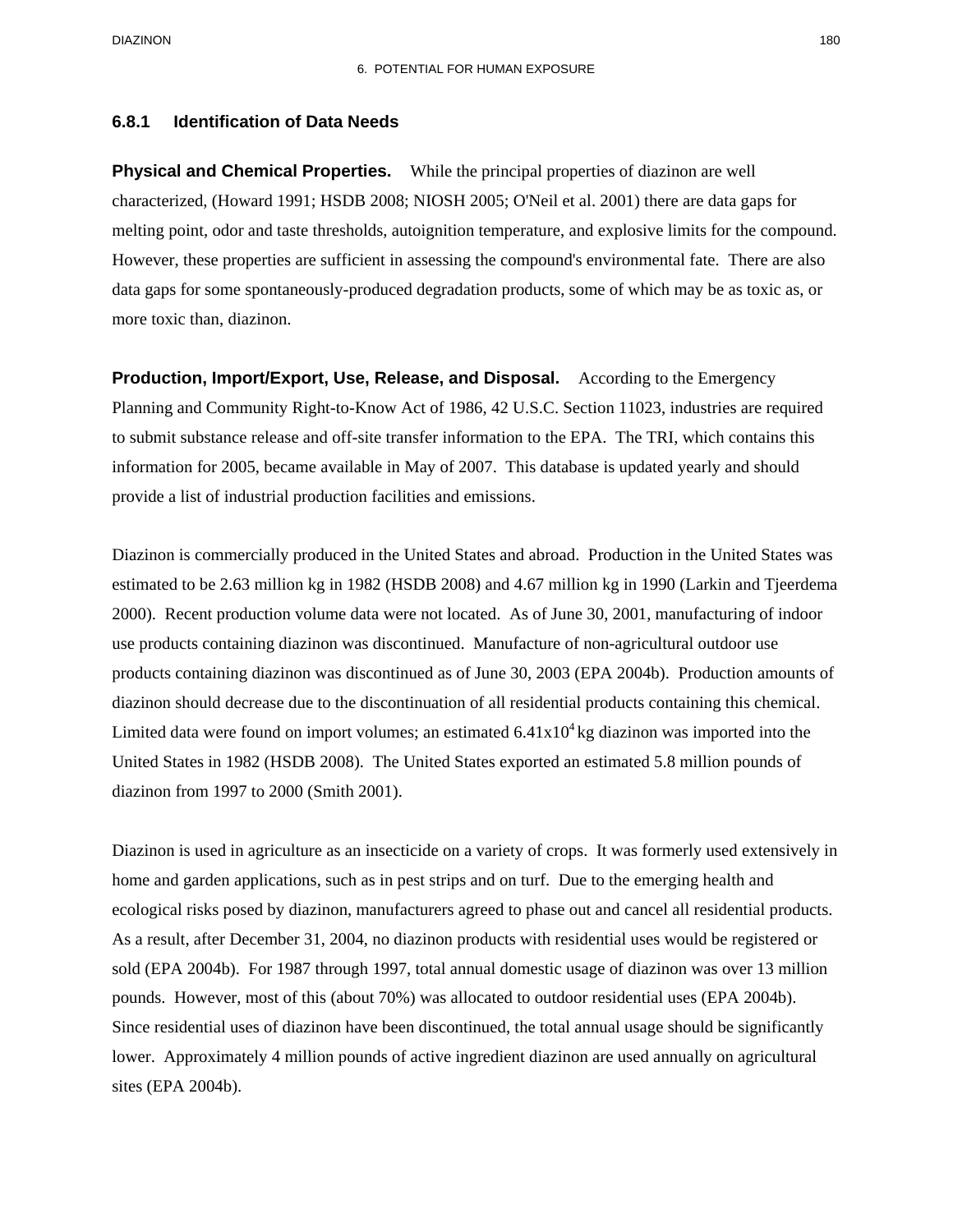For ultimate disposal, large amounts of diazinon residuals should be incinerated in a unit with effluent gas scrubbing, while physical, chemical, and biological treatments may be appropriate for disposal of smaller quantities of diazinon. Composting has also been used for the disposal of diazinon-contaminated soils and organic solids (Felost et al. 2003).

**Environmental Fate.** Diazinon is moderately mobile in some soil types (Arienzo et al. 1994; Kenaga 1980; Sharom et al. 1980a). Information on the mobility of diazinon and on a major degradation product 2-isopropyl-6-methyl-4-hydroxypyrimidine in various soil types is available (Arienzo et al. 1994; Levanon et al. 1994; Sharom et al. 1980a; Somasundaram et al. 1991). In the atmosphere, diazinon is subject to degradation due to photolysis (Gore et al. 1971) and reactions with hydroxyl radicals (Glotfelty et al. 1990a; Meylan and Howard 1993; Schomburg et al. 1991; Seiber et al. 1993). In water, diazinon is subject to hydrolysis, photolysis and biodegradation. The rate of degradation of diazinon in water and soil is strongly influenced by pH (Chapman and Cole 1982; Ferrando et al. 1992; Frank et al. 1991b; Garcia-Repetto et al. 1994; Sharom et al. 1980b). Diazinon undergoes only slight photolysis in water, with reported half-life estimates ranging from 42 to 88 days (EPA 1976; Frank et al. 1991b). Diazinon can be degraded at the soil surface by photolysis (Burkhard and Guth 1979), and in soils and sediment by hydrolysis (Chapman and Cole 1982; Levanon et al. 1994; Schoen and Winterlin 1987; Sethunathan and MacRae 1969; Somasundaram et al. 1989, 1991) and by biodegradation by microorganisms (Adhya et al. 1981; Barik and Munnecke 1982; Gunner and Zuckerman 1968). Additional information on the mechanism by which diazinon is converted to diazoxon in the atmosphere would be useful; additional information on the persistence and mobility of the major degradation products of diazinon would also be useful in evaluating the environmental fate of diazinon and its degradation products.

**Bioavailability from Environmental Media.** Diazinon can be absorbed following inhalation, dermal, or oral exposures. Absorption through the skin is of major concern for exposures of farmers, farm workers, commercial applicators, or homeowners related to the use of diazinon as an insecticide or nematocide (Davis et al. 1983). Absorption via inhalation is a major concern particularly with respect to indoor exposures to diazinon within 2 days post-application of the compound as a pest control agent in commercial buildings and homes (Currie et al. 1990; Jackson and Lewis 1981; Lenhart and Kawamoto 1994; Williams et al. 1987). Additional information on the concentrations of diazinon in indoor air and in groundwater from domestic wells, particularly from environments near hazardous waste sites, is needed to determine the bioavailability of diazinon in these media.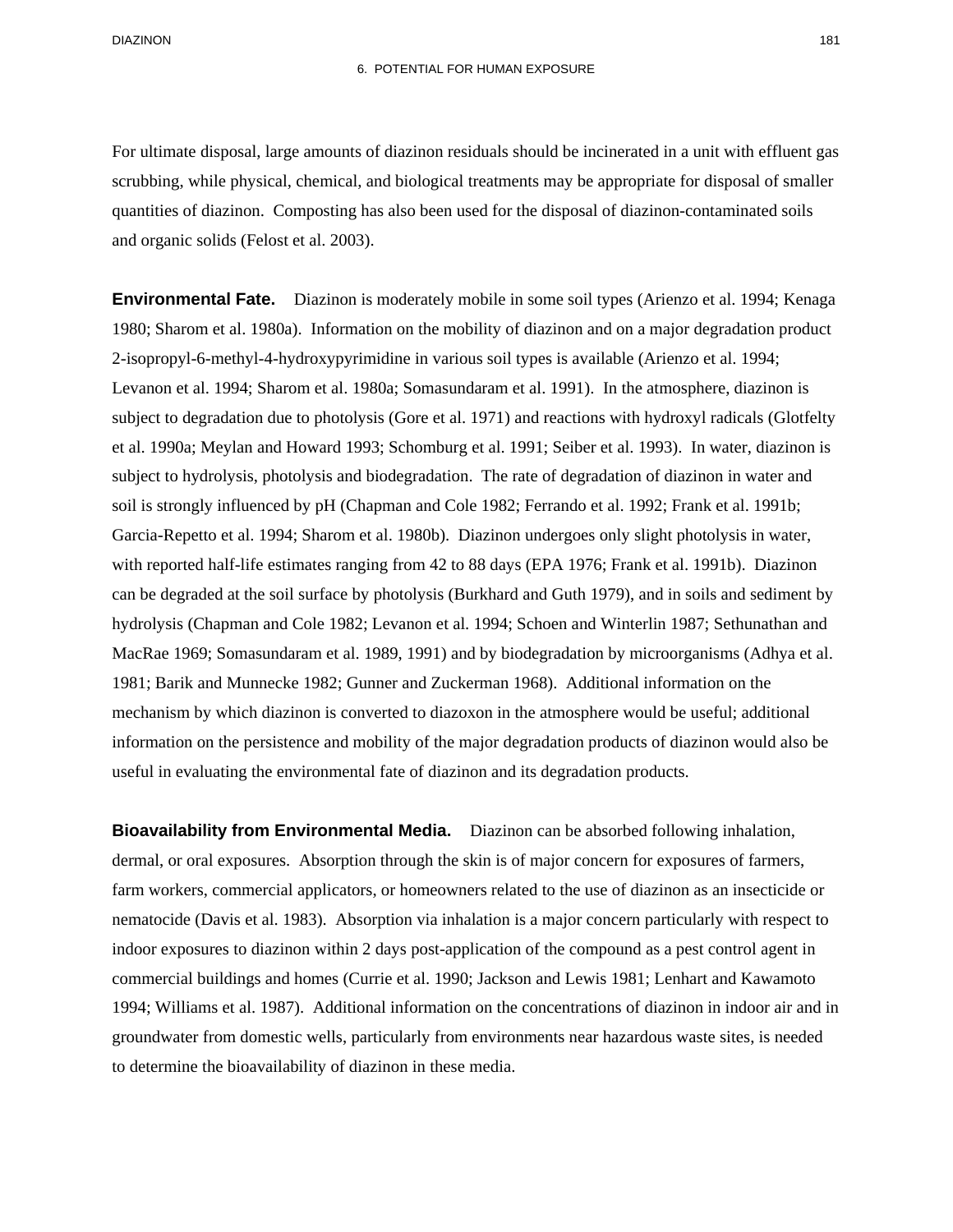**Food Chain Bioaccumulation.** Diazinon has an estimated low bioconcentration potential (BCF=77) (Kenaga 1980) in aquatic organisms, which is generally confirmed by measured BCF values obtained from laboratory studies with fish and other aquatic invertebrates (El Arab et al. 1990; Keizer et al. 1991; Sancho et al. 1993; Tsuda et al. 1989, 1995). Further information on measured BCF values for additional edible fish and shellfish would be helpful, as would information on tissue residues of diazinon and its major degradation products in edible species. No information was found on studies associated with plant uptake, but diazinon is rarely detected above EPA tolerance limits (Hundley et al. 1988). Bioaccumulation in aquatic food chains does not appear to be important, and no further information on biomagnification is required.

**Exposure Levels in Environmental Media.** Reliable monitoring data for the levels of diazinon in contaminated media at hazardous waste sites are needed so that the information obtained on levels of diazinon in the environment can be used in combination with the known body burden of diazinon to assess the potential risk of adverse health effects in populations living in the vicinity of hazardous waste sites.

Diazinon is distributed in all environmental media and has been detected in ambient air (Carey and Kutz 1985; Glotfelty et al. 1990a; Kutz et al. 1976; Lewis and Lee 1976; Schomburg et al. 1991; Seiber et al. 1993; Zabik and Seiber 1993), in indoor air (Currie et al. 1990; Jackson and Lewis 1981; Lenhart and Kawamoto 1994; Palmgren and Lee 1984; Wachs et al. 1983; Williams et al. 1987), surface water (Braun and Frank 1980; Carey and Kutz 1985; Domagalski and Kuivila 1993; Frank and Logan 1988; Frank et al. 1990a; Kendall et al. 1993; Maguire and Tkacz 1993; Pereira and Hostettler 1993; Szeto et al. 1990; Wan et al. 1994), groundwater (Cohen 1986; EPA 1989), sediment (Carey and Kutz 1985; Domagalski and Kuivila 1993; Szeto et al. 1990), and some fish (Braun and Frank 1980). The levels of diazinon in air, surface water, groundwater, and soil have been well documented. Additional information on tissue residues of diazinon and its major degradation products in edible fish and shellfish species would be particularly helpful in quantifying health risk from consumption of contaminated species.

Reliable monitoring data for the levels of diazinon in contaminated media at hazardous waste sites are needed so that the information obtained on levels of diazinon in the environment can be used in combination with the known body burden of diazinon to assess the potential risk of adverse health effects in populations living in the vicinity of hazardous waste sites.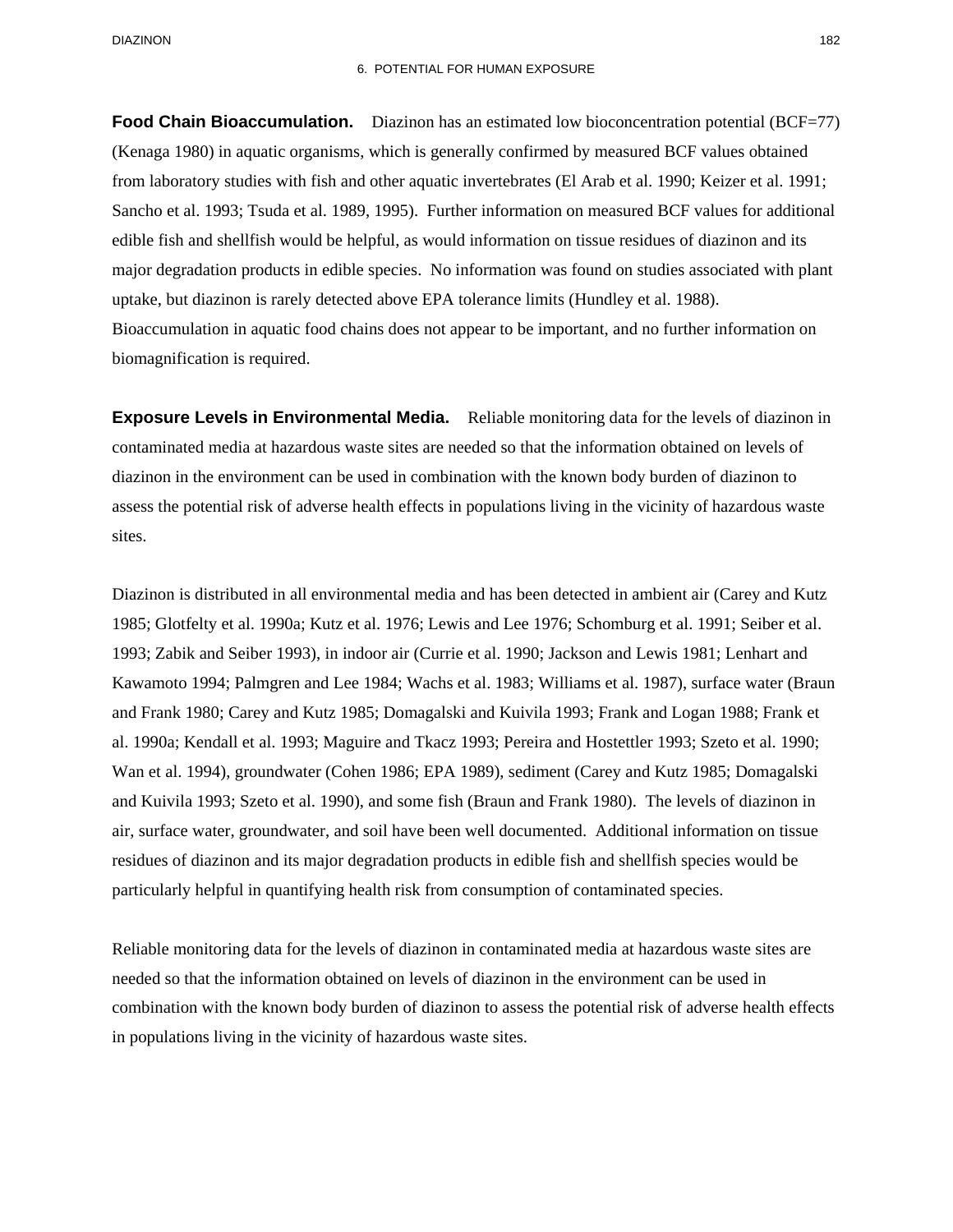**Exposure Levels in Humans.** Data regarding levels of diazinon in humans from environmental exposures (the general population, populations living near hazardous waste sites, or occupationally exposed groups) are not available. It is arguable that these levels are not knowable because of the rapid metabolism and clearance of diazinon after it enters the body (Iverson et al. 1975; Machin et al. 1975; Mount 1984; Műcke et al. 1970). Additional studies which associate levels of diazinon in the environment and levels of diazinon metabolites in body tissues would be helpful. This information is necessary for assessing the need to conduct health studies on these populations.

**Exposures of Children.** The exposure of children to diazinon through food ingestion has been estimated fairly extensively for various age groups, including infants, toddlers, and teenagers (Gunderson 1995a, 1995b; Yess et al. 1993). Weight-adjusted intakes for these age groups have also been calculated (Gartrell et al. 1986). Studies have also been conducted to assess the extent of exposure of children to diazinon through dermal contact, inhalation, and ingestion of environmental residues (Bradman et al. 1997; Clayton et al. 2003). Data on the body burden measurements of diazinon are needed to determine exposures to children living in both agricultural and non-agricultural areas. In order to assess exposures to nursing infants, studies of breast milk contamination would be useful.

Child health data needs relating to susceptibility are discussed in Section 3.12.2, Identification of Data Needs: Children's Susceptibility.

**Exposure Registries.** No exposure registries for diazinon were located. This substance is not currently one of the compounds for which a sub-registry has been established in the National Exposure Registry. The substance will be considered in the future when chemical selection is made for subregistries to be established. The information that is amassed in the National Exposure Registry facilitates the epidemiological research needed to assess adverse health outcomes that may be related to exposure to this substance.

### **6.8.2 Ongoing Studies**

The Federal Research in Progress (FEDRIP 2006) database provides additional information obtainable from a few ongoing studies that may fill in some of the data needs identified in Section 6.8.1.

Researchers at the Agricultural Research Service are conducting a study funded by the U.S. Department of Agriculture (USDA) to develop watershed management systems that increase productivity and improve